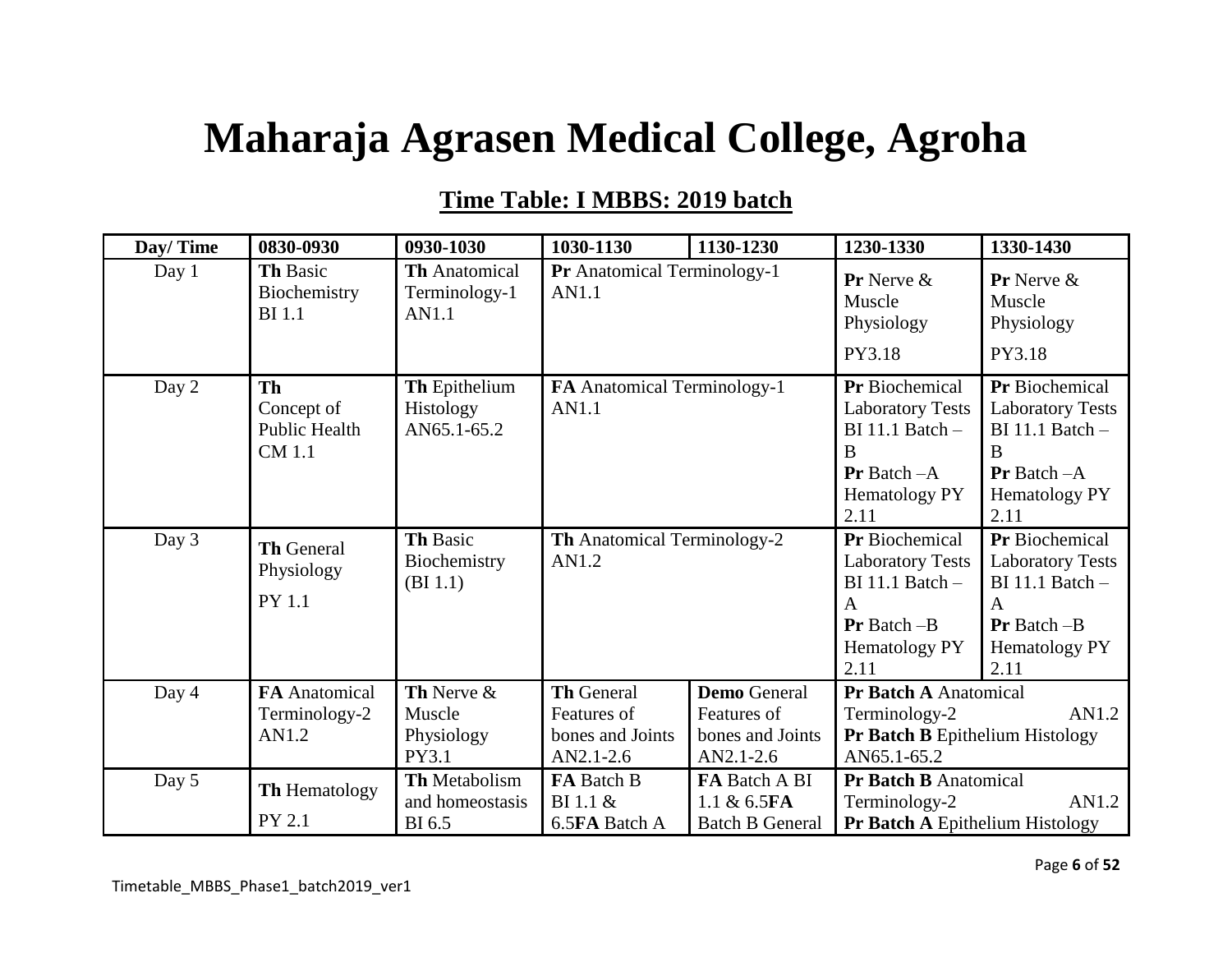|       |                                                              |                                       | General<br>Physiology<br><b>PY</b> 1.1                | Physiology<br><b>PY 1.1</b>                               | AN65.1-65.2                                                              |                                                                          |
|-------|--------------------------------------------------------------|---------------------------------------|-------------------------------------------------------|-----------------------------------------------------------|--------------------------------------------------------------------------|--------------------------------------------------------------------------|
| Day 6 | <b>Th</b> Introduction<br>to General<br>Embryology<br>AN76.1 | <b>Th</b> Hematology<br><b>PY 2.2</b> | <b>Th</b> Nerve $\&$<br>Muscle<br>Physiology<br>PY3.1 | <b>Th General</b><br>Features of<br>Muscles<br>AN 3.1-3.3 | Seminar<br>Nerve & Muscle<br>Physiology<br>PY3.1<br>Hematology<br>PY 2.1 | Seminar<br>Nerve & Muscle<br>Physiology<br>PY3.1<br>Hematology<br>PY 2.1 |

| Day/Time | 0830-0930                                                                                      | 0930-1030                                                      | 1030-1130                                                                                      | 1130-1230         | 1230-1330                                                                                                 | 1330-1430 |
|----------|------------------------------------------------------------------------------------------------|----------------------------------------------------------------|------------------------------------------------------------------------------------------------|-------------------|-----------------------------------------------------------------------------------------------------------|-----------|
| Day 7    | Th Metabolism<br>and homeostasis<br>BI 6.5                                                     | <b>Th</b> General<br>features of Skin<br>& Fascia<br>AN4.1-4.5 | <b>Pr</b> General Features of Muscles<br>AN 3.1-3.3                                            |                   | <b>Pr</b> Nerve & Muscle Physiology<br>PY3.18                                                             |           |
| Day 8    | <b>Th</b><br>Concepts,<br>dimensions,<br>relativeness &<br>determinants of<br>health<br>CM 1.2 | <b>Th Connective</b><br>tissue histology<br>AN66.1-66.2        | Pr General features of Skin &<br>Fascia<br>AN4.1-4.5                                           |                   | <b>Pr</b> Biochemical Laboratory Tests<br>$BI$ 11.3 Batch $-B$<br><b>Pr</b> Batch $-A$ Hematology PY 2.12 |           |
| Day 9    | <b>Th General</b><br>Physiology<br>PY 1.2                                                      | <b>Th Metabolism</b><br>and homeostasis<br>BI 6.5              | FA General Features of Muscles<br>AN 3.1-3.3<br>General features of Skin & Fascia<br>AN4.1-4.5 |                   | Pr Biochemical Laboratory Tests<br>BI 11.3 Batch $-A$<br><b>Pr</b> Batch $-B$ Hematology PY 2.12          |           |
| Day $10$ | <b>Th General</b>                                                                              | Th Nerve &                                                     | <b>Th General</b>                                                                              | <b>FA</b> General | Pr Batch A General features of                                                                            |           |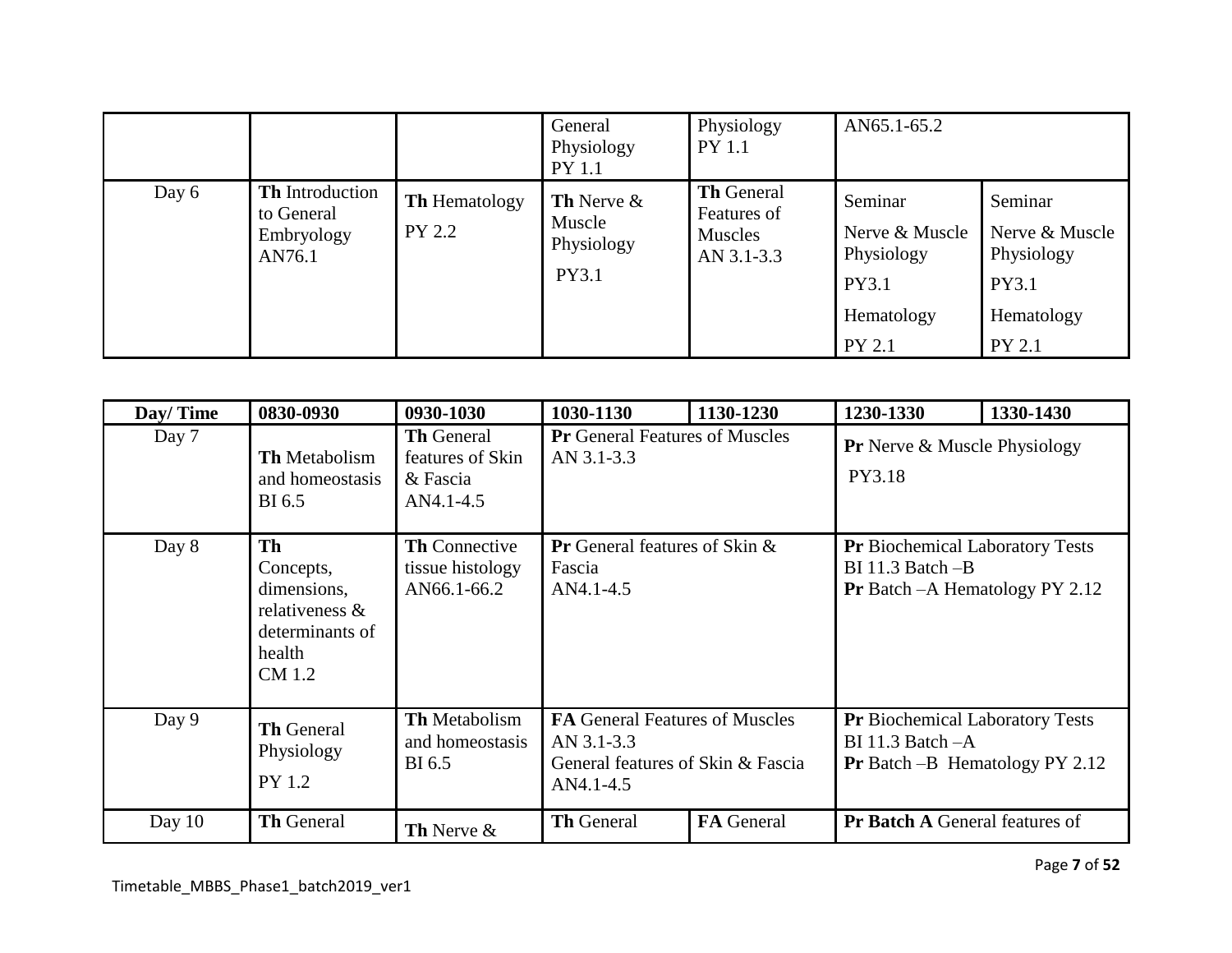|          | features of<br>Caridiovascular<br>system<br>AN5.1-5.8          | Muscle<br>Physiology<br>PY3.2                    | features of<br>Caridiovascular<br>system-2<br>$AN5.1 - 5.8$               | features of Skin<br>& Fascia<br>AN4.1-4.5                                               | Caridiovascular system<br>$AN5.1 - 5.8$<br><b>Pr Batch B Connective tissue</b><br>histology<br>AN66.1-66.2                                          |
|----------|----------------------------------------------------------------|--------------------------------------------------|---------------------------------------------------------------------------|-----------------------------------------------------------------------------------------|-----------------------------------------------------------------------------------------------------------------------------------------------------|
| Day $11$ | <b>Th Hematology</b>                                           | Th. Metabolism<br>and homeostasis<br>BI 6.5      | FA BI 6.5 Batch<br>B<br><b>FA</b> Batch A<br>Nerve & Muscle<br>Physiology | FA BI 6.5 Batch<br>A<br>FA Batch B<br><b>FA</b> Batch B<br>Nerve & Muscle<br>Physiology | <b>Pr Batch B General features of</b><br>Caridiovascular system<br>$AN5.1 - 5.8$<br><b>Pr Batch A Connective tissue</b><br>histology<br>AN66.1-66.2 |
| Day 12   | <b>Th</b><br>Gemetogenesis<br>& Fertilization-1<br>AN77.1-77.2 | <b>Th General</b><br>Physiology<br><b>PY 1.3</b> | PY 3.1,3.2<br>Th Nerve &<br>Muscle<br>Physiology<br>PY3.3                 | PY 3.1, 3.2<br><b>Th General</b><br>features of<br>lymphatic<br>system<br>$AN6.1-6.3$   | Seminar<br><b>General Physiology</b><br>PY 1.2<br>Nerve & Muscle Physiology<br><b>PY3.2</b><br>Hematology<br>PY 2.3                                 |

| Day/Time | 0830-0930                                         | 0930-1030                                                     | 1030-1130                                                           | 1130-1230 | 1230-1330                              | 1330-1430 |
|----------|---------------------------------------------------|---------------------------------------------------------------|---------------------------------------------------------------------|-----------|----------------------------------------|-----------|
| Day $13$ | <b>Th</b> Metabolism<br>and homeostasis<br>BI 6.5 | <b>Th</b> Introduction<br>to nervous<br>system-1<br>AN7.1-7.8 | <b>Pr</b> General features of lymphatic<br>system<br>AN $6.1 - 6.3$ |           | <b>Pr</b> Hematology<br><b>PY 2.11</b> |           |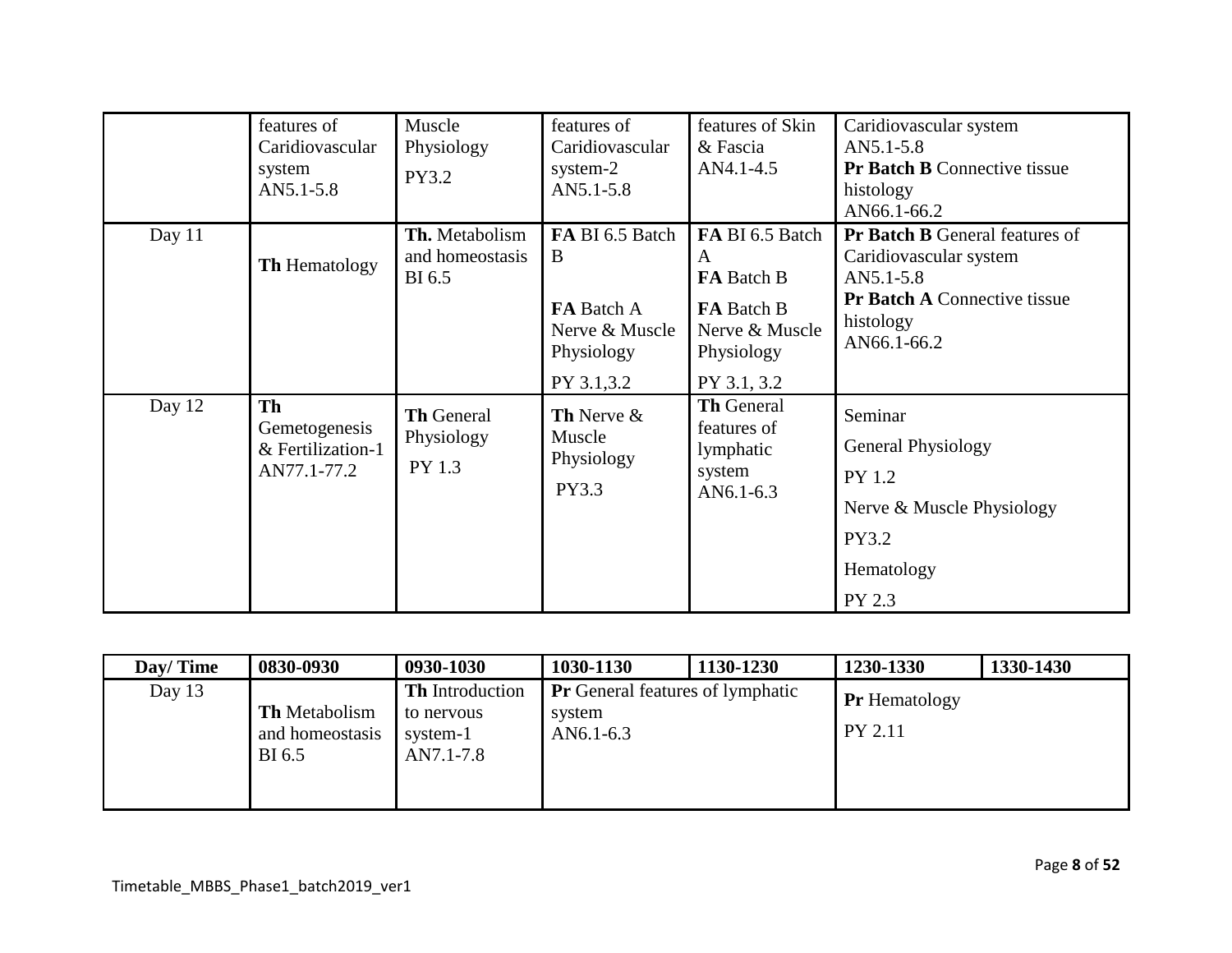| Day 14 | <b>Th</b><br>Concept of<br>disease and its<br>causatiion<br>CM 1.3 | Th Introduction<br>to nervous<br>system-2<br>AN7.1-7.8 | Pr Introduction to nervous system<br>AN7.1-7.8                            |                                                                                 | Pr Biochemical Laboratory Tests BI<br>11.6, 11.18 Batch $-B$<br>Pr Batch - A Hematology PY 2.11 |
|--------|--------------------------------------------------------------------|--------------------------------------------------------|---------------------------------------------------------------------------|---------------------------------------------------------------------------------|-------------------------------------------------------------------------------------------------|
| Day 15 | <b>Th General</b><br>Physiology<br>PY 1.4                          | <b>Th Enzymes</b><br><b>BI2.1</b>                      | FA Introduction to nervous system<br>AN7.1-7.8                            |                                                                                 | Pr Biochemical Laboratory Tests BI<br>11.6, 11.18 Batch $-A$<br>Pr Batch - B Hematology PY 2.11 |
| Day 16 | Th Muscle<br>histology<br>AN67.1-67.3                              | Th Nerve &<br>Muscle<br>Physiology<br>PY3.4            | <b>Demo</b> Bones of<br>upper limb-1<br>AN8.1-8.6                         | <b>Demo</b> Bones of<br>upper limb-2<br>AN8.1-8.6                               | Pr Batch A Bones of upper limb-1<br>AN8.1-8.6<br>Pr Batch B Muscle histology<br>AN67.1-67.3     |
| Day 17 | Th Hematology<br><b>PY 2.4</b>                                     | <b>Th Enzymes</b><br><b>BI2.3</b>                      | FA Batch B<br>BI 6.5, 2.1 & 2.3<br>FA Batch A<br>Hematology<br>PY 2.1-2.4 | FA Batch A<br>BI 6.5, 2.1 $\&$<br>2.3<br>FA Batch B<br>Hematology<br>PY 2.1-2.4 | Pr Batch B Bones of upper limb-1<br>AN8.1-8.6<br>Pr Batch A Muscle histology<br>AN67.1-67.3     |
| Day 18 | <b>Th</b><br>Gemetogenesis<br>& Fertilization-2<br>AN77.1-77.2     | <b>Th Hematology</b><br>PY 2.4                         | Th Nerve &<br>Muscle<br>Physiology<br>PY3.5                               | <b>Th Pectoral</b><br>region<br>AN9.1-9.3                                       | FA General Anatomy<br>AN 1.1-AN7.8                                                              |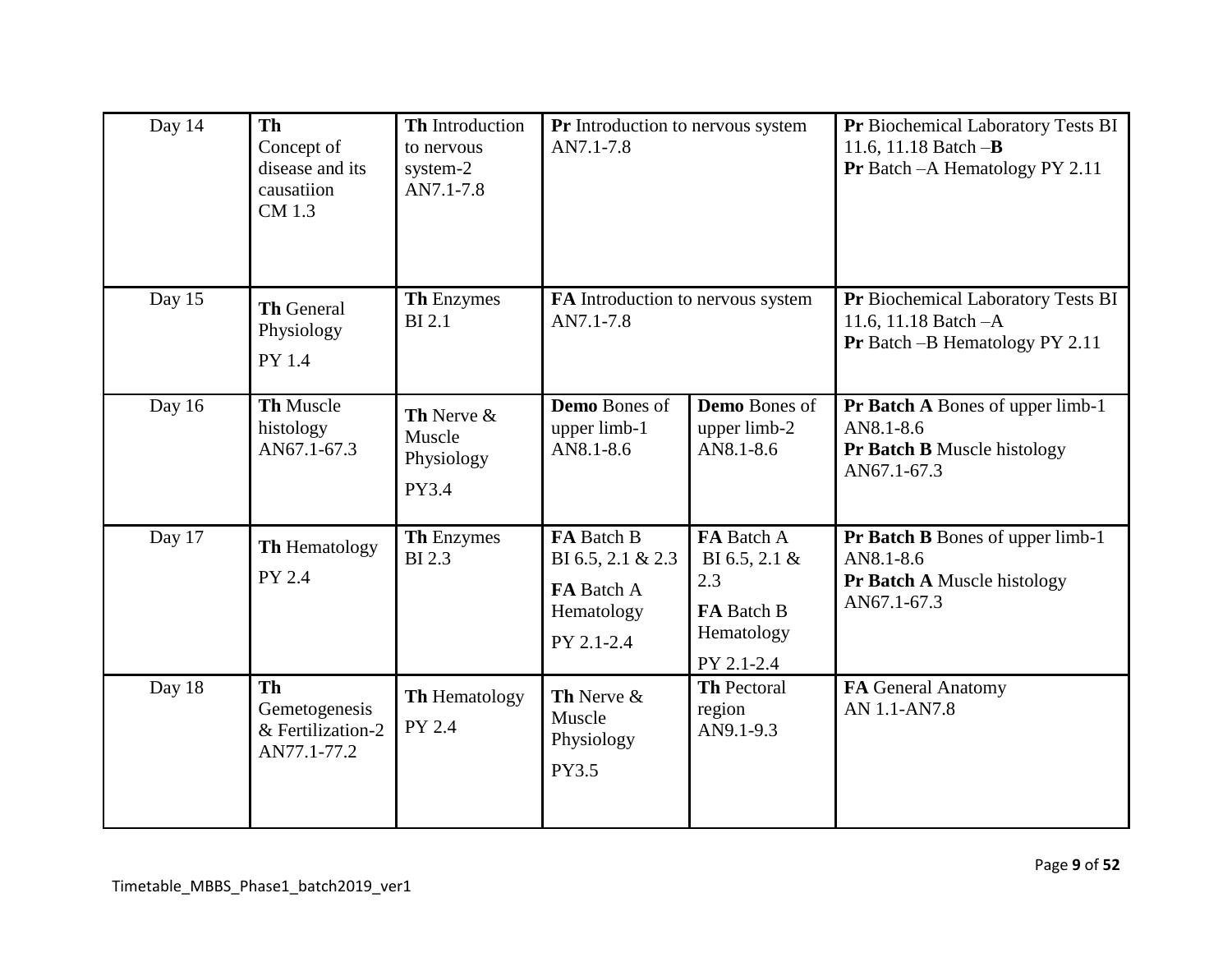| Day/Time | 0830-0930                                                   | 0930-1030                                              | 1030-1130                                                                                              | 1130-1230                                                                                       | 1230-1330                                                                                                          | 1330-1430                                    |
|----------|-------------------------------------------------------------|--------------------------------------------------------|--------------------------------------------------------------------------------------------------------|-------------------------------------------------------------------------------------------------|--------------------------------------------------------------------------------------------------------------------|----------------------------------------------|
| Day 19   | Th Enzymes<br><b>BI2.4</b>                                  | <b>Demo</b> Bones of<br>upper limb-3<br>AN8.1-8.6      | <b>Pr</b> Bones of upper limb-1,2&3<br>AN8.1-8.6                                                       |                                                                                                 | Pr Hematology<br>PY 2.11                                                                                           |                                              |
| Day 20   | <b>Th Natural</b><br>history of<br>disease<br><b>CM</b> 1.4 | <b>Th Nervous</b><br><b>Tissue Histology</b><br>AN68.1 | <b>Pr</b> Bones of upper limb-1,2&3<br>AN8.1-8.6<br>Pr Pectoral region<br>AN9.1-9.3                    |                                                                                                 | Enzymes Batch -B<br>BI 11.13, 2.2<br>Pr Batch - A Hematology PY 2.11                                               | <b>Pr.</b> Biochemical Laboratory Tests $\&$ |
| Day 21   | <b>Th General</b><br>Physiology<br>PY 1.5                   | <b>Th Enzymes</b><br><b>BI2.5</b>                      | <b>Pr</b> Pectoral region<br>AN9.1-9.3                                                                 |                                                                                                 | Enzymes Batch-A<br>BI 11.13, 2.2<br>Pr Batch - B Hematology PY 2.11                                                | Pr. Biochemical Laboratory Tests &           |
| Day 22   | Th Axilla,<br>shoulder&<br>scapular region 1<br>AN10.1-10.7 | Th Nerve &<br>Muscle<br>Physiology<br>PY3.6            | Th Axilla,<br>shoulder&<br>scapular region 2<br>AN10.1-10.7                                            | <b>FA</b> Pectoral<br>region<br>AN9.1-9.3                                                       | Pr Batch A Axilla, shoulder&<br>scapular region<br>AN10.1-10.7<br>Pr Batch B Nervous Tissue<br>Histology<br>AN68.1 |                                              |
| Day 23   | Th Hematology<br>PY 2.5                                     | Th Enzymes<br>BI 2.2, 2.6, 2.7                         | FA Batch B BI<br>2.4, 2.2, 2.5 2.6<br>&2.7<br><b>FA</b> Batch A<br>General<br>Physiology<br>PY 1.2-1.4 | FA Batch A BI<br>2.4, 2.2, 2.5 2.6<br>&2.7<br>FA Batch B<br>General<br>Physiology<br>PY 1.2-1.4 | Pr Batch B Axilla, shoulder&<br>scapular region<br>AN10.1-10.7<br>Pr Batch A Nervous Tissue<br>Histology<br>AN68.1 |                                              |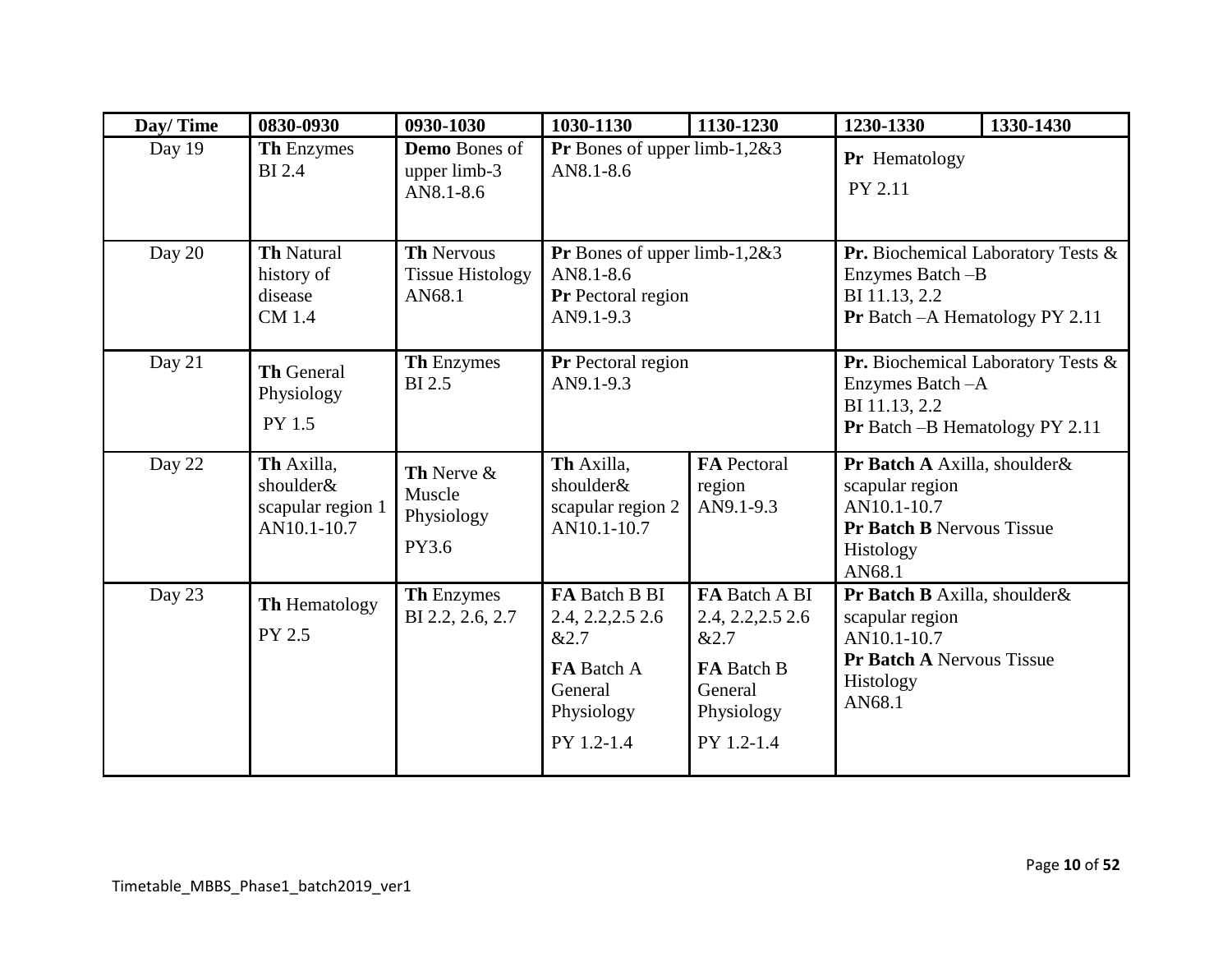| Day 24 | Th<br>Gemetogenesis<br>and fertilization-<br>AN77.3-77.4 | <b>Th</b> General<br>Physiology<br>PY 1.6 | <b>Th</b> Nerve $\&$<br>Muscle<br>Physiology<br><b>PY3.7</b> | Th Axilla,<br>shoulder&<br>scapular region 3<br>AN10.1-10.7 | <b>Sem Biochem</b> |
|--------|----------------------------------------------------------|-------------------------------------------|--------------------------------------------------------------|-------------------------------------------------------------|--------------------|
|--------|----------------------------------------------------------|-------------------------------------------|--------------------------------------------------------------|-------------------------------------------------------------|--------------------|

| Day/Time | 0830-0930                                                                        | 0930-1030                                                   | 1030-1130                                               | 1130-1230                                     | 1230-1330                                                                                         | 1330-1430                                 |
|----------|----------------------------------------------------------------------------------|-------------------------------------------------------------|---------------------------------------------------------|-----------------------------------------------|---------------------------------------------------------------------------------------------------|-------------------------------------------|
| Day 25   | <b>Th</b> Metabolism<br>and homeostasis<br><b>BI</b> 6.6                         | Th Axilla,<br>shoulder&<br>scapular region 4<br>AN10.1-10.7 | Pr Axilla, shoulder & scapular<br>region<br>AN10.1-10.7 |                                               | Pr Hematology<br>PY 2.11                                                                          |                                           |
| Day 26   | Th<br>Various levels of<br>prevention and<br>modes of<br>interventions<br>CM 1.5 | <b>Th Nervous</b><br>tissue histology<br>AN68.1             | Pr Axilla, shoulder & scapular<br>region<br>AN10.1-10.7 |                                               | 11.14 Batch $-B$<br><b>Pr</b> Batch $-A$ Hematology PY 2.11                                       | <b>Pr</b> Biochemical Laboratory Tests BI |
| Day 27   | <b>Th General</b><br>Physiology<br>PY 1.7                                        | Th Metabolism<br>and homeostasis<br><b>BI</b> 6.6           | FA Axilla, shoulder & scapular<br>region<br>AN10.1-10.7 |                                               | 11.14 Batch - A<br><b>Pr</b> Batch $-B$ Hematology PY 2.11                                        | Pr Biochemical Laboratory Tests BI        |
| Day 28   | Th Arm &<br>Cubital fossa-1<br>AN11.1-11.6                                       | Th Nerve &<br>Muscle<br>Physiology<br><b>PY3.8</b>          | Th Arm $\&$<br>Cubital fossa-2<br>AN11.1-11.6           | $FA$ Arm $\&$<br>Cubital fossa<br>AN11.1-11.6 | Pr Batch A Arm & Cubital fossa<br>AN11.1-11.6<br><b>Pr Batch B</b> Nervous tissue histo<br>AN68.1 |                                           |
| Day 29   | <b>Th Hematology</b>                                                             | Th Basic<br>Biochemistry                                    | FA Batch B<br>BI 6.6, 1.1                               | FA Batch A<br>BI 6.6, 1.1                     | Pr Batch B Arm & Cubital fossa<br>AN11.1-11.6                                                     |                                           |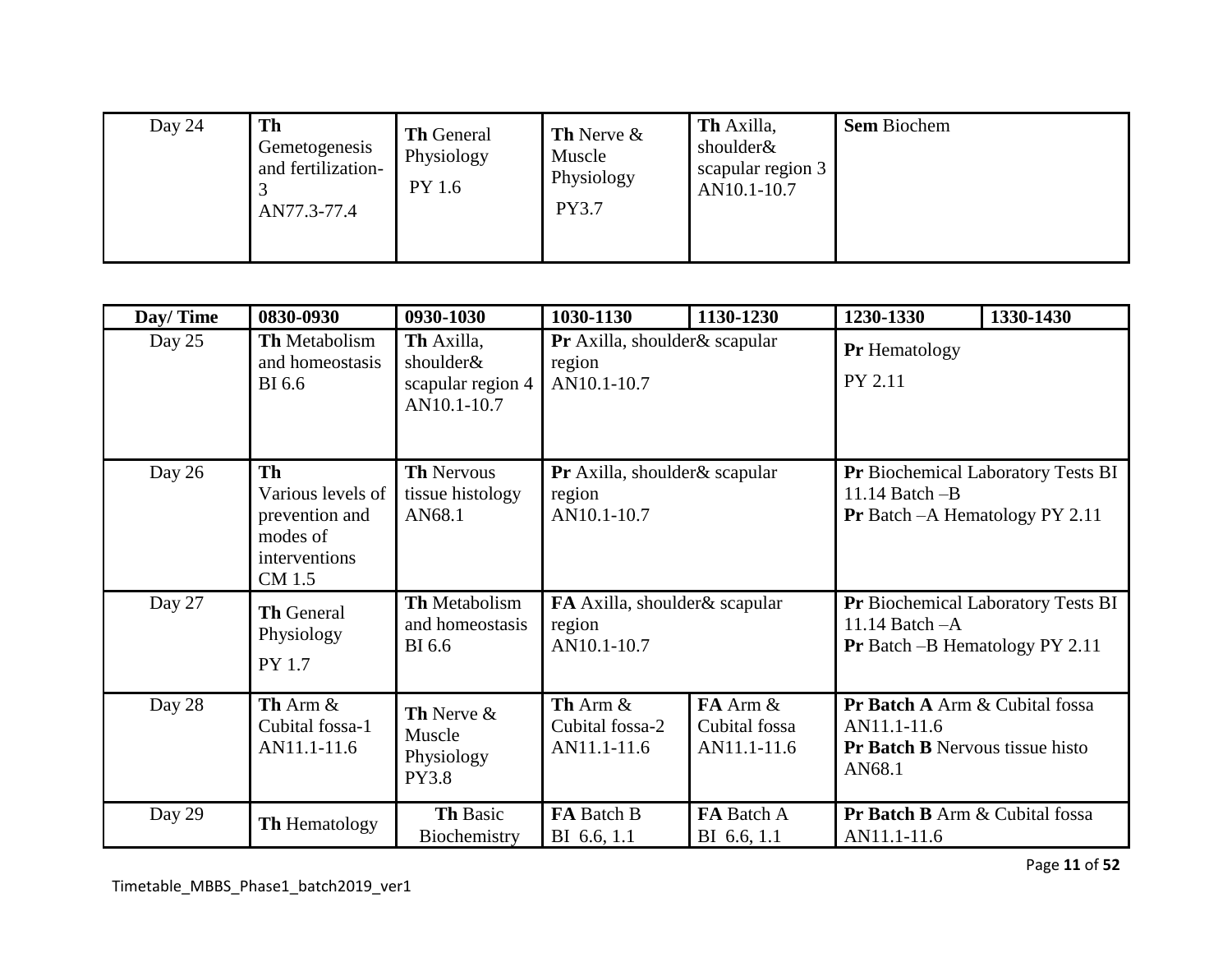|          | <b>PY 2.5</b>                                          | <b>BI</b> 1.1                  | FA Batch A<br>Nerve & Muscle<br>Physiology<br>PY 3.1-3.8 | FA Batch B<br>Nerve & Muscle<br>Physiology<br>PY 3.1-3.8 | <b>Pr Batch A Nervous tissue histo</b><br>AN68.1 |
|----------|--------------------------------------------------------|--------------------------------|----------------------------------------------------------|----------------------------------------------------------|--------------------------------------------------|
| Day $30$ | <b>Th</b> Second week<br>of development<br>AN78.1-78.5 | <b>Th</b> Hematology<br>PY 2.6 | <b>Th</b> Nerve $\&$<br>Muscle<br>Physiology<br>PY3.9    | <b>Th</b> Forearm $\&$<br>hand-1<br>AN12.1-12.10         | Seminar<br>General Physiology PY 1.4-1.7         |

| Day/Time | 0830-0930                                                                                                                                         | 0930-1030                                                                  | 1030-1130                                | 1130-1230 | 1230-1330                                                                                                                   | 1330-1430 |
|----------|---------------------------------------------------------------------------------------------------------------------------------------------------|----------------------------------------------------------------------------|------------------------------------------|-----------|-----------------------------------------------------------------------------------------------------------------------------|-----------|
| Day 31   | <b>Th Basic</b><br>Biochemistry<br><b>BI</b> 1.1                                                                                                  | Th Forearm &<br>hand-2<br>AN12.1-12.10                                     | Pr Arm & Cubital fossa<br>AN11.1-11.6    |           | <b>Pr</b> Nerve & Muscle Physiology<br>PY3.18                                                                               |           |
| Day 32   | <b>Demo</b><br>Concepts, the<br>principles of<br>Health<br>promotion and<br>Education, IEC<br>and Behavioral<br>change<br>communication<br>CM 1.6 | Th Blood<br>Vessels-1<br>AN69.1-69.3                                       | <b>Pr</b> Forearm & hand<br>AN12.1-12.10 |           | <b>Pr.</b> Batch –B Chemistry and<br>metabolism of Carbohydrates<br><b>BI</b> 3.1<br>Pr Batch - A Hematology PY 2.11        |           |
| Day 33   | <b>Th General</b><br>Physiology<br>PY 1.7                                                                                                         | <b>Th Chemistry</b><br>and metabolism<br>of carbohydrates<br><b>BI</b> 3.1 | <b>Pr</b> Forearm & hand<br>AN12.1-12.10 |           | <b>Pr</b> Batch -A Chemistry and<br>metabolism of Carbohydrates<br><b>BI</b> 3.1<br><b>Pr</b> Batch $-B$ Hematology PY 2.11 |           |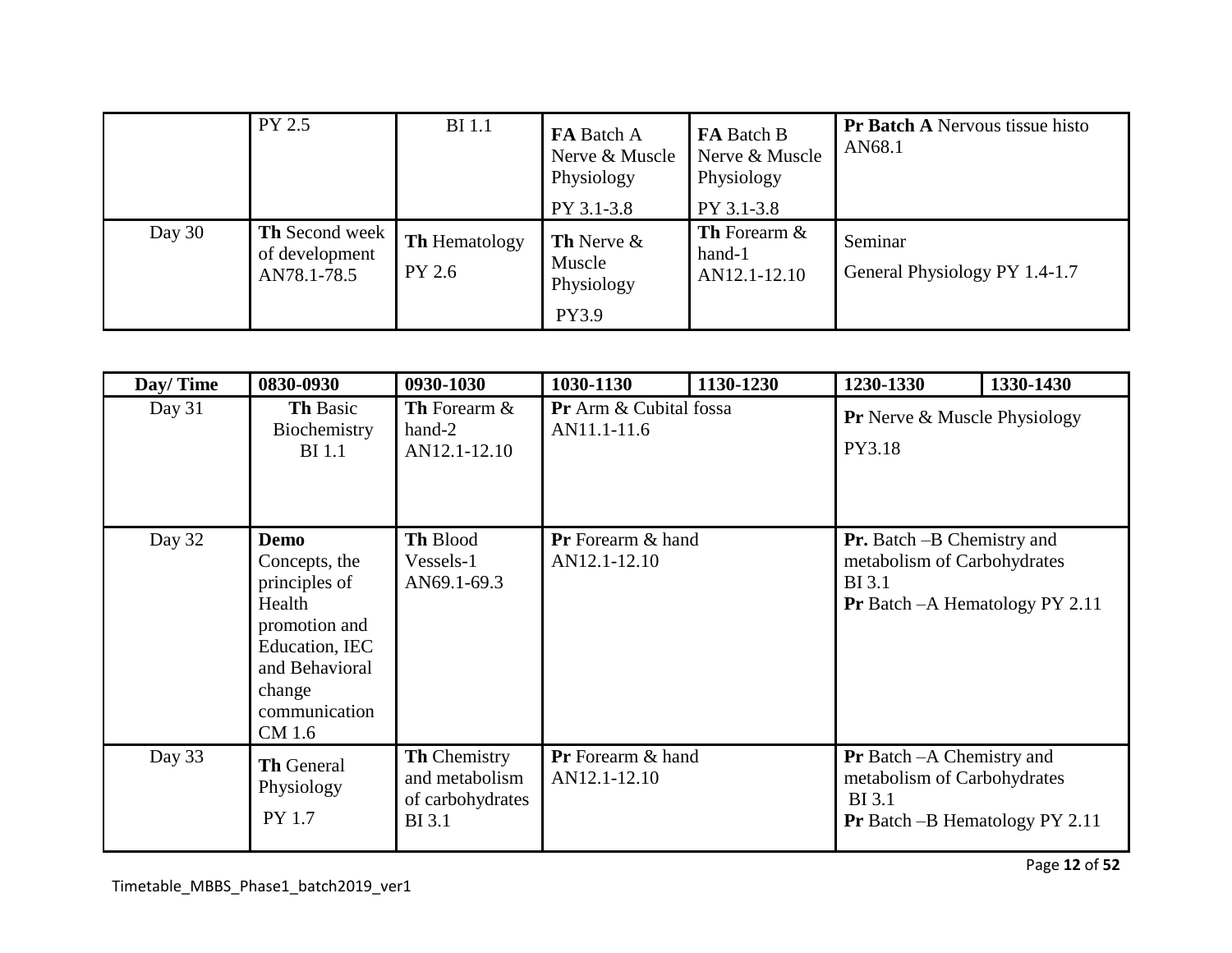| Day 34 | Th Forarm &<br>$hand-3$<br>AN12.1-12.10         | Th Nerve &<br>Muscle<br>Physiology<br>PY3.9                                | <b>Th</b> Forearm &<br>hand-4<br>AN12.1-12.10      | $FA$ Arm $\&$<br>Cubital fossa<br>AN11.1-11.6   | <b>Pr Batch A Forearm &amp; hand</b><br>AN12.1-12.10<br><b>Pr Batch B Blood Vessels</b><br>AN69.1-69.3 |
|--------|-------------------------------------------------|----------------------------------------------------------------------------|----------------------------------------------------|-------------------------------------------------|--------------------------------------------------------------------------------------------------------|
| Day 35 | <b>Th Hematology</b><br>PY 2.7                  | <b>Th Chemistry</b><br>and metabolism<br>of carbohydrates<br><b>BI</b> 3.1 | FA Batch B<br>$BI 1.1 \& 3.1$<br><b>FA</b> Batch A | FA Batch A<br>BI 1.1 & 3.1<br><b>FA</b> Batch B | Pr Batch B Forearm & hand<br>AN12.1-12.10<br><b>Pr Batch A Blood Vessels</b><br>AN69.1-69.3            |
|        |                                                 |                                                                            | Hematology<br>PY 2.5-2.7                           | Hematology<br>PY 2.5-2.7                        |                                                                                                        |
| Day 36 | Th 3rd to 8<br>week of<br>development<br>AN79.1 | <b>Th General</b><br>Physiology<br>PY 1.8                                  | Th Nerve &<br>Muscle<br>Physiology<br>PY3.10       | <b>Th</b> Forearm &<br>hand-5<br>AN12.1-12.10   | FA Forearm & hand<br>AN12.1-12.10                                                                      |

| Day/Time | 0830-0930                                                                   | 0930-1030                                                                                                      | 1030-1130                                    | 1130-1230 | 1230-1330                                     | 1330-1430 |
|----------|-----------------------------------------------------------------------------|----------------------------------------------------------------------------------------------------------------|----------------------------------------------|-----------|-----------------------------------------------|-----------|
| Day 37   | <b>Th.</b> Chemistry<br>and metabolism<br>of carbohydrates<br><b>BI</b> 3.1 | <b>Th</b> Gen features<br>of joints, x-ray $\&$ surface marking<br>surface marking- AN13.1-13.8<br>AN13.1-13.8 | <b>Pr</b> Gen features of joints, x-ray $\&$ |           | <b>FA PCT General Physiology</b><br>PY1.1-1.9 |           |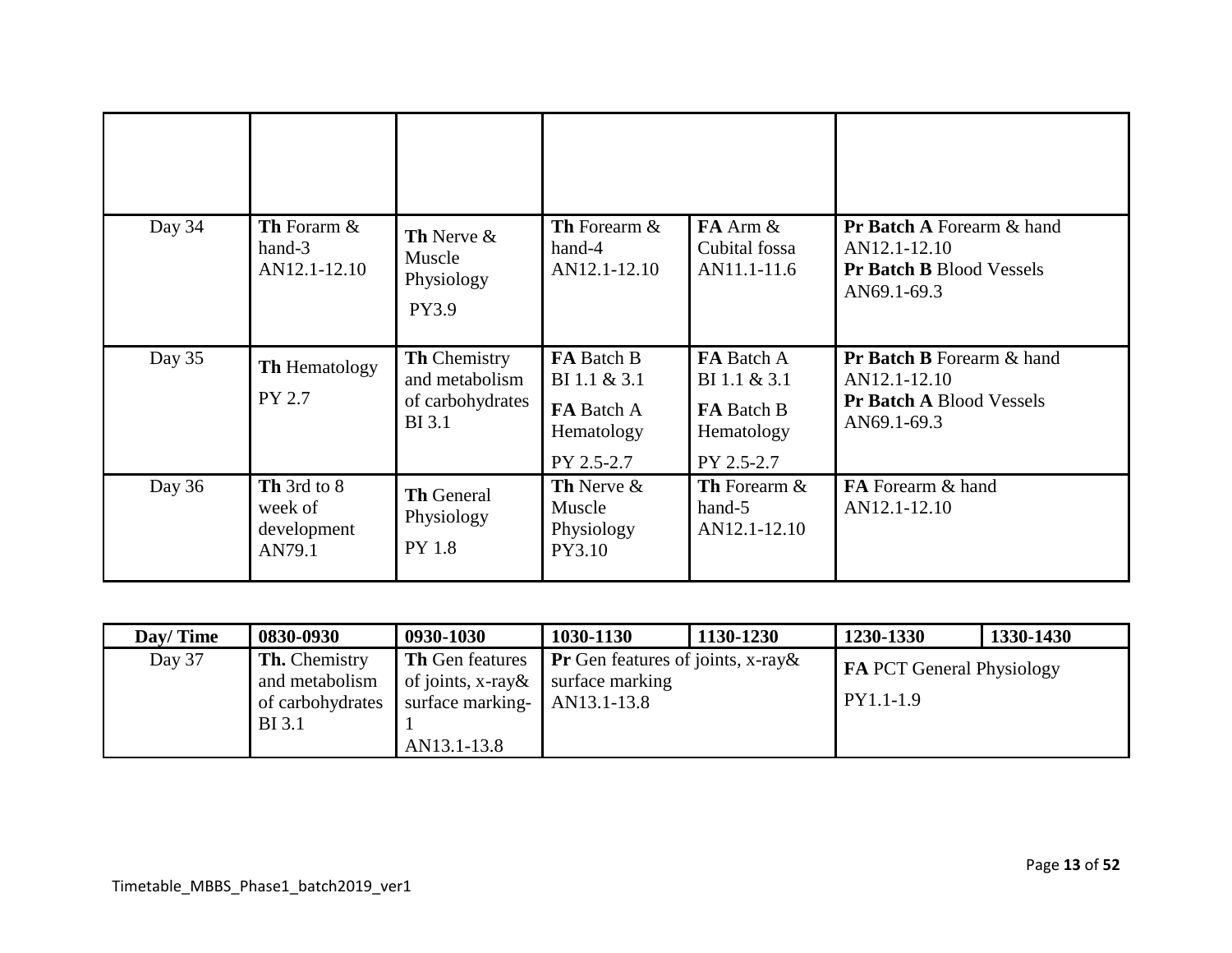| Day 38 | <b>Th</b><br>Health indicators<br>CM 1.7                                                         | Th Blood<br>Vessels<br>AN69.1-69.3                                  | Pr Gen features of joints, x-ray&<br>surface marking<br>AN13.1-13.8                                   |                                                                                                          | <b>Pr</b> Batch -B Chemistry and<br>metabolism of Carbohydrates<br><b>BI</b> 3.1<br>Pr Batch - A Hematology PY 2.11     |
|--------|--------------------------------------------------------------------------------------------------|---------------------------------------------------------------------|-------------------------------------------------------------------------------------------------------|----------------------------------------------------------------------------------------------------------|-------------------------------------------------------------------------------------------------------------------------|
| Day 39 | Th Hematology<br>PY 2.9                                                                          | Th Chemistry<br>and metabolism<br>of carbohydrates<br><b>BI3.2</b>  | Pr Gen features of joints, x-ray&<br>surface marking<br>AN13.1-13.8                                   |                                                                                                          | Pr Batch - A Chemistry and<br>metabolism of Carbohydrates<br><b>BI</b> 3.1<br>Pr Batch -B Hematology PY 2.11            |
| Day 40 | <b>Th Gen features</b><br>of joints, x-ray&<br>surface marking-<br>$\overline{2}$<br>AN13.1-13.8 | Th Nerve &<br>Muscle<br>Physiology<br>PY3.13                        | Th Gen features<br>of joints, x-ray&<br>surface marking-<br>3<br>AN13.1-13.8                          | <b>SDL</b> Gen<br>features of<br>joints, $x$ -ray &<br>surface marking-<br>$\overline{4}$<br>AN13.1-13.8 | Pr Batch A Gen features of joints,<br>x-ray & surface marking<br>AN13.1-13.8<br>Pr Batch B Blood Vessels<br>AN69.1-69.3 |
| Day 41 | <b>Th Hematology</b><br>PY 2.10                                                                  | Th Chemistry<br>and metabolism<br>of carbohydrates<br><b>BI</b> 3.3 | FA Batch B<br>BI 3.1, 3.2 &<br>3.3<br><b>FA</b> Batch A<br>Nerve & Muscle<br>Physiology<br>PY3.9-3.13 | FA Batch A<br>BI 3.1, 3.2 &<br>3.3<br><b>FA</b> Batch B<br>Nerve & Muscle<br>Physiology<br>PY3.9-3.13    | Pr Batch B Gen features of joints,<br>x-ray& surface marking<br>AN13.1-13.8<br>Pr Batch A Blood Vessels<br>AN69.1-69.3  |
| Day 42 | Th 3rd to 8<br>week of<br>development<br>AN79.2-79.3                                             | Th Hematology<br>PY 2.10                                            | Th Nerve &<br>Muscle<br>Physiology<br>PY3.17                                                          | FA Gen features<br>of joints, x-ray&<br>surface marking<br>AN13.1-13.8                                   | <b>Sem Biochem</b>                                                                                                      |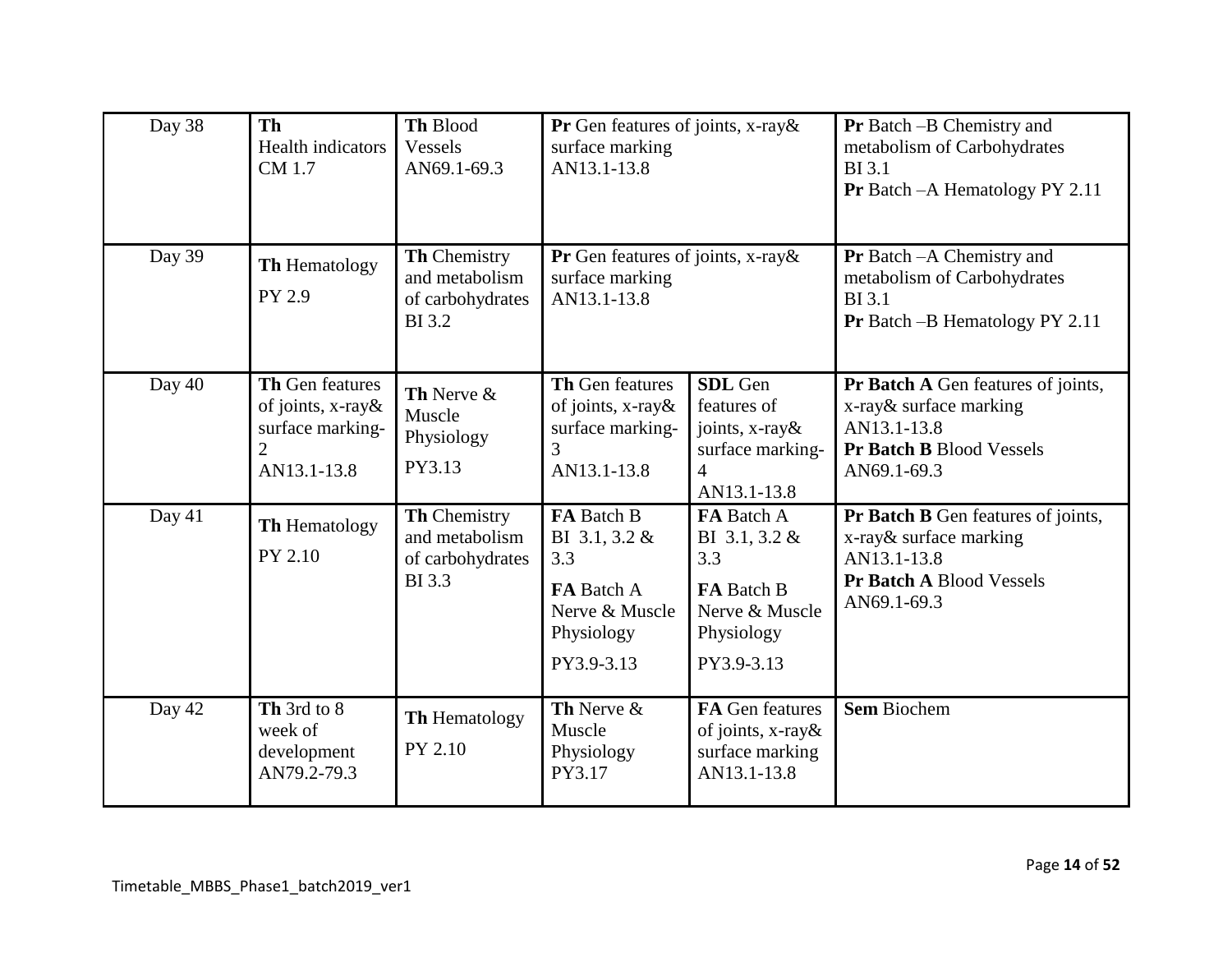| Day/Time | 0830-0930                                                                                    | 0930-1030                                                            | 1030-1130                                                      | 1130-1230                                                        | 1230-1330                                                                                                               | 1330-1430 |
|----------|----------------------------------------------------------------------------------------------|----------------------------------------------------------------------|----------------------------------------------------------------|------------------------------------------------------------------|-------------------------------------------------------------------------------------------------------------------------|-----------|
| Day 43   | Th. Chemistry<br>and metabolism<br>of carbohydrates<br><b>BI</b> 3.4                         | Demo Skull<br>oestology-1<br>AN26.1-26.7                             | Demo Skull oestology-2&3<br>AN26.1-26.7                        |                                                                  | FA Viva General Physiology<br>PY1.1-1.9                                                                                 |           |
| Day 44   | <b>Th</b><br>Demographic<br>profile of India<br>and its impact on<br>health<br><b>CM</b> 1.8 | Th Glands &<br>Lymphoid<br>tissue-1<br>AN 70.1                       | Pr Skull oestology<br>AN26.1-26.7                              |                                                                  | <b>Pr</b> Batch -B Biochemical<br><b>Laboratory Tests</b><br>BI 11.17, 11.21<br><b>Pr</b> Batch $-A$ Hematology PY 2.11 |           |
| Day 45   | Th Hematology<br>PY 2.13                                                                     | Th Chemistry<br>and metabolism<br>of carbohydrates<br><b>BI</b> 3.5  | Pr Skull oestology<br>AN26.1-26.7                              |                                                                  | Pr Batch - A Biochemical<br>Laboratory Tests BI 11.17, 11.21<br><b>Pr</b> Batch $-B$ Hematology PY 2.11                 |           |
| Day 46   | <b>Th Scalp</b><br>AN27.1-27.2                                                               | <b>Th</b><br>Neurophysiology<br>PY10.1                               | Demo Skull<br>oestology-4<br>AN26.1-26.7                       | Demo Skull<br>oestology-5<br>AN26.1-26.7                         | Pr Batch A Scalp<br>AN27.1-27.2<br>Pr Batch B Glands & Lymphoid<br>tissue<br>AN 70.1                                    |           |
| Day 47   | Th Respiratory<br>Physiology<br>PY6.1                                                        | Th. Chemistry<br>and metabolism<br>of carbohydrates<br><b>BI</b> 3.6 | FA Batch B<br>BI 3.4, 3.5 &<br>3.6<br>FA Batch A<br>Hematology | FA Batch A<br>BI 3.4, 3.5 $&$<br>3.6<br>FA Batch B<br>Hematology | Pr Batch B Scalp<br>AN27.1-27.2<br>Pr Batch A Glands & Lymphoid<br>tissue<br>AN 70.1                                    |           |
|          |                                                                                              |                                                                      | PY2.8-2.13                                                     | PY2.8-2.13                                                       |                                                                                                                         |           |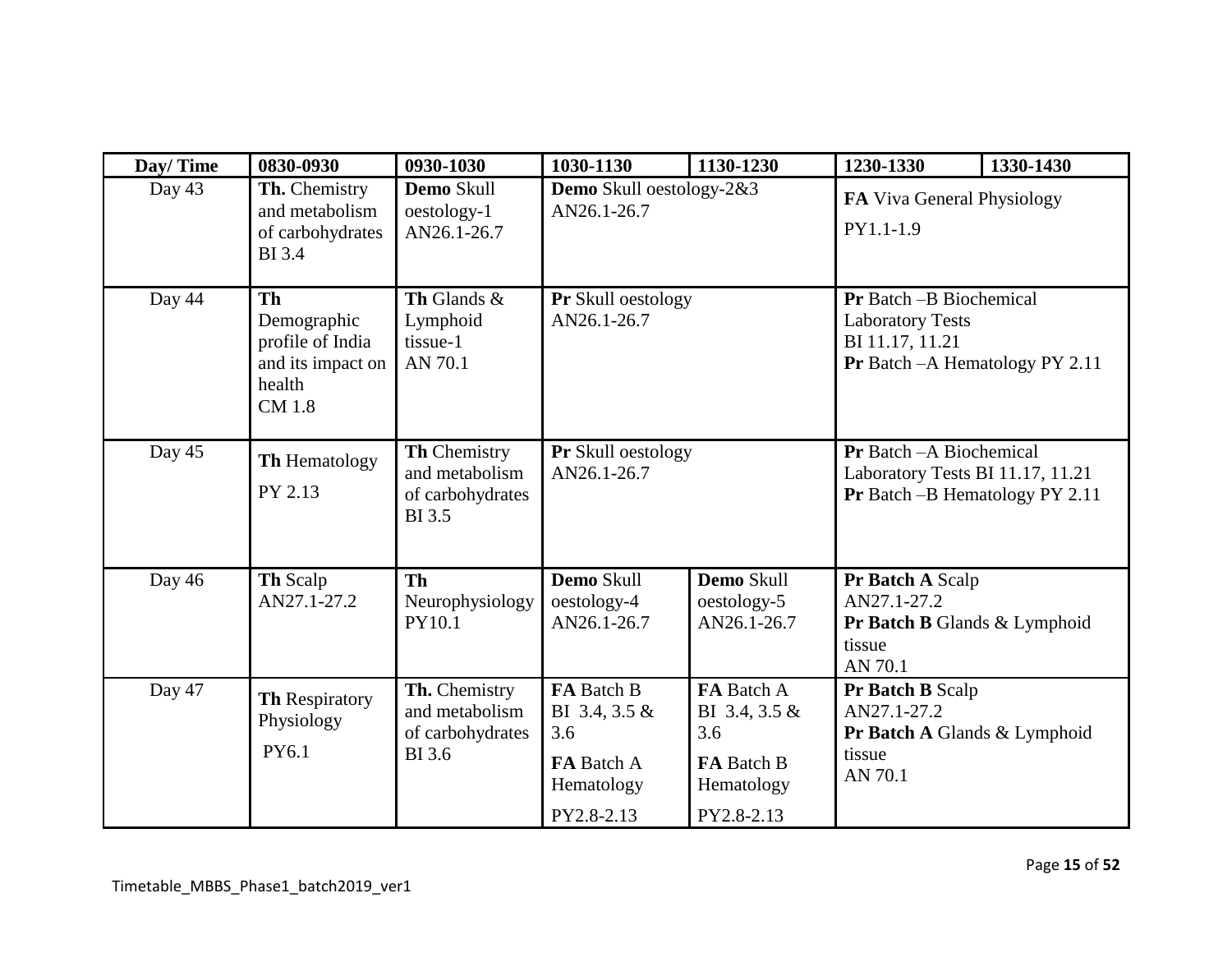| Day 48 | Th 3rd to 8<br>week of<br>development<br>AN79.2-79.3 | <b>FA PCT Nerve</b><br>& Muscle<br>Physiology<br>PY 3.1-3.18 | FA PCT Nerve<br>& Muscle<br>Physiology<br>PY 3.1-3.18 | <b>Th</b> Face and<br>parotid region-1<br>AN 28.1-28.10 | Seminar<br>Neurophysiology<br><b>PY10.1</b><br>Hematology<br>PY 2.13 |
|--------|------------------------------------------------------|--------------------------------------------------------------|-------------------------------------------------------|---------------------------------------------------------|----------------------------------------------------------------------|
|--------|------------------------------------------------------|--------------------------------------------------------------|-------------------------------------------------------|---------------------------------------------------------|----------------------------------------------------------------------|

| Day/Time | 0830-0930                                                                                                 | 0930-1030                                                                  | 1030-1130                                                 | 1130-1230                       | 1230-1330                                                                                                    | 1330-1430 |
|----------|-----------------------------------------------------------------------------------------------------------|----------------------------------------------------------------------------|-----------------------------------------------------------|---------------------------------|--------------------------------------------------------------------------------------------------------------|-----------|
| Day 49   | <b>Th</b> Chemistry<br>and metabolism<br>of carbohydrates<br><b>BI</b> 3.7                                | <b>Th</b> Face and<br>parotid region-2<br>AN 28.1-28.10                    | FA Skull oestology<br>AN26.1-26.7<br>Scalp<br>AN27.1-27.2 |                                 | <b>FA Viva Nerve &amp; Muscle</b><br>Physiology<br>PY 3.1-3.18                                               |           |
| Day $50$ | Demo<br>Role of effective<br>Communication<br>skills in health in<br>a simulated<br>environment<br>CM 1.9 | Th Glands &<br>Lymphoid<br>tissue-2<br>AN 70.1                             | <b>Pr</b> Face and parotid region<br>AN 28.1-28.10        |                                 | <b>Pr</b> Batch – B Biochemical<br>Laboratory Tests BI 11.17, 11.21<br>Pr Batch - A Hematology PY 2.12       |           |
| Day $51$ | <b>Th Respiratory</b><br>Physiology<br>PY6.2                                                              | <b>Th Chemistry</b><br>and metabolism<br>of carbohydrates<br><b>BI</b> 3.8 | <b>Pr</b> Face and parotid region<br>AN 28.1-28.10        |                                 | <b>Pr</b> Batch – A Biochemical<br>Laboratory Tests BI 11.17, 11.21<br><b>Pr</b> Batch -B Hematology PY 2.12 |           |
| Day 52   | <b>Th</b> Face and<br>parotid region-3                                                                    | <b>Th</b><br>Neurophysiology                                               | <b>Demo</b> Face and<br>parotid region-4                  | <b>Demo</b> Cranial<br>cavity-1 | <b>Pr Batch A Face and parotid region</b><br>AN 28.1-28.10                                                   |           |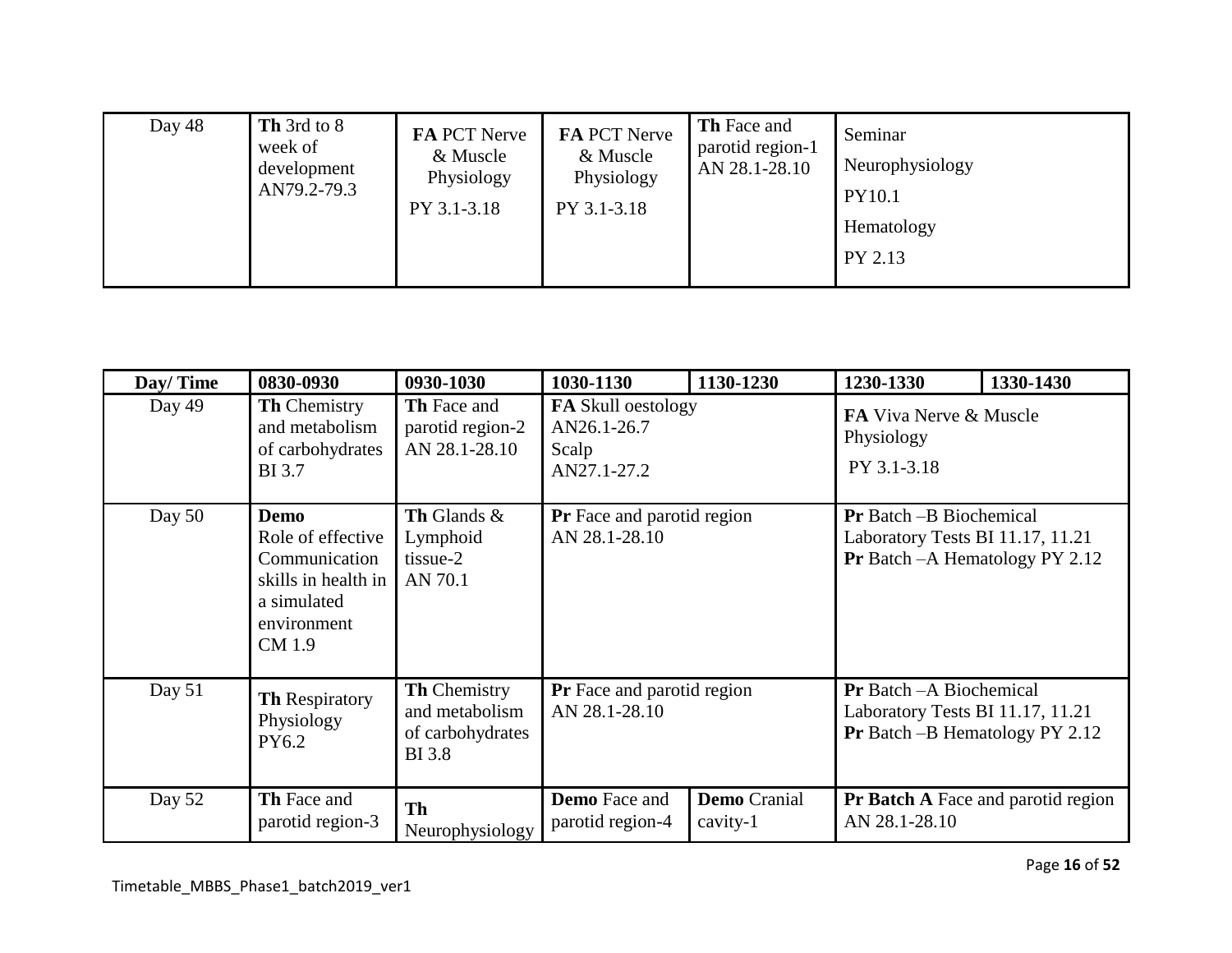|          | AN 28.1-28.10                                        | PY10.1                                                       | AN 28.1-28.10                                                                                       | AN30.1-30.5                                                                                  | <b>Pr Batch B</b> Glands & Lymphoid<br>tissue<br>AN 70.1                                                            |
|----------|------------------------------------------------------|--------------------------------------------------------------|-----------------------------------------------------------------------------------------------------|----------------------------------------------------------------------------------------------|---------------------------------------------------------------------------------------------------------------------|
| Day $53$ | <b>Th Respiratory</b><br>Physiology<br>PY6.2         | Th Chemistry<br>and metabolism<br>of carbohydrates<br>BI 3.9 | FA Batch B<br>BI 3.7, 3.8 &<br>3.9<br><b>FA</b> Batch A<br>Respiratory<br>Physiology<br>PY 6.1, 6.2 | <b>F.A</b> Batch A<br>BI 3.7, 3.8 &<br>3.9<br><b>FA</b> Batch B<br>Respiratory<br>Physiology | Pr Batch B Face and parotid region<br>AN 28.1-28.10<br><b>Pr Batch A Glands &amp; Lymphoid</b><br>tissue<br>AN 70.1 |
| Day 54   | Th 3rd to 8<br>week of<br>development<br>AN79.4-79.6 | FA Quiz Nerve<br>& Muscle<br>Physiology<br>PY 3.1-3.18       | FA Quiz Nerve<br>& Muscle<br>Physiology<br>PY 3.1-3.18                                              | PY 6.1, 6.2<br><b>Th</b> Post triangle<br>of neck-1<br>AN 29.1-29.4                          | Demo Cranial cavity-2&3<br>AN30.1-30.5                                                                              |

| Day/Time | 0830-0930                                                                   | 0930-1030                                            | 1030-1130                               | 1130-1230 | 1230-1330                                                                                                              | 1330-1430 |
|----------|-----------------------------------------------------------------------------|------------------------------------------------------|-----------------------------------------|-----------|------------------------------------------------------------------------------------------------------------------------|-----------|
| Day $55$ | <b>Th</b> Chemistry<br>and metabolism<br>of carbohydrates<br><b>BI</b> 3.10 | <b>Th</b> Post triangle<br>of neck-2<br>AN 29.1-29.4 | Pr Cranial cavity<br>AN30.1-30.5        |           | <b>Pr</b> Nerve & Muscle Physiology<br>PY3.18                                                                          |           |
| Day $56$ | Demo<br>Important<br>aspects of the<br>doctor patient<br>relationship in a  | Th Bone $\&$<br>Cartilage<br>AN 71.1                 | <b>Pr</b> Cranial cavity<br>AN30.1-30.5 |           | <b>Pr</b> Batch -B Biochemical<br>Laboratory Tests BI 11.9, 11.17,<br>11.24<br><b>Pr</b> Batch $-A$ Hematology PY 2.12 |           |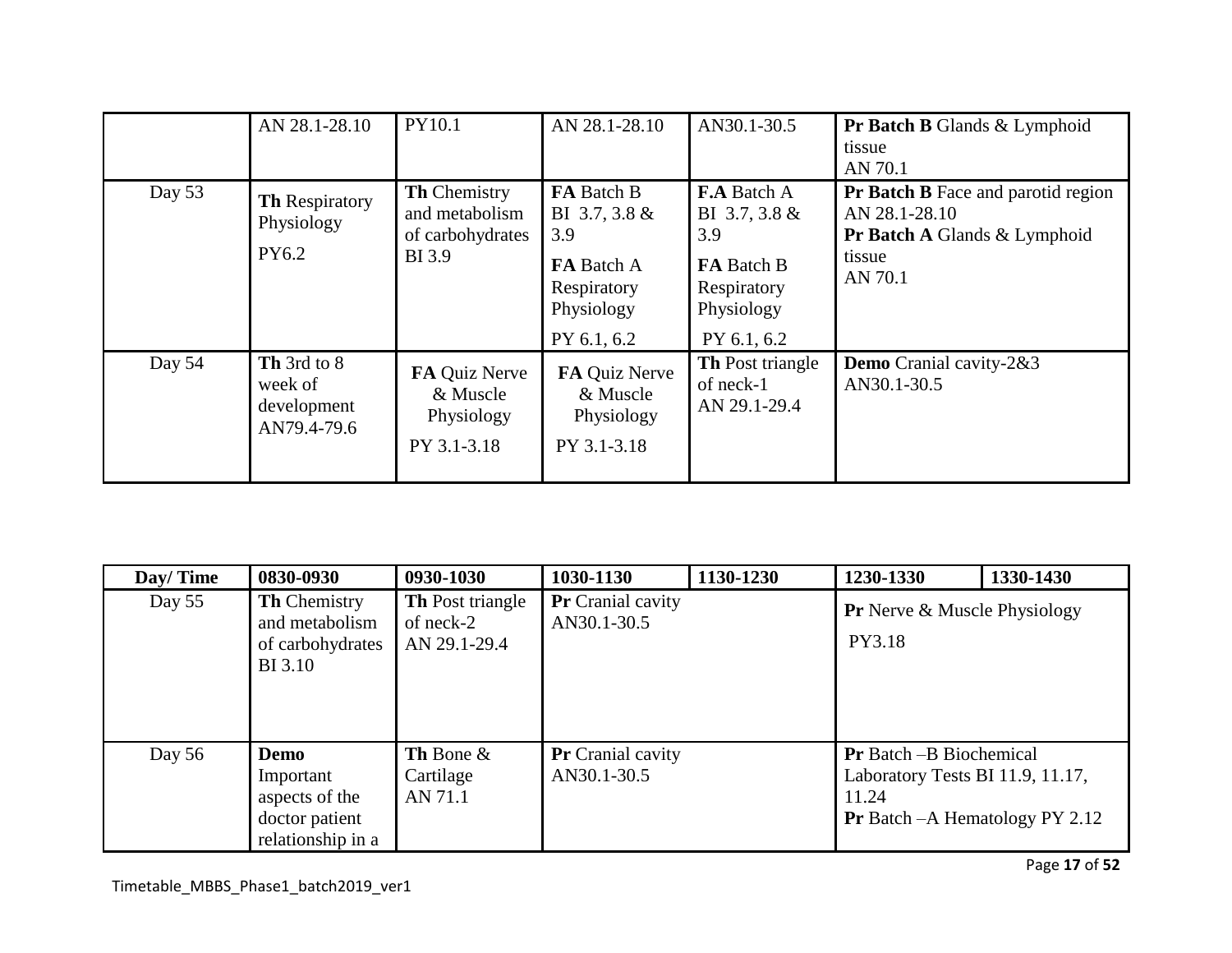|        | simulated<br>environment<br>CM 1.10                  |                                                           |                                                                                    |                                                                                    |                                                                                                                |
|--------|------------------------------------------------------|-----------------------------------------------------------|------------------------------------------------------------------------------------|------------------------------------------------------------------------------------|----------------------------------------------------------------------------------------------------------------|
| Day 57 | <b>Th Respiratory</b><br>Physiology<br>PY6.2         | <b>Th Chemistry</b><br>and metabolism<br>of lipids BI 4.1 | Pr Post triangle of neck<br>AN 29.1-29.4                                           |                                                                                    | Pr Batch - A Biochemical<br>Laboratory Tests BI 11.9, 11.17,<br>11.24<br><b>Pr</b> Batch -B Hematology PY 2.12 |
| Day 58 | Th Orbit-1<br>AN31.1-31.5                            | <b>Th</b><br>Neurophysiology<br>PY10.2                    | FA Cranial cavity<br>AN30.1-30.5                                                   |                                                                                    | <b>Pr Batch A Post triangle of neck</b><br>AN 29.1-29.4<br><b>Pr Batch B</b> Bone & Cartilage<br>AN 71.1       |
| Day 59 | <b>Th Respiratory</b><br>Physiology<br>PY6.3         | Th Chemistry<br>and metabolism<br>of lipids BI 4.1        | FA Batch B<br>BI 3.10 & 4.1<br><b>FA</b> Batch A<br>Neurophysiology<br>PY10.1-10.2 | FA Batch A<br>BI 3.10 & 4.1<br><b>FA</b> Batch B<br>Neurophysiology<br>PY10.1-10.2 | Pr Batch B Post triangle of neck<br>AN 29.1-29.4<br><b>Pr Batch A Bone &amp; Cartilage</b><br>AN 71.1          |
| Day 60 | Th 3rd to 8<br>week of<br>development<br>AN79.4-79.6 | <b>FA PCT</b><br>Hematology<br>PY 2.1-2.13                | <b>FA PCT</b><br>Hematology<br>PY 2.1-2.13                                         | Th Orbit-2<br>AN31.1-31.5                                                          | Seminar<br><b>Respiratory Physiology PY6.2</b>                                                                 |

| 'Time<br>$\blacksquare$<br>Day/ | $-0930$<br>0830 | 1030<br>0930- | 1130<br>$1030 - 1$ | 1230<br>120.<br>$1.30 - 1$ | 1330<br>$230 -$<br>∸ | 1430<br>22A<br>JV. |
|---------------------------------|-----------------|---------------|--------------------|----------------------------|----------------------|--------------------|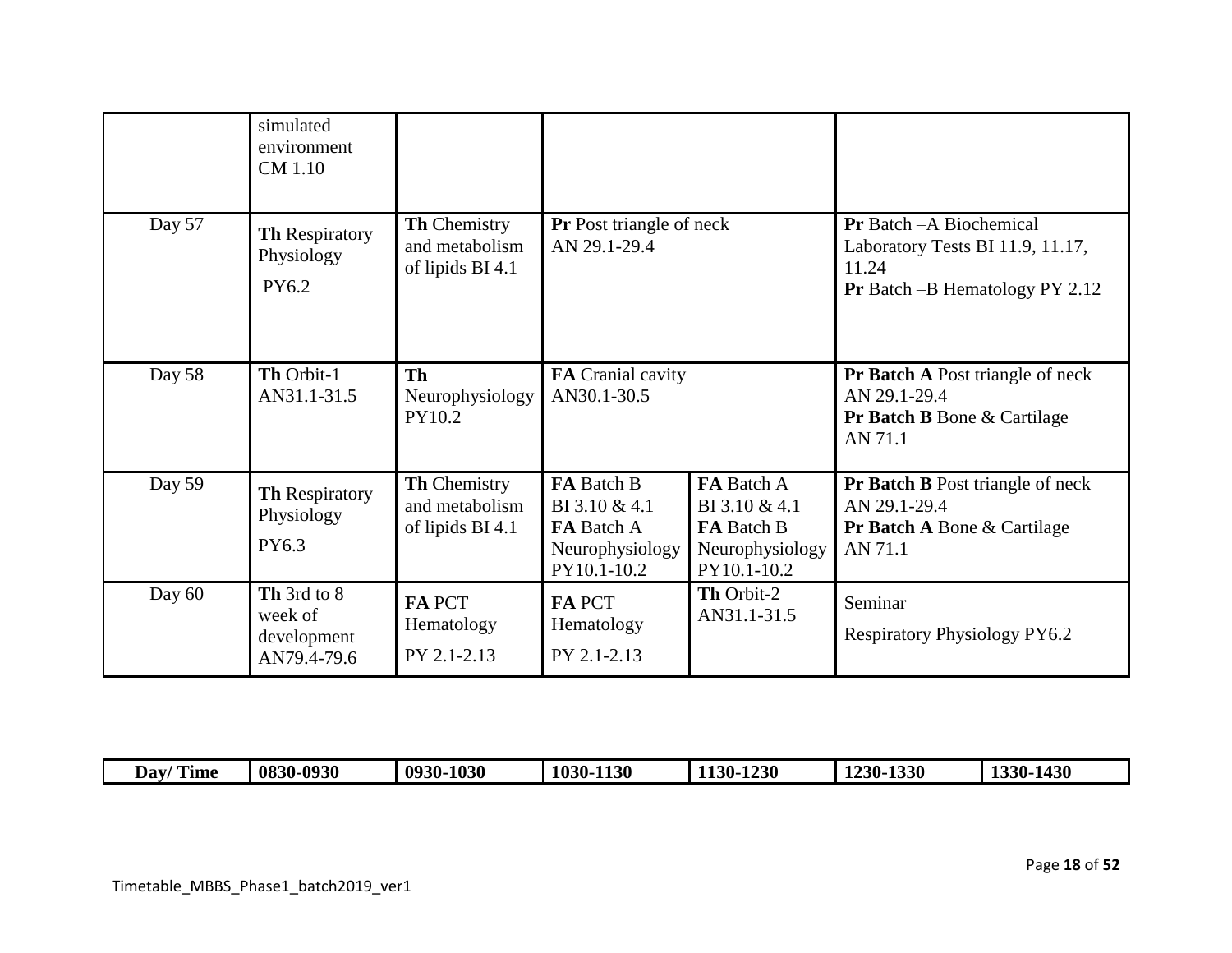| Day 61 | Th Chemistry<br>and metabolism<br>of lipids BI 4.1                                                | <b>Th Anterior</b><br>triangle-1<br>AN 32.1-32.2             | Pr Orbit<br>AN31.1-31.5                                                                     |                                                                                                    | FA Viva Hematology<br>PY 2.1-2.13                                                                                                   |
|--------|---------------------------------------------------------------------------------------------------|--------------------------------------------------------------|---------------------------------------------------------------------------------------------|----------------------------------------------------------------------------------------------------|-------------------------------------------------------------------------------------------------------------------------------------|
| Day 62 | <b>Th</b><br><b>Health hazards</b><br>of air, water,<br>noise pollution<br>and radiation<br>CM3.1 | <b>Th</b><br>Integumentary<br>system<br>AN 72.1              | Pr Orbit<br>AN31.1-31.5                                                                     |                                                                                                    | Pr Batch -B Biochemical<br>Laboratory Tests BI 11.9, 11.17,<br>11.24<br><b>Pr</b> Batch - A Nerve & Muscle<br>Physiology<br>PY 3.16 |
| Day 63 | Th Respiratory<br>Physiology<br>PY6.3                                                             | Th Chemistry<br>and metabolism<br>of lipids<br><b>BI4.2</b>  | FA Post triangle of neck<br>AN 29.1-29.4<br>Orbit<br>AN31.1-31.5                            |                                                                                                    | Pr Batch - A Biochemical<br>Laboratory Tests BI 11.9, 11.17,<br>11.24<br>Pr Batch - B Nerve & Muscle<br>Physiology PY 3.16          |
| Day 64 | <b>Th</b> Anterior<br>triangle-2<br>AN 32.1-32.2                                                  | <b>Th</b><br>Neurophysiology<br>PY10.2                       | Th Temporal &<br>Infra-temporal<br>region-1<br>AN 33.1-33.5                                 | <b>SDL</b> Temporal<br>& Infra-temporal<br>region-2<br>AN 33.1-33.5                                | Pr Batch A Anterior triangle<br>AN 32.1-32.2<br>Pr Batch B Integumentary system<br>AN 72.1                                          |
| Day 65 | <b>Th Respiratory</b><br>Physiology<br>PY6.4                                                      | Th Chemistry<br>and metabolism<br>of lipids<br><b>BI</b> 4.3 | FA Batch B<br>BI 4.1, 4.2 &<br>4.3<br>FA Batch A<br>Respiratory<br>Physiology<br>PY 6.2-6.4 | FA Batch A<br>BI 4.1, 4.2 &<br>4.3<br><b>FA</b> Batch B<br>Respiratory<br>Physiology<br>PY 6.2-6.4 | <b>Pr Batch B</b> Anterior triangle<br>AN 32.1-32.2<br>Pr Batch A Integumentary system<br>AN 72.1                                   |
| Day 66 | Th 3rd to 8                                                                                       | <b>Th Respiratory</b>                                        | Th                                                                                          | Th Temporal &                                                                                      | <b>Sem Biochem</b>                                                                                                                  |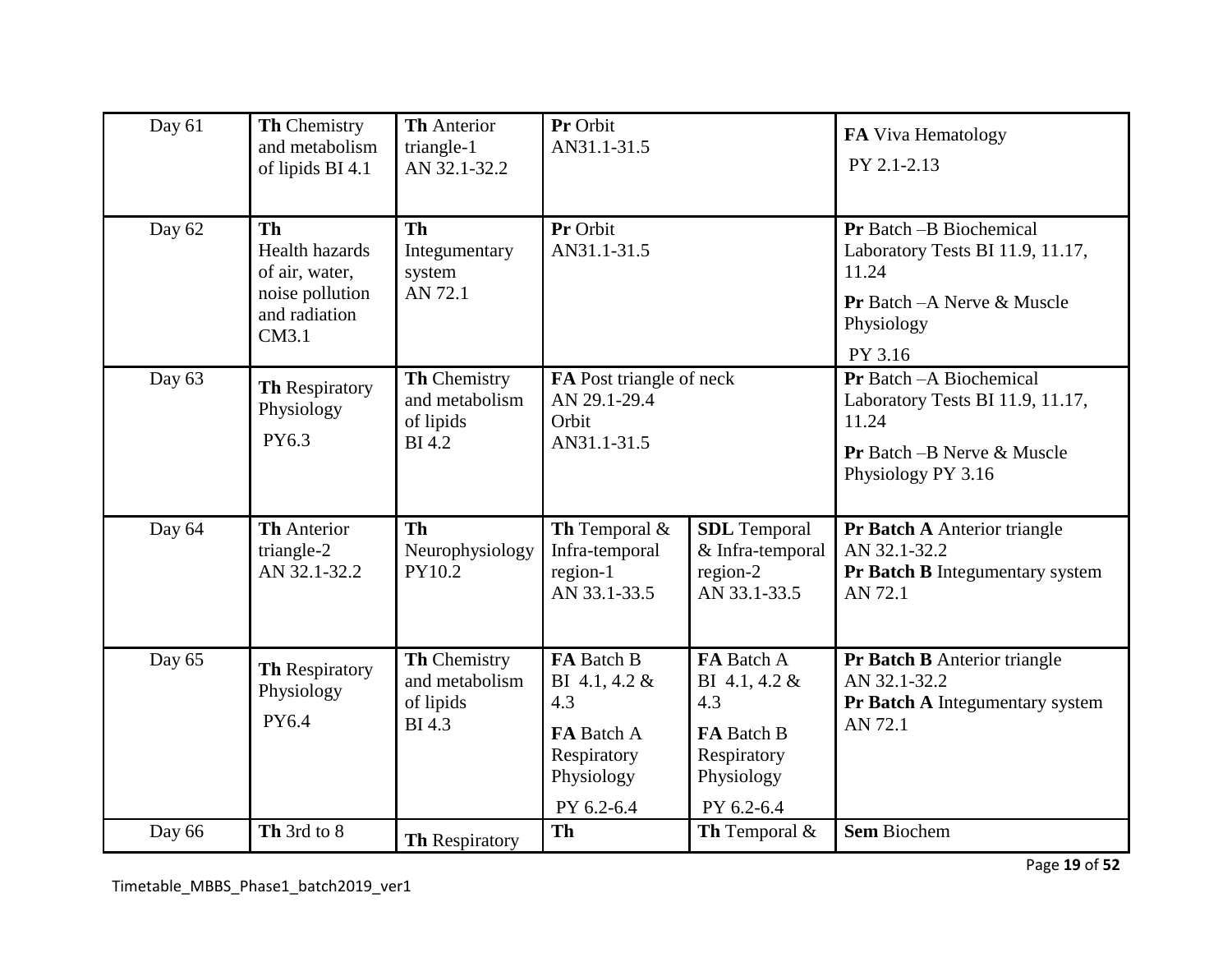| week of<br>development<br>AN79.4-79.6 | Physiology<br>PY6.5 | Neurophysiology<br>PY10.2 | Infra-temporal<br>region-3<br>AN 33.1-33.5 |  |
|---------------------------------------|---------------------|---------------------------|--------------------------------------------|--|
|                                       |                     |                           |                                            |  |

| Day/Time | 0830-0930                                                                                                                                    | 0930-1030                                                    | 1030-1130                                                        | 1130-1230                                                     | 1230-1330                                                                                                          | 1330-1430 |
|----------|----------------------------------------------------------------------------------------------------------------------------------------------|--------------------------------------------------------------|------------------------------------------------------------------|---------------------------------------------------------------|--------------------------------------------------------------------------------------------------------------------|-----------|
| Day 67   | <b>Th Chemistry</b><br>and metabolism<br>of lipids<br><b>BI</b> 4.3                                                                          | Th Deep<br>structures in<br>$neck-1$<br>AN 35.1-35.10        | <b>Pr</b> Temporal $\&$ Infra-temporal<br>region<br>AN 33.1-33.5 |                                                               | FA Quiz Hematology<br>PY 2.1-2.13                                                                                  |           |
| Day 68   | <b>Th</b><br>Indices of<br>thermal comfort,<br>comfort zones,<br>air pollution, its<br>monitoring $&$<br>Prevention and<br>control<br>CM 3.1 | Th Revision Gen<br>Histo<br>AN 65.1-72.1                     | <b>Pr</b> Temporal $\&$ Infra-temporal<br>region<br>AN 33.1-33.5 |                                                               | $Pr$ Batch – B Biochemical<br>Laboratory Tests BI 11.10<br>Pr Batch - A Hematology PY 2.12                         |           |
| Day 69   | <b>Th Respiratory</b><br>Physiology<br>PY6.6                                                                                                 | Th Chemistry<br>and metabolism<br>of lipids<br><b>BI</b> 4.4 | FA Temporal & Infra-temporal<br>region<br>AN 33.1-33.5           |                                                               | <b>Pr</b> Batch - A Biochemical<br>Laboratory Tests BI 11.10<br><b>Pr</b> Batch $-A$ Hematology PY 2.12            |           |
| Day 70   | Th Deep<br>structures in<br>$neck-2$<br>AN 35.1-35.10                                                                                        | Th<br>Neurophysiology<br>PY10.2                              | Th Deep<br>structures in<br>$neck-3$<br>AN 35.1-35.10            | <b>SDL</b> Deep<br>structures in<br>$neck-4$<br>AN 35.1-35.10 | <b>Pr Batch A Deep structures in neck</b><br>AN 35.1-35.10<br><b>Pr Batch B Revision Gen Histo</b><br>AN 65.1-72.1 |           |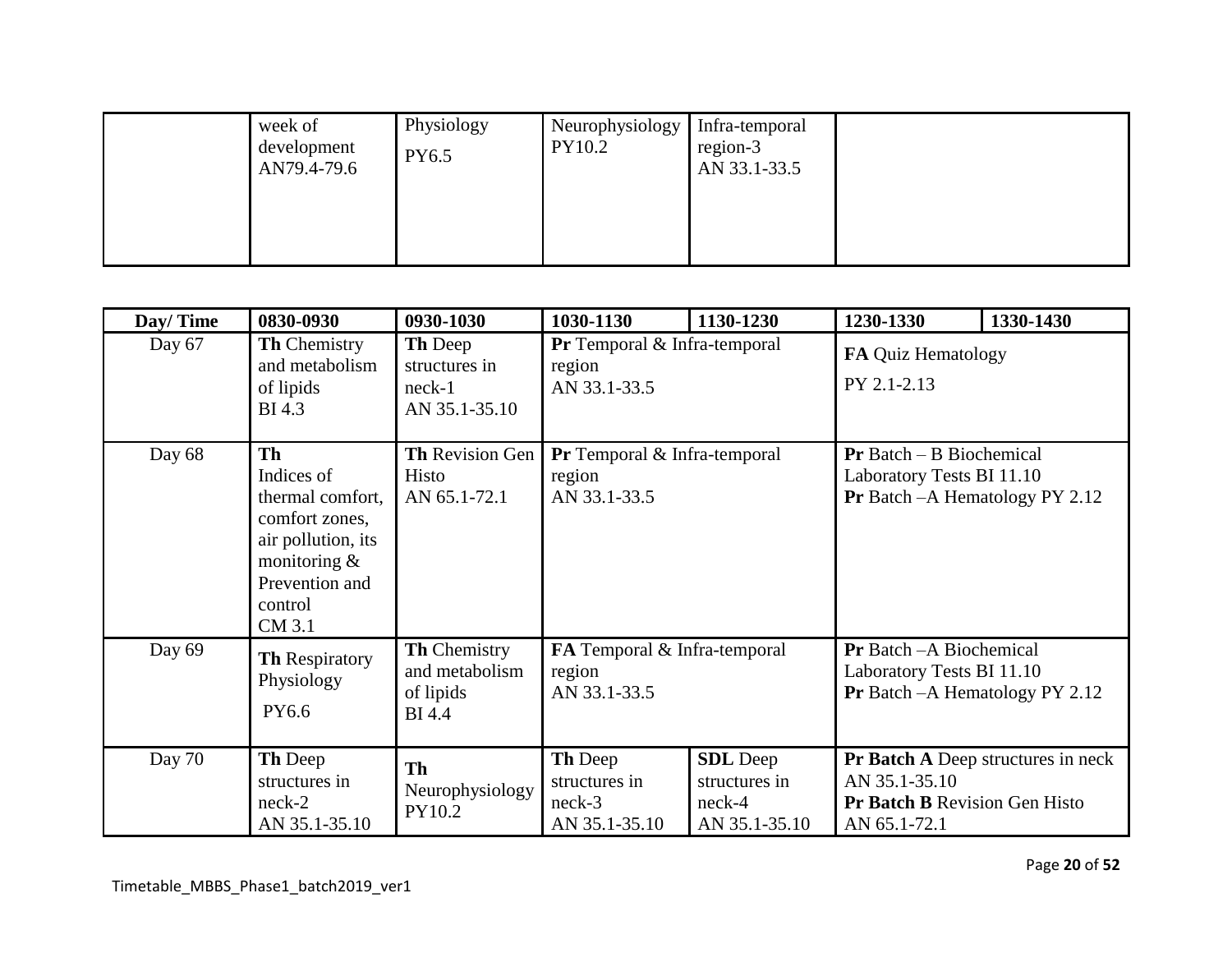| Day $71$ | <b>Th Respiratory</b><br>Physiology<br>PY6.7         | <b>Th Chemistry</b><br>and metabolism<br>of lipids<br><b>BI</b> 4.5 | FA Batch B<br>BI 4.3, 4.4 $\&$<br>4.5<br>FA Batch A<br>Neurophysiology<br>PY10.1-10.2 | FA Batch A<br>BI 4.3, 4.4 $\&$<br>4.5<br>FA Batch B<br>Neurophysiology<br>PY10.1-10.2 | <b>Pr Batch B</b> Deep structures in neck<br>AN 35.1-35.10<br>Pr Batch A Revision Gen Histo<br>AN 65.1-72.1 |
|----------|------------------------------------------------------|---------------------------------------------------------------------|---------------------------------------------------------------------------------------|---------------------------------------------------------------------------------------|-------------------------------------------------------------------------------------------------------------|
| Day 72   | Th 3rd to 8<br>week of<br>development<br>AN79.4-79.6 | <b>Th</b> Endocrine<br>Physiology<br><b>PY8.1</b>                   | Th<br>Neurophysiology<br>PY10.2                                                       | <b>Th</b> Deep<br>structures in<br>$neck-5$<br>AN 35.1-35.10                          | <b>Pr</b> Deep structures in neck<br>AN 35.1-35.10                                                          |

| Day/Time | 0830-0930                                                                                                                                  | 0930-1030                                                           | 1030-1130                                   | 1130-1230 | 1230-1330                                                                                                                       | 1330-1430 |
|----------|--------------------------------------------------------------------------------------------------------------------------------------------|---------------------------------------------------------------------|---------------------------------------------|-----------|---------------------------------------------------------------------------------------------------------------------------------|-----------|
| Day 73   | <b>Th Chemistry</b><br>and metabolism<br>of lipids<br><b>BI</b> 4.6                                                                        | <b>Th Mouth-1</b><br>AN 36.1-36.5                                   | Pr Deep structures in neck<br>AN 35.1-35.10 |           | <b>Pr</b> Nerve & Muscle Physiology<br>PY 3.14                                                                                  |           |
| Day 74   | Th<br>Concepts of safe<br>and wholesome<br>water, Water<br>requriment,<br>sanitary<br>sources of water,<br><b>Water Pollution</b><br>CM3.2 | <b>Th</b> Patterns of<br>Inheritance<br>AN74.3                      | Pr Deep structures in neck<br>AN 35.1-35.10 |           | <b>Pr</b> Batch -B Biochemical<br>Laboratory Tests BI 11.4, 11.20<br>Pr Batch - A Gastro-Intestinal<br>Physiology PY4.10        |           |
| Day 75   | <b>Th Endocrine</b><br>Physiology<br><b>PY8.2</b>                                                                                          | <b>Th Chemistry</b><br>and metabolism<br>of lipids<br><b>BI</b> 4.7 | FA Gen Histology<br>AN 65.1-72.1            |           | <b>Pr</b> Batch - A Biochemical<br>Laboratory Tests BI 11.4, 11.20<br><b>Pr</b> Batch -B Gastro-Intestinal<br>Physiology PY4.10 |           |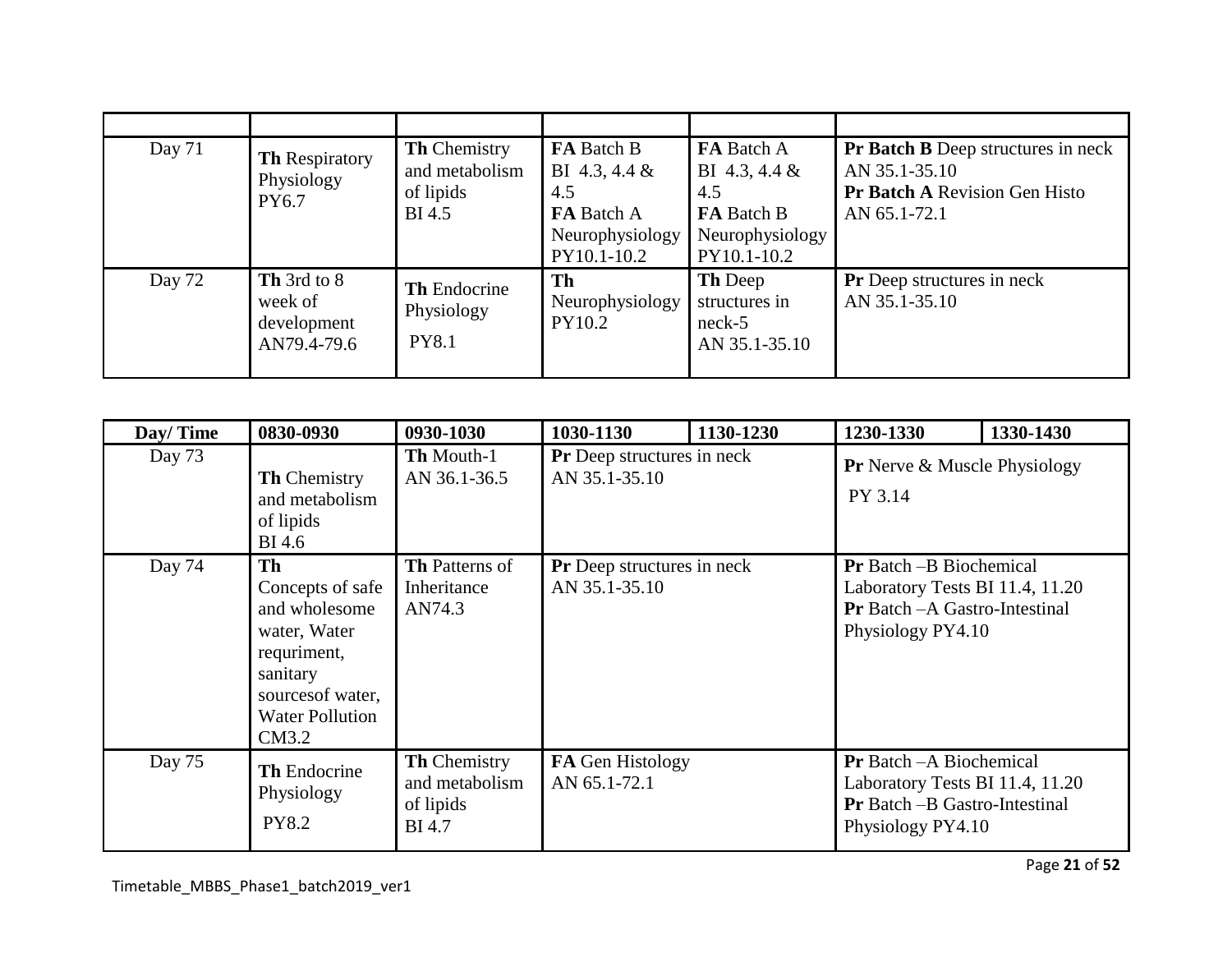| Day 76 | Th Mouth-2<br>AN 36.1-36.5                        | <b>Th</b><br>Neurophysiology<br>PY10.3                                | FA Deep structures in neck<br>AN 35.1-35.10                                                                 |                                                                                                    | <b>Pr</b> Mouth<br>AN 36.1-36.5                                                  |
|--------|---------------------------------------------------|-----------------------------------------------------------------------|-------------------------------------------------------------------------------------------------------------|----------------------------------------------------------------------------------------------------|----------------------------------------------------------------------------------|
| Day 77 | <b>Th</b> Endocrine<br>Physiology<br><b>PY8.2</b> | <b>Th Chemistry</b><br>and metabolism<br>of proteins<br><b>BI</b> 5.1 | <b>FA</b> Batch B<br>BI 4.6, 4.7 $&$<br>5.1<br><b>FA</b> Batch A<br>Respiratory<br>Physiology<br>PY 6.6-6.8 | FA Batch A<br>BI 4.6, 4.7 &<br>5.1<br><b>FA</b> Batch B<br>Respiratory<br>Physiology<br>PY 6.6-6.8 | <b>Pr</b> Mouth<br>AN 36.1-36.5                                                  |
| Day 78 | <b>Th Fetal</b><br><b>Membranes</b><br>AN80.1     | <b>FAPCT</b><br>Respiratory<br>System<br>PY 6.1-6.10                  | <b>FA PCT</b><br>Respiratory<br>System<br>PY 6.1-6.10                                                       | <b>Th Cavity of</b><br>$nose-1$<br>AN 37.1-37.3                                                    | Seminar<br>Neurophysiology<br>PY10.2-10.3<br><b>Respiratory Physiology PY6.6</b> |

| Day/Time | 0830-0930                                                             | 0930-1030                                       | 1030-1130                                | 1130-1230 | 1230-1330                                                                                                                             | 1330-1430 |
|----------|-----------------------------------------------------------------------|-------------------------------------------------|------------------------------------------|-----------|---------------------------------------------------------------------------------------------------------------------------------------|-----------|
| Day 79   | <b>Th Chemistry</b><br>and metabolism<br>of proteins<br><b>BI</b> 5.2 | <b>Th</b> Cavity of<br>$nose-2$<br>AN 37.1-37.3 | <b>Pr</b> Cavity of nose<br>AN 37.1-37.3 |           | <b>FA</b> Viva Respiratory System<br>PY 6.1-6.10                                                                                      |           |
| Day 80   | Demo<br>Purification of<br>water on small<br>and large scale<br>CM3.2 | <b>Th HN</b><br>Histology-1<br>AN 43.1-43.9     | <b>Pr</b> Cavity of nose<br>AN 37.1-37.3 |           | <b>Pr</b> Batch -B Biochemical<br>Laboratory Tests BI 11.8, 11.17,<br>11.21,11.22<br><b>Pr</b> Batch - A Cardiovascular<br>Physiology |           |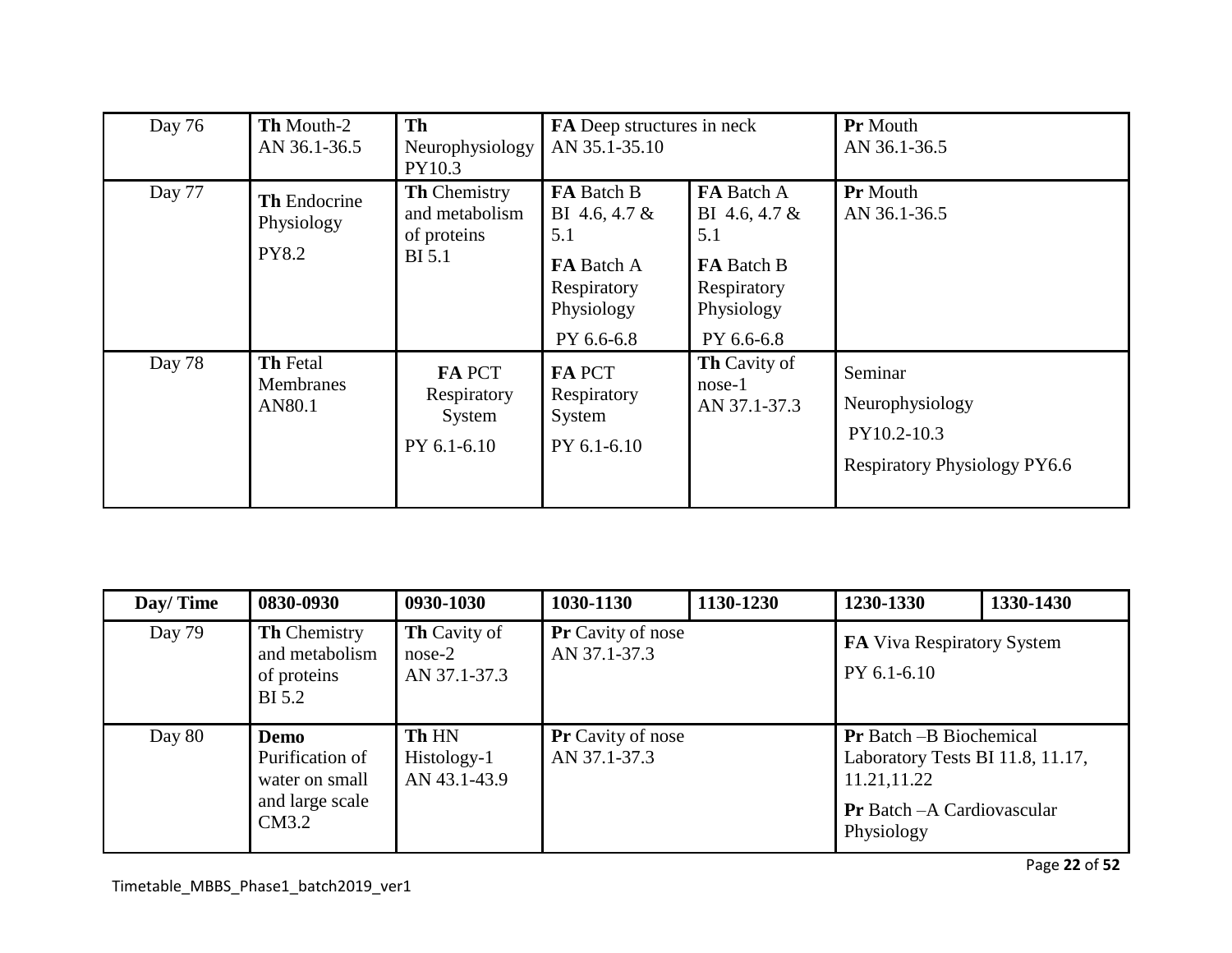|        |                                                   |                                                                |                                                                                  |                                                                                        | PY5.12                                                                             |
|--------|---------------------------------------------------|----------------------------------------------------------------|----------------------------------------------------------------------------------|----------------------------------------------------------------------------------------|------------------------------------------------------------------------------------|
| Day 81 | <b>Th Endocrine</b><br>Physiology                 | Th Chemistry<br>and metabolism<br>of proteins                  | FA Cavity of nose<br>AN 37.1-37.3                                                |                                                                                        | <b>Pr</b> Batch - A Biochemical<br>Laboratory Tests BI 11.8, 11.17,<br>11.21,11.22 |
|        | <b>PY8.2</b>                                      | <b>BI</b> 5.3                                                  |                                                                                  |                                                                                        | Pr Batch - B Cardiovascular<br>Physiology<br>PY5.12                                |
|        |                                                   |                                                                |                                                                                  |                                                                                        |                                                                                    |
| Day 82 | Th Larynx-1<br>AN 38.1-38.3                       | Th<br>Neurophysiology<br>PY10.3                                | Th HN Jts, Dev,<br>X-ray& SM-2<br>AN 43.1-43.9                                   | <b>Demo</b> HN Jts,<br>Dev, $X$ -ray $\&$<br>$SM-3$<br>AN 43.1-43.9                    | Pr Batch A Larynx<br>AN 38.1-38.3<br>Pr Batch B HN Histology-1<br>AN 43.1-43.9     |
| Day 83 | <b>Th Endocrine</b><br>Physiology<br><b>PY8.2</b> | Th Chemistry<br>and metabolism<br>of proteins<br><b>BI</b> 5.4 | FA Batch B<br>BI 5.2, 5.3, 5.4<br><b>FA</b> Batch A<br>Neurophysiology<br>PY10.3 | <b>F.A Batch A</b><br>BI 5.2,5.3,5.4<br><b>FA Batch B</b><br>Neurophysiology<br>PY10.3 | Pr Batch B Larynx<br>AN 38.1-38.3<br>Pr Batch A HN Histology-1<br>AN 43.1-43.9     |
| Day 84 | <b>Th Fetal</b><br><b>Membranes</b><br>AN80.1     | <b>Th Endocrine</b><br>Physiology<br><b>PY8.2</b>              | <b>Th</b><br>Neurophysiology<br>PY10.3                                           | <b>Th</b> Larynx-2<br>AN 38.1-38.3                                                     | Sem Biochem                                                                        |

| $^{\circ}$ m $^{\circ}$<br>Dav/<br>Time | 0830-0930 | $-1030$<br>0930- | $\mathbf{A}$<br><b>1130</b><br>$100 - 1$ | $-1230$<br>$1130 -$ | <b>1330</b><br>1230- | <b>1430</b><br>1330 |
|-----------------------------------------|-----------|------------------|------------------------------------------|---------------------|----------------------|---------------------|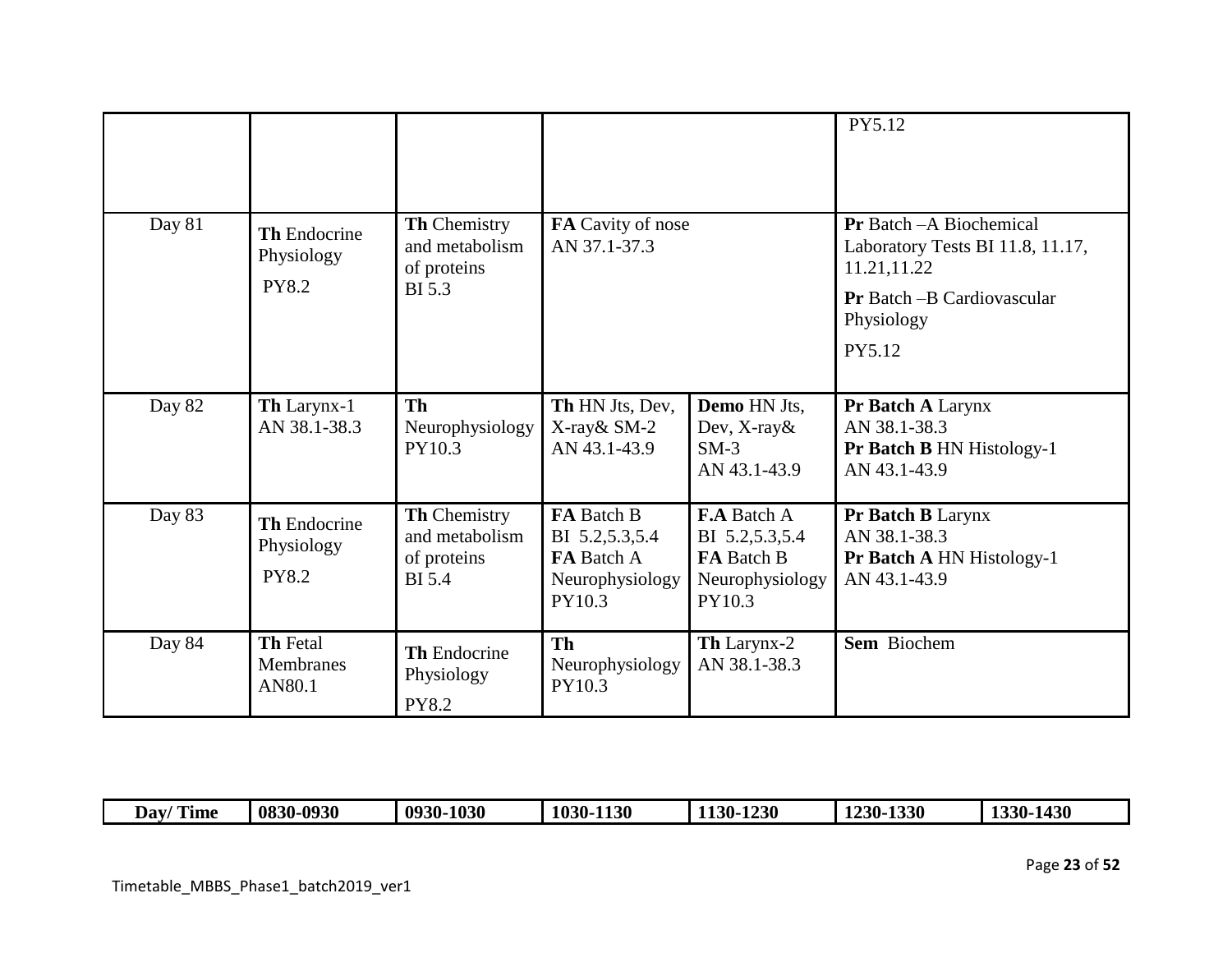| Day 85 | Th Chemistry<br>and metabolism<br>of proteins<br><b>BI</b> 5.4  | Th HN Jts, Dev,<br>X-ray& SM-4<br>AN 43.1-43.9                  | Pr Larynx-2<br>AN 38.1-38.3                                                 |                                                                             | FA Quiz Respiratory System<br>PY 6.1-6.10                                                                          |
|--------|-----------------------------------------------------------------|-----------------------------------------------------------------|-----------------------------------------------------------------------------|-----------------------------------------------------------------------------|--------------------------------------------------------------------------------------------------------------------|
| Day 86 | <b>Th</b><br>Water quality<br>criteria &<br>standards<br>CM 3.2 | Th HN<br>Histology-2<br>AN 43.1-43.9                            | FA Larynx<br>AN 38.1-38.3                                                   |                                                                             | Pr Batch -B Biochemical<br>Laboratory Tests BI 11.7, 11.17<br>Pr Batch - A Cardiovascular<br>Physiology<br>PY5.12  |
| Day 87 | Th Endocrine<br>Physiology<br><b>PY8.2</b>                      | Th Chemistry<br>and metabolism<br>of proteins<br><b>BI</b> 5.4  | Pr HN Jts, Dev, X-ray& SM<br>AN 43.1-43.9                                   |                                                                             | Pr Batch - A Biochemical<br>Laboratory Tests BI 11.7, 11.17<br>Pr Batch - B Cardiovascular<br>Physiology<br>PY5.12 |
| Day 88 | Th Tongue-1<br>AN 39.1-39.2                                     | <b>Th</b><br>Neurophysiology<br>PY10.4                          | Demo HN Jts,<br>Dev, X-ray &<br>$SM-5$<br>AN 43.1-43.9                      | FA HN Jts, Dev,<br>X-ray& SM-5<br>AN 43.1-43.9                              | Pr Batch A Tongue<br>AN 39.1-39.2<br>Pr Batch B HN Histology-2<br>AN 43.1-43.9                                     |
| Day 89 | Th Endocrine<br>Physiology<br><b>PY8.2</b>                      | Th. Chemistry<br>and metabolism<br>of proteins<br><b>BI</b> 5.4 | FA Batch B<br><b>BI</b> 5.4<br>FA Batch A<br>Neurophysiology<br>PY10.3-10.4 | FA Batch A<br><b>BI</b> 5.4<br>FA Batch B<br>Neurophysiology<br>PY10.3-10.4 | Pr Batch B Tongue<br>AN 39.1-39.2<br>Pr Batch A HN Histology-2<br>AN 43.1-43.9                                     |
| Day 90 | Th Fetal<br>Membranes<br>AN80.2                                 | <b>Th Endocrine</b><br>Physiology<br>PY8.3                      | <b>Th</b><br>Neurophysiology<br>PY10.4                                      | Th Tongue-2<br>AN 39.1-39.2                                                 | Pr Tongue<br>AN 39.1-39.2                                                                                          |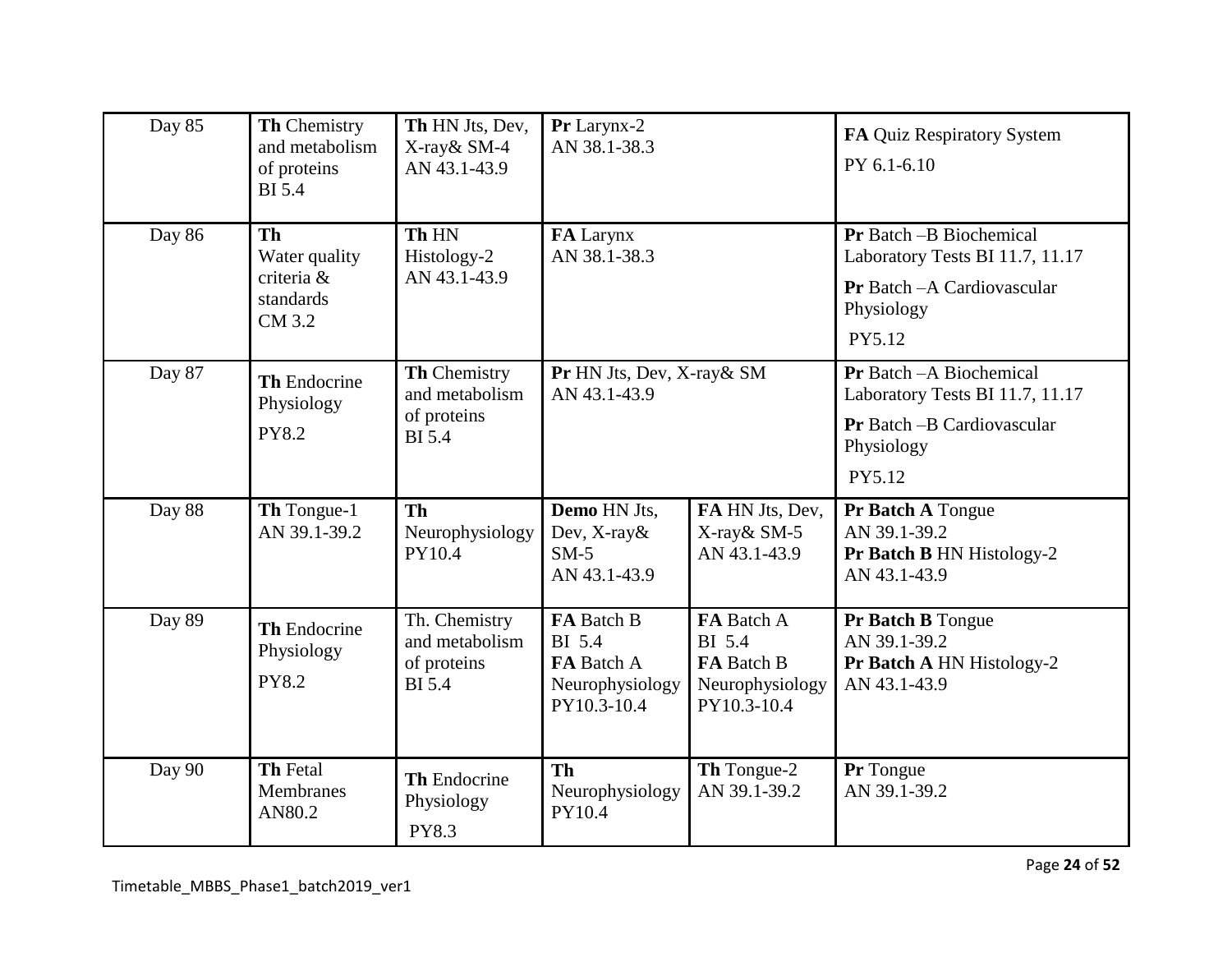| Day/Time | 0830-0930                                                                                                                                   | 0930-1030                                                      | 1030-1130                                                                                                                | 1130-1230                                            | 1230-1330                                                                                                                   | 1330-1430 |
|----------|---------------------------------------------------------------------------------------------------------------------------------------------|----------------------------------------------------------------|--------------------------------------------------------------------------------------------------------------------------|------------------------------------------------------|-----------------------------------------------------------------------------------------------------------------------------|-----------|
| Day 91   | Th Chemistry<br>and metabolism<br>of proteins<br><b>BI</b> 5.4                                                                              | Th Organ of<br>hearing $\&$<br>equilibrium-1<br>AN 40.1-40.5   | FA Tongue<br>AN 39.1-39.2                                                                                                |                                                      | Pr Nerve & Muscle Physiology<br>PY3.18                                                                                      |           |
| Day 92   | <b>Demo</b><br>Hardness of<br>water and its<br>treatment,<br>Concepts of<br>water<br>conservation and<br>rain water<br>Harvesting<br>CM 3.2 | Th Organ of<br>hearing $\&$<br>equilibrium-2<br>AN 40.1-40.5   | <b>Pr</b> Organ of hearing $\&$ equilibrium<br>AN 40.1-40.5                                                              |                                                      | Pr Batch -B Biochemical<br>Laboratory Tests BI 11.7,<br>11.17,11.21<br>Pr Batch - A Cardiovascular<br>Physiology<br>PY5.12  |           |
| Day 93   | <b>Th Endocrine</b><br>Physiology<br><b>PY8.4</b>                                                                                           | Th Chemistry<br>and metabolism<br>of proteins<br><b>BI</b> 5.5 | <b>Pr</b> Organ of hearing $\&$ equilibrium<br>AN 40.1-40.5                                                              |                                                      | Pr Batch - A Biochemical<br>Laboratory Tests BI 11.7,<br>11.17,11.21<br>Pr Batch - B Cardiovascular<br>Physiology<br>PY5.12 |           |
| Day 94   | Th HN<br>Histology-3<br>AN 43.1-43.9                                                                                                        | <b>Th</b><br>Neurophysiology<br>PY10.4                         | Th Organ of<br>FA Organ of<br>hearing $&$<br>hearing $&$<br>equilibrium-3<br>equilibrium<br>AN 40.1-40.5<br>AN 40.1-40.5 |                                                      | Pr Batch A Organ of hearing &<br>equilibrium<br>AN 40.1-40.5<br>Pr Batch B HN Histology-3<br>AN 43.1-43.9                   |           |
| Day 95   | Th Endocrine<br>Physiology<br><b>PY8.5</b>                                                                                                  | Th Chemistry<br>and metabolism<br>of proteins<br><b>BI</b> 5.5 | FA Batch B<br>BI 5.4, 5.5<br>FA Batch A<br>Endocrine                                                                     | FA Batch A<br>BI 5.4, 5.5<br>FA Batch B<br>Endocrine | <b>Pr Batch B</b> Organ of hearing $\&$<br>equilibrium<br>AN 40.1-40.5<br>Pr Batch A HN Histology-3                         |           |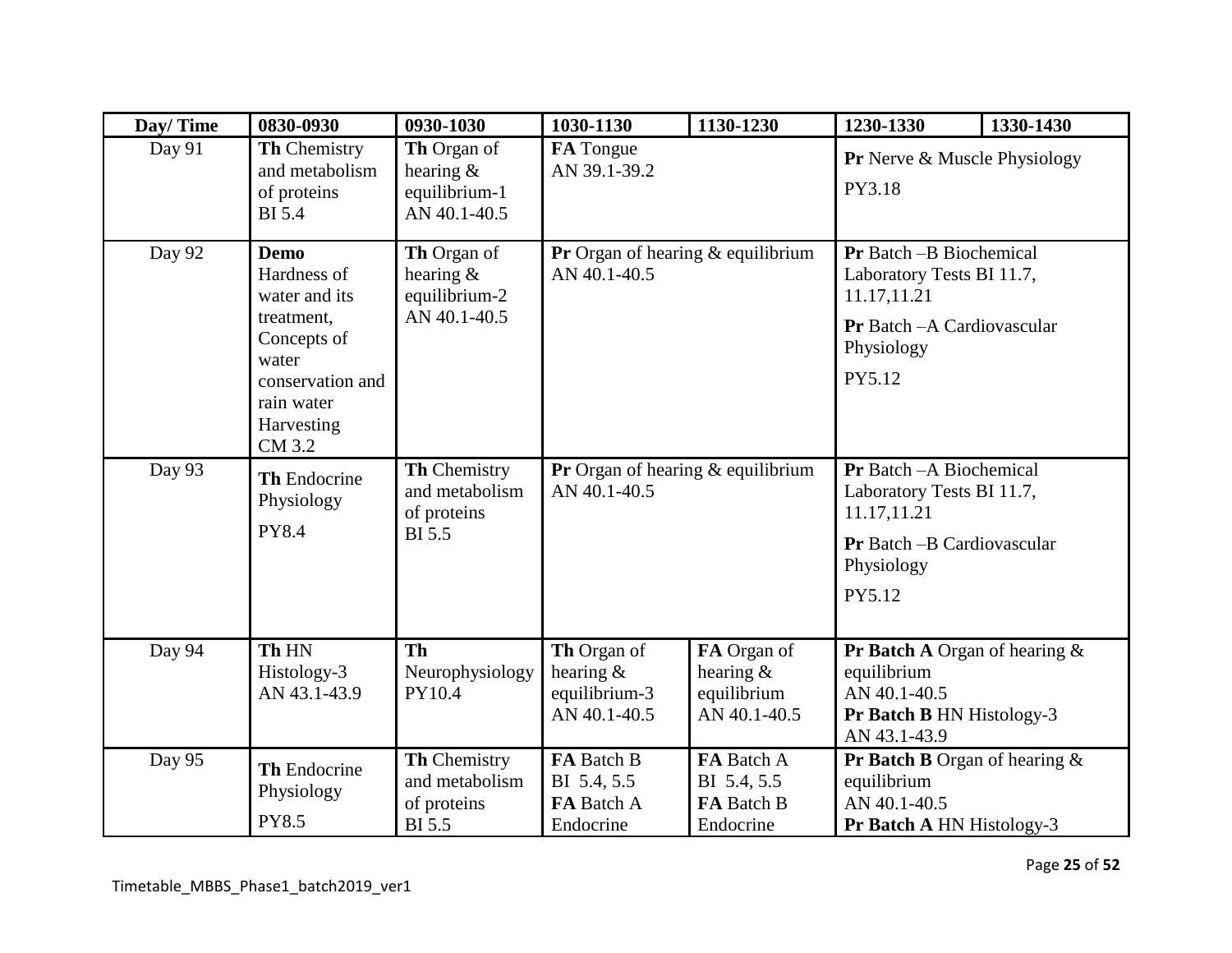|        |                                        |                                                   | Physiology<br>PY8.1-8.4         | Physiology<br>PY8.1-8.4              | AN 43.1-43.9                                                       |
|--------|----------------------------------------|---------------------------------------------------|---------------------------------|--------------------------------------|--------------------------------------------------------------------|
| Day 96 | <b>Th</b> Fetal<br>Membranes<br>AN80.2 | <b>Th</b> Endocrine<br>Physiology<br><b>PY8.6</b> | Th<br>Neurophysiology<br>PY10.4 | <b>Th</b> Eye ball-1<br>AN 41.1-41.3 | Seminar<br>Neurophysiology<br>PY10.4<br>Endocrine Physiology PY8.5 |

| Day/Time  | 0830-0930                                                  | 0930-1030                                         | 1030-1130                                                                                                                                           | 1130-1230                                   | 1230-1330                                                                                                                | 1330-1430 |
|-----------|------------------------------------------------------------|---------------------------------------------------|-----------------------------------------------------------------------------------------------------------------------------------------------------|---------------------------------------------|--------------------------------------------------------------------------------------------------------------------------|-----------|
| Day 97    | <b>Th Metabolism</b><br>and homeostasis<br><b>BI</b> 6.1   | Th Eye ball-2<br>AN 41.1-41.3                     | <b>Pr</b> Eye ball<br>AN 41.1-41.3                                                                                                                  |                                             | <b>Pr</b> Nerve & Muscle Physiology<br>PY3.18                                                                            |           |
| Day 98    | Th<br>Aetiology and<br>basis of<br>Poliomyelitis<br>CM 3.3 | Th HN<br>Histology-4<br>AN 43.1-43.9              | Pr Eye ball<br>$Pr$ Batch – B Biochemical<br>AN 41.1-41.3<br>Laboratory Tests BI 11.7<br><b>Pr</b> Batch - A Cardiovascular<br>Physiology<br>PY5.13 |                                             |                                                                                                                          |           |
| Day 99    | <b>Th Endocrine</b><br>Physiology<br>PY8.6                 | Th Metabolism<br>and homeostasis<br><b>BI</b> 6.1 | FA Eye ball<br>AN 41.1-41.3                                                                                                                         |                                             | <b>Pr</b> Batch - A Biochemical<br>Laboratory Tests BI 11.7<br><b>Pr</b> Batch -B Cardiovascular<br>Physiology<br>PY5.13 |           |
| Day $100$ | Th Back region-<br>AN 42.1-42.3                            | <b>Th</b><br>Neurophysiology<br>PY10.4            | Th Back region-<br>2<br>AN 42.1-42.3                                                                                                                | <b>SDL</b> Back<br>region-3<br>AN 42.1-42.3 | <b>Pr Batch A Back region</b><br>AN 42.1-42.3<br><b>Pr Batch B HN Histology</b><br>AN 43.1-43.9                          |           |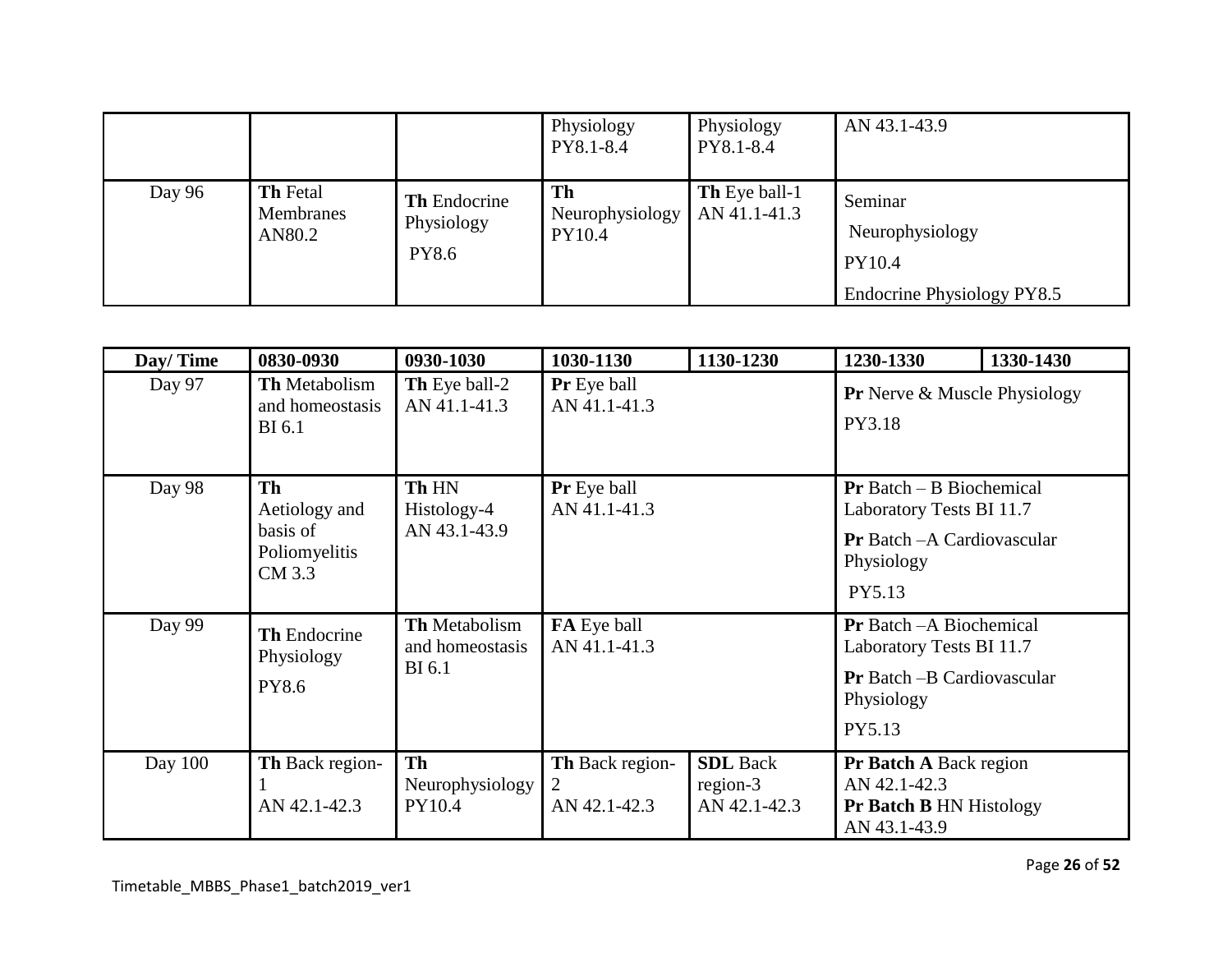| Day 101 | Th Reproductive<br>Physiology<br>PY9.1        | <b>Th</b> Metabolism<br>and homeostasis<br>BI 6.2      | <b>FA</b> Batch B<br>BI 6.1, 62<br><b>FA</b> Batch A<br>Endocrine<br>Physiology<br>PY8.4-8.8 | FA Batch A<br>BI 6.1, 62<br>FA Batch B<br>Endocrine<br>Physiology<br>PY8.4-8.8 | <b>Pr Batch B Back region</b><br>AN 42.1-42.3<br><b>Pr Batch A HN Histology</b><br>AN 43.1-43.9 |
|---------|-----------------------------------------------|--------------------------------------------------------|----------------------------------------------------------------------------------------------|--------------------------------------------------------------------------------|-------------------------------------------------------------------------------------------------|
| Day 102 | <b>Th Fetal</b><br><b>Membranes</b><br>AN80.2 | <b>FA PCT</b><br>Endocrine<br>Physiology<br>PY 8.1-8.6 | <b>FA PCT</b><br>Endocrine<br>Physiology<br>PY 8.1-8.6                                       | <b>FA</b> Back region<br>AN 42.1-42.3                                          | Seminar<br>Neurophysiology<br>PY10.4<br>Endocrine Physiology PY8.6                              |

| Day/Time | 0830-0930                                                      | 0930-1030                                             | 1030-1130                                         | 1130-1230 | 1230-1330                                                                                                                    | 1330-1430 |
|----------|----------------------------------------------------------------|-------------------------------------------------------|---------------------------------------------------|-----------|------------------------------------------------------------------------------------------------------------------------------|-----------|
| Day 103  | <b>Th Metabolism</b><br>and homeostasis<br>BI 6.3              | <b>Th</b> Meninges $\&$<br><b>CSF</b><br>AN 56.1-56.2 | <b>FA HN Histology</b><br>AN 43.1-43.9            |           | <b>FA</b> Viva Endocrine Physiology<br>PY 8.1-8.6                                                                            |           |
| Day 104  | Th<br>Aetiology and<br>basis of<br>Hepatitis A $& E$<br>CM 3.3 | <b>Th Spinal Cord-</b><br>AN 57.1-57.5                | <b>Pr</b> Meninges $& \text{CSF}$<br>AN 56.1-56.2 |           | <b>Pr</b> Batch $-$ B Biochemical<br>Laboratory Tests BI 11.19<br><b>Pr</b> Batch - A Cardiovascular<br>Physiology<br>PY5.14 |           |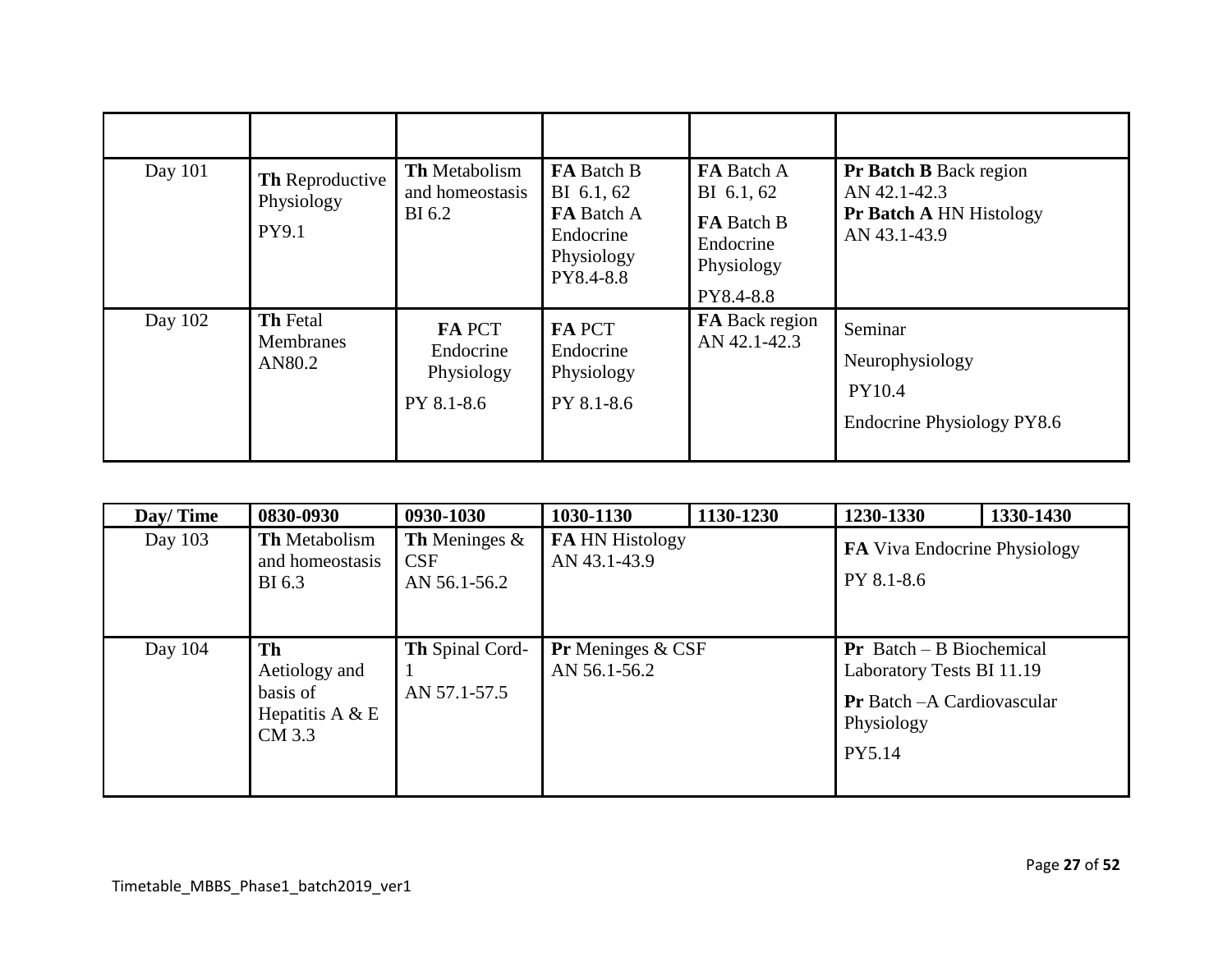| Day 105  | Th Reproductive<br>Physiology<br>PY9.2                                                  | Th Metabolism<br>and homeostasis<br>BI 6.3        | Pr Spinal Cord<br>AN 57.1-57.5                                            |                                                                           | Pr Batch - A Biochemical<br>Laboratory Tests BI 11.19<br>Pr Batch - B Cardiovascular<br>Physiology<br>PY5.14 |                              |
|----------|-----------------------------------------------------------------------------------------|---------------------------------------------------|---------------------------------------------------------------------------|---------------------------------------------------------------------------|--------------------------------------------------------------------------------------------------------------|------------------------------|
| Day 106  | Th Spinal Cord-<br>$\overline{2}$<br>AN 57.1-57.5                                       | Th<br>Neurophysiology<br>PY10.5                   | <b>Demo</b> Spinal<br>Cord-3<br>AN 57.1-57.5                              | <b>SDL</b> Spinal<br>Cord-4<br>AN 57.1-57.5                               | Pr Spinal Cord<br>AN 57.1-57.5                                                                               |                              |
| Day 107  | Th Reproductive<br>Physiology<br>PY9.3                                                  | Th Metabolism<br>and homeostasis<br><b>BI</b> 6.4 | FA Batch B<br>BI 6.3, 6.4<br>FA Batch A<br>Neurophysiology<br>PY10.4-10.5 | FA Batch A<br>BI 6.3, 6.4<br>FA Batch B<br>Neurophysiology<br>PY10.4-10.5 | FA Spinal Cord<br>AN 57.1-57.5                                                                               |                              |
| Day 108  | <b>Th Fetal</b><br>Membranes<br>AN80.2                                                  | Th Reproductive<br>Physiology<br>PY9.4            | Th<br>Neurophysiology<br>PY10.5                                           | Th Medulla<br>oblongata-1<br>AN 58.1-58.4                                 | Pr Medulla oblongata<br>AN 58.1-58.4                                                                         |                              |
| Day/Time | 0830-0930                                                                               | 0930-1030                                         | 1030-1130                                                                 | 1130-1230                                                                 | 1230-1330                                                                                                    | 1330-1430                    |
| Day 109  | <b>Th Nutrition</b><br>BI 8.1, 8.5                                                      | Th Medulla<br>oblongata-2<br>AN 58.1-58.4         | Pr Medulla oblongata<br>AN 58.1-58.4                                      |                                                                           | PY 8.1-8.6                                                                                                   | FA Quiz Endocrine Physiology |
| Day 110  | <b>Th</b><br>Aetiology and<br>basis of<br>Typhoid and<br>Paratyphoid<br>fever<br>CM 3.3 | Th Pons-1<br>AN 59.1-59.3                         | FA Medulla oblongata<br>AN 58.1-58.4                                      |                                                                           | Pr Batch -B Biochemical<br>Laboratory Tests BI 11.16<br>Pr Batch - A Cardiovascular<br>Physiology<br>PY5.15  |                              |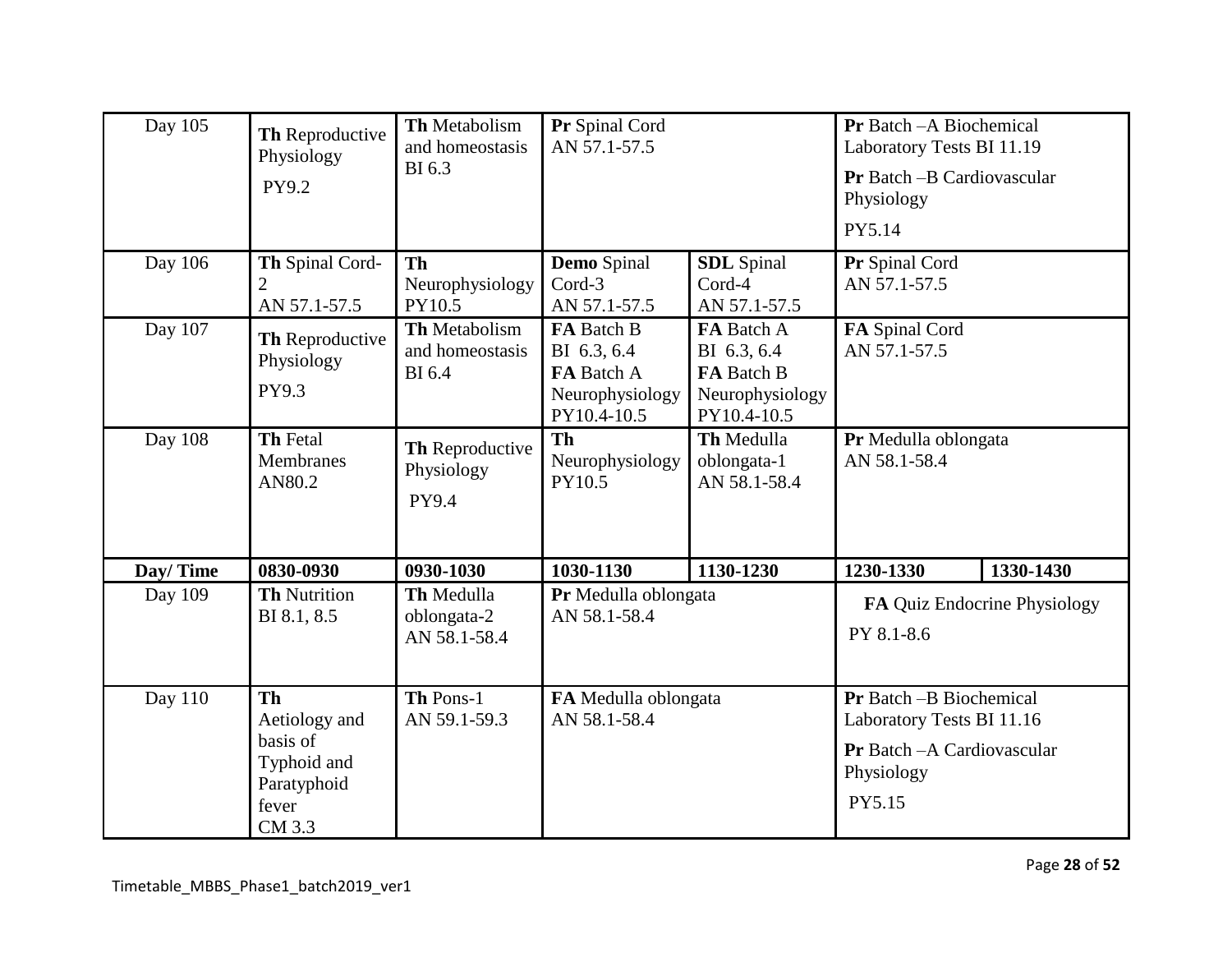| Day 111 | Th Reproductive<br>Physiology<br>PY9.5 | <b>Th Nutrition</b><br>BI 8.2, 8.3 8.4             | Pr Pons<br>AN 59.1-59.3                                                                                             |                                                                                                                     | <b>Pr</b> Batch - A Biochemical<br>Laboratory Tests BI 11.16<br><b>Pr</b> Batch -B Cardiovascular<br>Physiology<br>PY5.15 |
|---------|----------------------------------------|----------------------------------------------------|---------------------------------------------------------------------------------------------------------------------|---------------------------------------------------------------------------------------------------------------------|---------------------------------------------------------------------------------------------------------------------------|
| Day 112 | Th Pons-2<br>AN 59.1-59.3              | <b>Th</b><br>Neurophysiology<br>PY10.6             | Pr Pons<br>AN 59.1-59.3                                                                                             |                                                                                                                     | FA Pons<br>AN 59.1-59.3                                                                                                   |
| Day 113 | Th Reproductive<br>Physiology<br>PY9.6 | <b>Th Metabolism</b><br>and homeostasis<br>BI 6.11 | <b>F.A Batch B</b><br>BI 8.1, 8.2, 8.3,<br>8.4, 8.5 & 6.11<br>FA Batch A<br>Reproductive<br>Physiology<br>PY9.1-9.6 | <b>F.A Batch A</b><br>BI 8.1, 8.2, 8.3,<br>8.4, 8.5 & 6.11<br>FA Batch B<br>Reproductive<br>Physiology<br>PY9.1-9.6 | Demo Cerebellum-1<br>AN 60.1-60.3                                                                                         |
| Day 114 | Th Fetal<br>Membranes<br>AN80.6-80.7   | Th Reproductive<br>Physiology<br>PY9.7             | <b>Th</b><br>Neurophysiology<br>PY10.7                                                                              | Th Cerebellum-<br>2<br>AN 60.1-60.3                                                                                 | <b>Sem Biochem</b>                                                                                                        |

| Dav/Time | 0830-0930                                          | 0930-1030                                 | 1030-1130                                | 1130-1230 | 1230-1330                                     | 1330-1430 |
|----------|----------------------------------------------------|-------------------------------------------|------------------------------------------|-----------|-----------------------------------------------|-----------|
| Day 115  | <b>Th</b> Metabolism<br>and homeostasis<br>BI 6.12 | <b>Th Cerebellum-</b><br>AN $60.1 - 60.3$ | <b>Pr</b> Cerebellum<br>AN $60.1 - 60.3$ |           | <b>Pr</b> Cardiovascular Physiology<br>PY5.16 |           |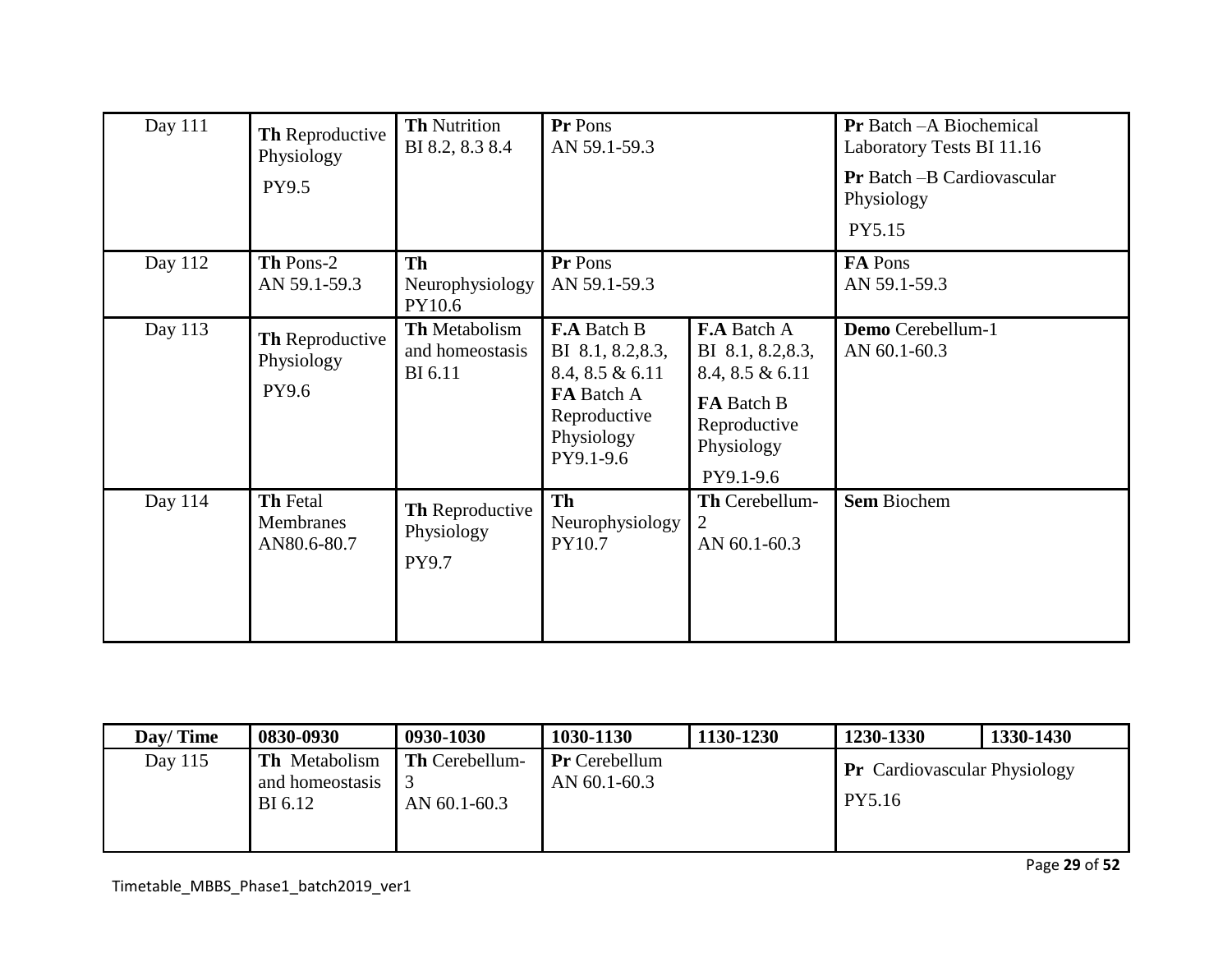| Day 116<br>Th Mid brain-1<br><b>FA</b> Cerebellum<br>Pr Biochemical Laboratory Tests BI<br><b>Th</b><br>Aetiology and<br>AN 61.1-61.3<br>AN 60.1-60.3<br>11.12, 11.17<br>basis of Acute<br><b>Pr</b> Batch – A Respiratory Physiology<br>diarrhoeal<br>PY6.8<br>diseases<br>CM 3.3<br>Day 117<br>Th Metabolism<br>Pr Mid brain<br>Pr Biochemical Laboratory Tests BI<br>Th Reproductive<br>and homeostasis<br>AN 61.1-61.3<br>11.12, 11.17<br>Physiology<br><b>BI6.7</b><br><b>Pr</b> Batch -B Respiratory Physiology<br><b>PY9.8</b><br>PY6.8<br>Th Mid brain-2<br>Day 118<br>Pr Mid brain<br>Pr Mid brain<br><b>Th</b><br>AN 61.1-61.3<br>AN 61.1-61.3<br>AN 61.1-61.3<br>Neurophysiology<br>PY10.7<br>Day 119<br>Th Metabolism<br>FA Batch B<br>F.A Batch A<br>FA Mid brain<br>Th Reproductive<br>AN 61.1-61.3<br>Physiology<br>and homeostasis<br>BI 6.12, 6.7, 6.8,<br>BI 6.12, 6.7,<br>PY9.9<br>BI 6.8, 11.6 &<br>11.6 & 11.20<br>6.8, 11.6 $&$<br>FA Batch A<br>11.20<br>11.20<br>Neurophysiology<br>FA Batch B<br>PY10.5-10.7<br>Neurophysiology<br>PY10.5-10.7<br>Day 120<br><b>Th</b><br>Th Cr N Nu<br><b>Th Prenatal</b><br>Th Reproductive<br>Seminar<br>Neurophysiology<br>diagnosis<br>& cerebral<br>Physiology<br>Reproductive Physiology PY9.8<br>AN81.1-81.3<br>PY10.7<br>hemisphere-1<br>PY9.10<br>AN 62.1-62.6<br>Neurophysiology<br>PY10.7 |  |  |  |  |
|----------------------------------------------------------------------------------------------------------------------------------------------------------------------------------------------------------------------------------------------------------------------------------------------------------------------------------------------------------------------------------------------------------------------------------------------------------------------------------------------------------------------------------------------------------------------------------------------------------------------------------------------------------------------------------------------------------------------------------------------------------------------------------------------------------------------------------------------------------------------------------------------------------------------------------------------------------------------------------------------------------------------------------------------------------------------------------------------------------------------------------------------------------------------------------------------------------------------------------------------------------------------------------------------------------------------------------------------------------------|--|--|--|--|
|                                                                                                                                                                                                                                                                                                                                                                                                                                                                                                                                                                                                                                                                                                                                                                                                                                                                                                                                                                                                                                                                                                                                                                                                                                                                                                                                                                |  |  |  |  |
|                                                                                                                                                                                                                                                                                                                                                                                                                                                                                                                                                                                                                                                                                                                                                                                                                                                                                                                                                                                                                                                                                                                                                                                                                                                                                                                                                                |  |  |  |  |
|                                                                                                                                                                                                                                                                                                                                                                                                                                                                                                                                                                                                                                                                                                                                                                                                                                                                                                                                                                                                                                                                                                                                                                                                                                                                                                                                                                |  |  |  |  |
|                                                                                                                                                                                                                                                                                                                                                                                                                                                                                                                                                                                                                                                                                                                                                                                                                                                                                                                                                                                                                                                                                                                                                                                                                                                                                                                                                                |  |  |  |  |
| 1330-1430<br>0830-0930<br>0930-1030<br>1030-1130<br>1130-1230<br>1230-1330<br>Day/Time                                                                                                                                                                                                                                                                                                                                                                                                                                                                                                                                                                                                                                                                                                                                                                                                                                                                                                                                                                                                                                                                                                                                                                                                                                                                         |  |  |  |  |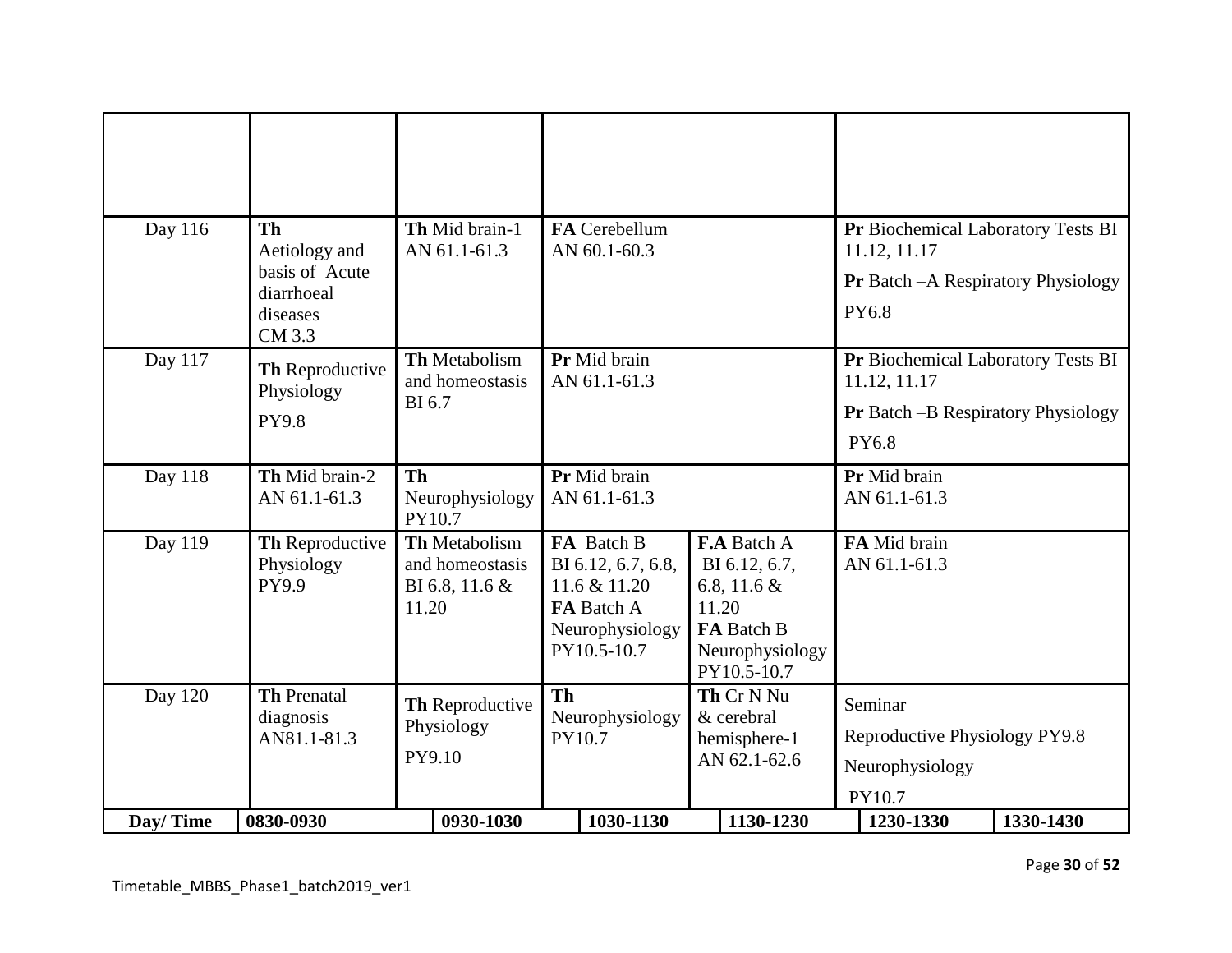| Day 121 | Th Metabolism and<br>homeostasis BI 6.9                                                                                    | Th Cr N Nu<br>& cerebral<br>hemisphere-2<br>AN 62.1-62.6 | Pr Cr N Nu<br>& cerebral hemisphere<br>AN 62.1-62.6                                   |                                                                                              | <b>Pr</b> Nerve & Muscle Physiology<br>PY3.18                                                                         |
|---------|----------------------------------------------------------------------------------------------------------------------------|----------------------------------------------------------|---------------------------------------------------------------------------------------|----------------------------------------------------------------------------------------------|-----------------------------------------------------------------------------------------------------------------------|
| Day 122 | <b>Th</b><br>Aetiology and basis of<br>Amoebiasis,<br>Giardiasis, Roundworm,<br>Threadworm & hydatid<br>diseases<br>CM 3.3 | Th Cr N Nu<br>& cerebral<br>hemisphere-3<br>AN 62.1-62.6 | Pr Cr N Nu<br>& cerebral hemisphere<br>AN 62.1-62.6                                   |                                                                                              | <b>Pr</b> Batch -B Biochemical<br>Laboratory Tests BI 11.14, 11.20<br>Pr Batch - A Respiratory<br>Physiology<br>PY6.9 |
| Day 123 | Th Reproductive<br>Physiology<br>PY9.11                                                                                    | Th Metabolism<br>and homeostasis<br><b>BI</b> 6.9        | <b>SDL</b> Cr N Nu<br>$&$ cerebral hemisphere-4 $&$ 5<br>AN 62.1-62.6                 |                                                                                              | Pr Batch - A Biochemical<br>Laboratory Tests BI 11.14, 11.20<br>Pr Batch - B Respiratory<br>Physiology<br>PY6.9       |
| Day 124 | Th Vascular system-1<br>AN 63.1-63.2                                                                                       | Th<br>Neurophysiology<br>PY10.7                          | Pr Cr N Nu<br>& cerebral hemisphere<br>AN 62.1-62.6                                   |                                                                                              | FA Cr N Nu<br>& cerebral hemisphere<br>AN 62.1-62.6                                                                   |
| Day 125 | Th Reproductive<br>Physiology<br>PY9.12                                                                                    | Th Metabolism<br>and homeostasis<br><b>BI</b> 6.10       | FA Batch B<br>BI 6.9 & 6.10<br>FA Batch A<br>Reproductive<br>Physiology<br>PY9.7-9.12 | FA Batch A<br>BI 6.9 & 6.10<br><b>FA Batch B</b><br>Reproductive<br>Physiology<br>PY9.7-9.12 | Pr Vascular system<br>AN 63.1-63.2                                                                                    |
| Day 126 | <b>Th</b> Prenatal diagnosis<br>AN82.1                                                                                     | FA PCT<br>Reproductive<br>Physiology                     | <b>FAPCT</b><br>Reproductive<br>Physiology<br>PY 9.1-9.12                             | <b>Th Vascular</b><br>system-2<br>AN 63.1-63.2                                               | Pr Vascular system<br>AN 63.1-63.2                                                                                    |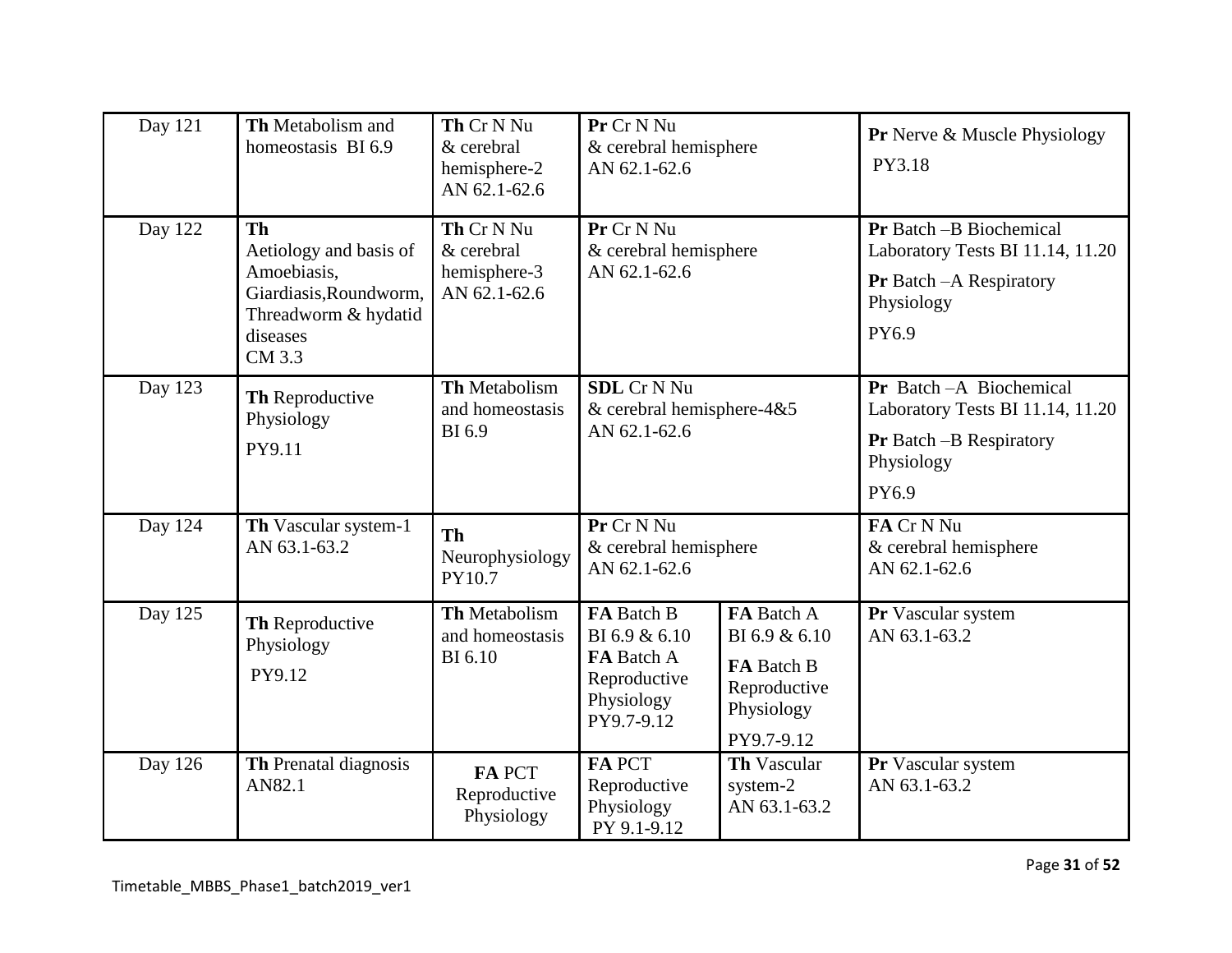| Day/Time | 0830-0930                                                    | 0930-1030                                             | 1030-1130                                                              | 1130-1230                                                              | 1230-1330                                                                    | 1330-1430                                  |
|----------|--------------------------------------------------------------|-------------------------------------------------------|------------------------------------------------------------------------|------------------------------------------------------------------------|------------------------------------------------------------------------------|--------------------------------------------|
| Day 127  | <b>Th Metabolism</b><br>and homeostasis<br><b>BI</b> 6.10    | AN 77.1-82.1                                          | <b>Th Revision General Embryology</b>                                  |                                                                        |                                                                              | FA Viva Reproductive Physiology            |
| Day 128  | Th<br>Concept of solid<br>wastes & its<br>disposal<br>CM 3.4 | <b>FA Revision General Embryology</b><br>AN 77.1-82.1 |                                                                        |                                                                        | Pr Batch -B Biochemical<br>Laboratory Tests BI 11.4, 11.20<br>PY6.10         | <b>Pr</b> Batch - A Respiratory Physiology |
| Day 129  | Th<br>Cardiovascular<br>Physiology<br>PY5.1                  | <b>Th Metabolism</b><br>and homeostasis<br>BI 6.13    | Demo Thoracic cage-1&2<br>AN 21.1-21.11                                |                                                                        | <b>Pr</b> Batch - A Biochemical<br>Laboratory Tests BI 11.4, 11.20<br>PY6.10 | <b>Pr</b> Batch -B Respiratory Physiology  |
| Day 130  | Th Thoracic<br>$cage-3$<br>AN 21.1-21.11                     | <b>Th</b><br>Neurophysiology<br>PY10.7                | Th Thoracic<br>$cage-4$<br>AN 21.1-21.11                               | <b>SDL</b> Thoracic<br>cage-5<br>AN 21.1-21.11                         | Pr Thoracic cage<br>AN 21.1-21.11                                            |                                            |
| Day 131  | Th<br>Cardiovascular<br>Physiology<br>PY5.2                  | Th Metabolism<br>and homeostasis<br>BI 6.13           | FA Batch B<br>BI 6.10, 6.13<br>FA Batch A<br>Neurophysiology<br>PY10.7 | FA Batch A<br>BI 6.10, 6.13<br>FA Batch B<br>Neurophysiology<br>PY10.7 | <b>Pr</b> Thoracic cage<br>AN 21.1-21.11                                     |                                            |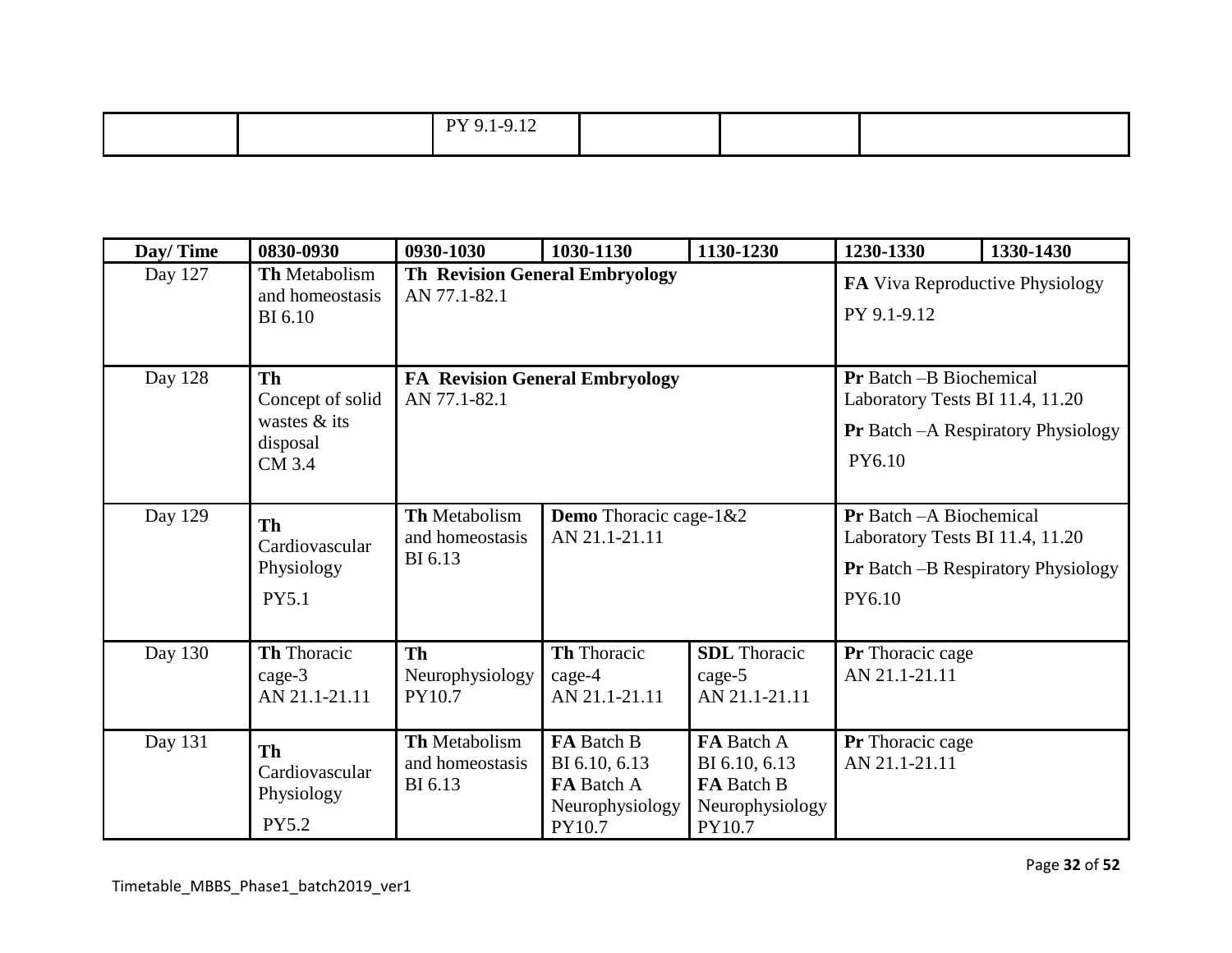| Day 132 | Th Thorax-1<br>AN 25.2 | Th<br>Cardiovascular<br>Physiology<br><b>PY5.3</b> | Th<br>Neurophysiology<br><b>PY10.8</b> | <b>Th</b> Thoracic<br>cage-6<br>AN 21.1-21.11 | Seminar<br>Reproductive Physiology PY9.11.<br>9.12 |
|---------|------------------------|----------------------------------------------------|----------------------------------------|-----------------------------------------------|----------------------------------------------------|
|---------|------------------------|----------------------------------------------------|----------------------------------------|-----------------------------------------------|----------------------------------------------------|

| Day/Time | 0830-0930                                                 | 0930-1030                                   | 1030-1130                                                                  | 1130-1230                                                            | 1230-1330                                                                                                            | 1330-1430 |
|----------|-----------------------------------------------------------|---------------------------------------------|----------------------------------------------------------------------------|----------------------------------------------------------------------|----------------------------------------------------------------------------------------------------------------------|-----------|
| Day 133  | <b>Th Metabolism</b><br>and homeostasis<br>BI 6.13        | <b>Th</b> Thorax-2<br>AN 25.2               | Pr Thoracic cage<br>AN 21.1-21.11                                          |                                                                      | FA Quiz Reproductive Physiology<br>PY 9.1-9.12                                                                       |           |
| Day 134  | <b>Demo</b><br>Excreta disposal<br>CM 3.4                 | Th Thorax-3<br>AN 25.1                      | Pr Thoracic cage<br>AN 21.1-21.11                                          |                                                                      | <b>Pr</b> Batch --B Biochemical<br>Laboratory Tests BI 11.4, 11.20<br><b>Pr</b> Batch – A Neurophysiology<br>PY10.11 |           |
| Day 135  | Th<br>Cardiovascular<br>Physiology<br>PY5.4               | Th Metabolism<br>and homeostasis<br>BI 6.15 | FA Thoracic cage<br>AN 21.1-21.11                                          |                                                                      | Pr Batch - A Biochemical<br>Laboratory Tests BI 11.4, 11.20<br><b>Pr</b> Batch -B Neurophysiology<br>PY10.11         |           |
| Day 136  | Th Heart &<br>Pericardium-1<br>AN 22.1-22.7               | <b>Th</b><br>Neurophysiology<br>PY10.9      | Th Heart &<br>Pericardium-2<br>AN 22.1-22.7                                | <b>Demo</b> Heart &<br>Pericardium-3<br>AN 22.1-22.7                 | Pr Batch A Heart & Pericardium<br>AN 22.1-22.7<br><b>Pr Batch B Thorax</b><br>AN 25.1                                |           |
| Day 137  | <b>Th</b><br>Cardiovascular<br>Physiology<br><b>PY5.5</b> | Th Metabolism<br>and homeostasis<br>BI 6.15 | <b>FA</b> Batch B<br>BI 6.13 & 6.15<br><b>FA</b> Batch A<br>Cardiovascular | <b>F.A</b> Batch A<br>BI 6.13 & 6.15<br>FA Batch B<br>Cardiovascular | Pr Batch B Heart & Pericardium<br>AN 22.1-22.7<br><b>Pr Batch A Thorax</b><br>AN 25.1                                |           |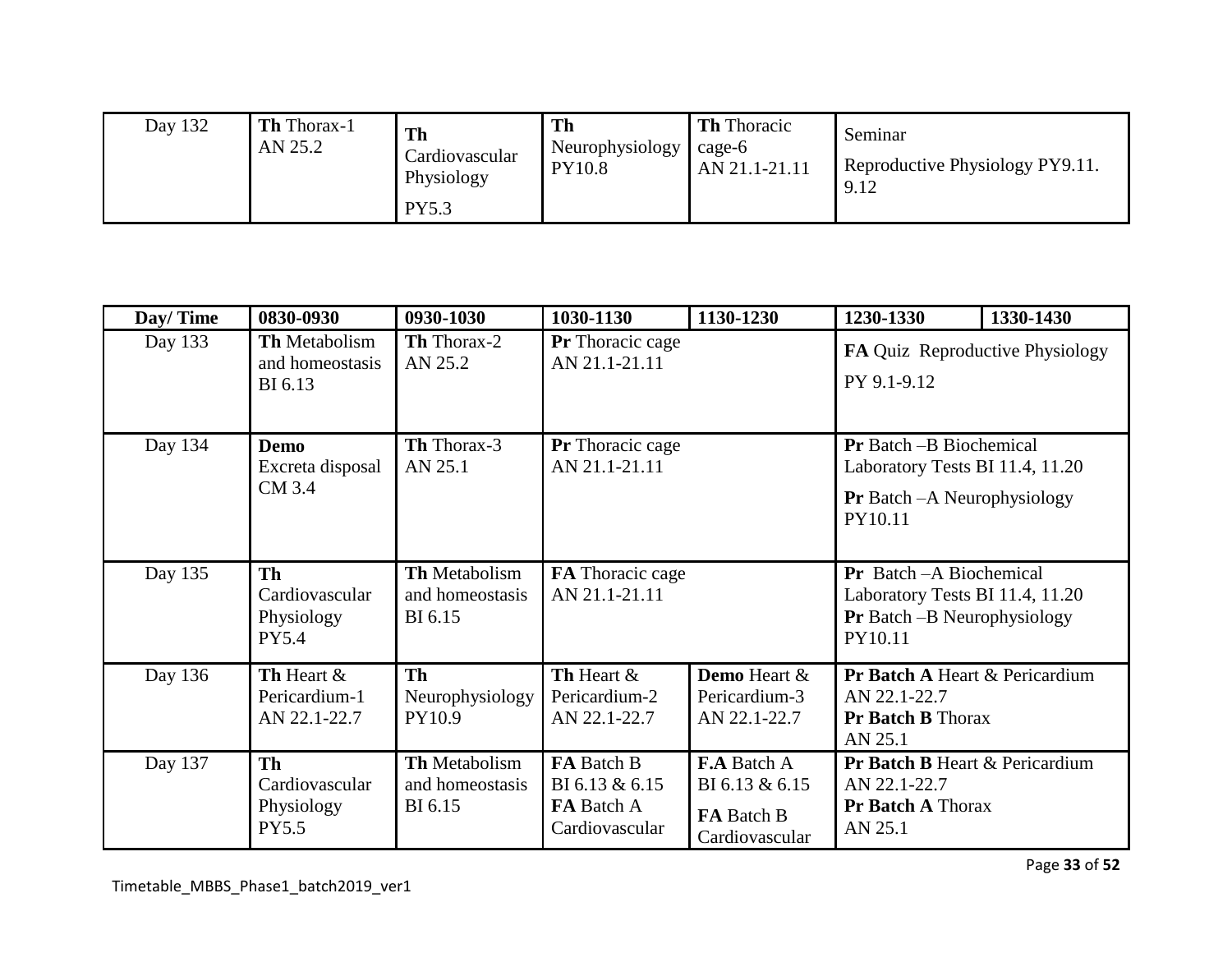|         |                               |                                           | Physiology<br>PY5.1-5.5         | Physiology<br>PY5.1-5.5                               |                    |
|---------|-------------------------------|-------------------------------------------|---------------------------------|-------------------------------------------------------|--------------------|
| Day 138 | <b>Th</b> Thorax-4<br>AN 25.2 | <b>Th</b><br>Cardiovascular<br>Physiology | Th<br>Neurophysiology<br>PY10.9 | <b>Th</b> Heart $\&$<br>Pericardium-4<br>AN 22.1-22.7 | <b>Sem</b> Biochem |
|         |                               | <b>PY5.6</b>                              |                                 |                                                       |                    |

| Day/Time | 0830-0930                                          | 0930-1030                                                                                              | 1030-1130                                                                               | 1130-1230 | 1230-1330                                                                                                                       | 1330-1430 |
|----------|----------------------------------------------------|--------------------------------------------------------------------------------------------------------|-----------------------------------------------------------------------------------------|-----------|---------------------------------------------------------------------------------------------------------------------------------|-----------|
| Day 139  | <b>Th</b> Metabolism<br>and homeostasis<br>BI 6.7  | Th Thorax-5<br>AN 25.2                                                                                 | Pr Heart & Pericardium<br>AN 22.1-22.7                                                  |           | Pr Neurophysiology PY10.12                                                                                                      |           |
| Day 140  | Demo<br>Modern sewage<br>treatment<br>CM 3.4       | Th Thorax-6<br>AN 25.3                                                                                 | <b>Pr</b> Heart & Pericardium<br>AN 22.1-22.7                                           |           | <b>Pr</b> Batch --B Biochemical<br><b>Laboratory Tests</b><br><b>BI</b> 11.11<br><b>Pr</b> Batch - A Neurophysiology<br>PY10.11 |           |
| Day 141  | Th<br>Cardiovascular<br>Physiology<br><b>PY5.7</b> | Th Metabolism<br>and homeostasis<br>& Biochemistry<br><b>Laboratory Test</b><br>BI 6.8, 11.6,<br>11.20 | FA Heart & Pericardium<br>AN 22.1-22.7                                                  |           | <b>Pr</b> Batch - A Biochemical<br>Laboratory Tests BI 11.11<br><b>Pr</b> Batch $-B$ Neurophysiology<br>PY10.11                 |           |
| Day 142  | Th Thorax-7<br>AN 25.4-25.5                        | Th<br>Neurophysiology<br>PY10.10                                                                       | Th Thorax-8<br><b>SDL</b> Thorax-9<br>AN 25.6<br>AN 25.6                                |           | Pr Thorax<br>AN 25.1-25.9                                                                                                       |           |
| Day 143  | Th<br>Cardiovascular                               | <b>Th Metabolism</b><br>and homeostasis<br><b>BI</b> 6.14                                              | FA Batch B<br><b>F.A Batch A</b><br>BI 6.7, 6.8 $\&$<br>BI 6.7, 6.8 $&$<br>6.14<br>6.14 |           | Pr Thorax<br>AN 25.1-25.9                                                                                                       |           |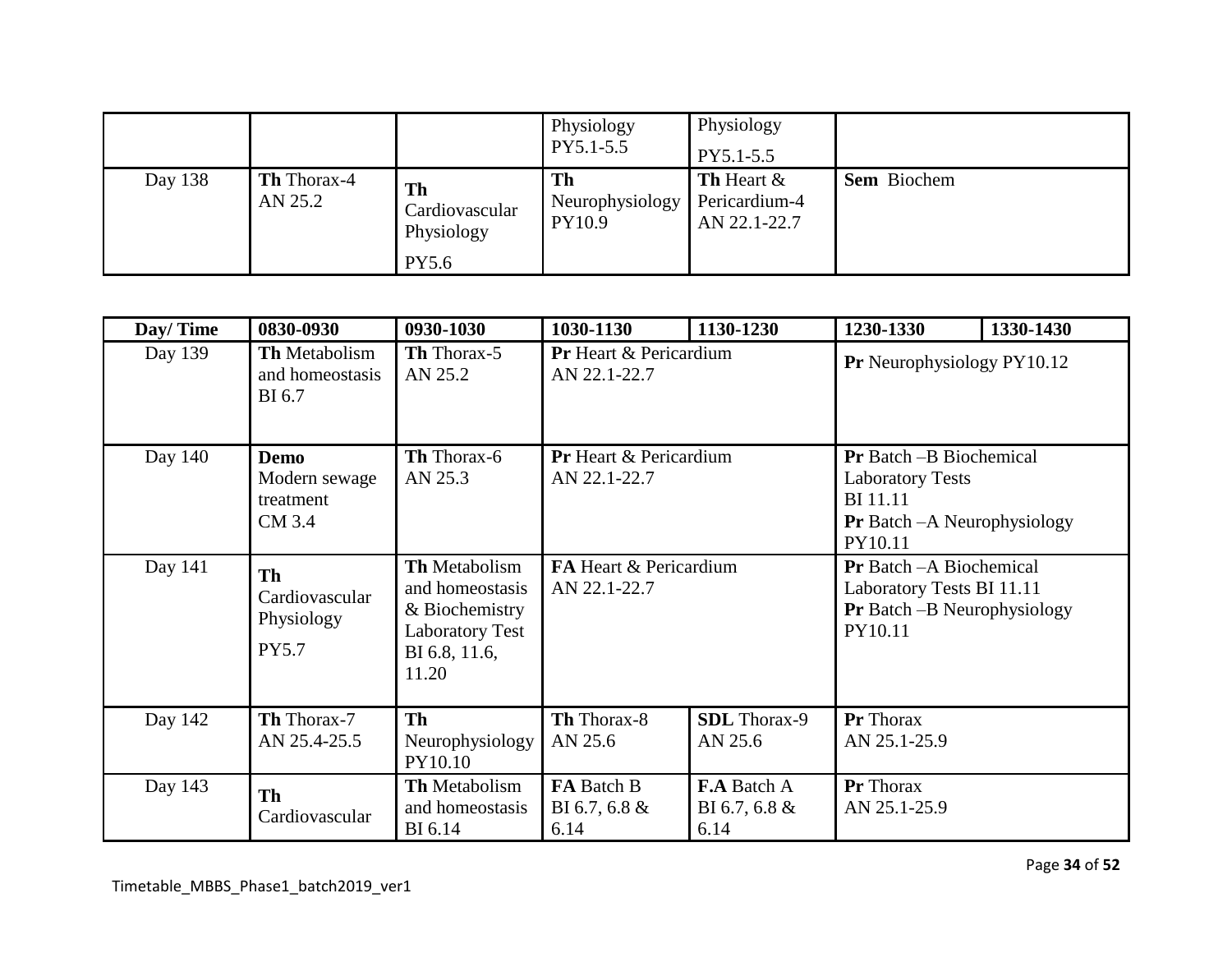|         | Physiology<br><b>PY5.8</b>          |                                                    | <b>FA</b> Batch A<br>Neurophysiology<br>PY10.8-10.10 | <b>FA</b> Batch B<br>Neurophysiology<br>PY10.8-10.10 |                                  |
|---------|-------------------------------------|----------------------------------------------------|------------------------------------------------------|------------------------------------------------------|----------------------------------|
| Day 144 | <b>Th</b> Thorax-10<br>AN 25.7-25.8 | Th<br>Cardiovascular<br>Physiology<br><b>PY5.9</b> | Th<br>Neurophysiology<br>PY10.13                     | <b>Th</b> Thorax-11<br>AN 25.9                       | <b>Pr</b> Thorax<br>AN 25.1-25.9 |

| Day/Time | 0830-0930                                                                                | 0930-1030                                              | 1030-1130                                    | 1130-1230                                 | 1230-1330                                                                                                     | 1330-1430 |
|----------|------------------------------------------------------------------------------------------|--------------------------------------------------------|----------------------------------------------|-------------------------------------------|---------------------------------------------------------------------------------------------------------------|-----------|
| Day 145  | <b>Th Metabolism</b><br>and homeostasis<br>BI 6.14                                       | <b>Pr</b> Thorax<br>AN 25.1-25.9                       |                                              |                                           | Pr Neurophysiology PY10.11                                                                                    |           |
| Day 146  | <b>Th</b><br>Standards of<br>housing and the<br>effect of housing<br>on health<br>CM 3.5 | Th<br>Mediastenum-1<br>AN 23.1-23.6                    | FA Thorax<br>AN 25.1-25.9                    |                                           | <b>Pr</b> Batch – B Biochemical<br>Laboratory Tests BI 11.5<br><b>Pr</b> Batch – A Neurophysiology<br>PY10.11 |           |
| Day 147  | Th<br>Cardiovascular<br>Physiology<br>PY5.9                                              | <b>Th Molecular</b><br><b>Biology</b><br><b>BI</b> 7.1 | Pr Mediastenum<br>AN 23.1-23.6               |                                           | <b>Pr</b> Batch - A Biochemical<br>Laboratory Tests BI 11.5<br>Pr Batch -B Neurophysiology<br>PY10.11         |           |
| Day 148  | <b>Th</b><br>Mediastenum-2<br>AN 23.1-23.6                                               | Th<br>Neurophysiology<br>PY10.14                       | <b>Demo</b><br>Mediastenum-3<br>AN 23.1-23.6 | Demo Lungs &<br>Trachea-1<br>AN 24.1-24.6 | Pr Mediastenum<br>AN 23.1-23.6                                                                                |           |
| Day 149  | Th<br>Cardiovascular                                                                     | <b>Th Molecular</b><br>Biology BI 7.2                  | FA Batch B<br>BI 6.14, 7.1 $\&$              | FA Batch A<br>BI 6.14, 7.1 $\&$           | Pr Mediastenum<br>AN 23.1-23.6                                                                                |           |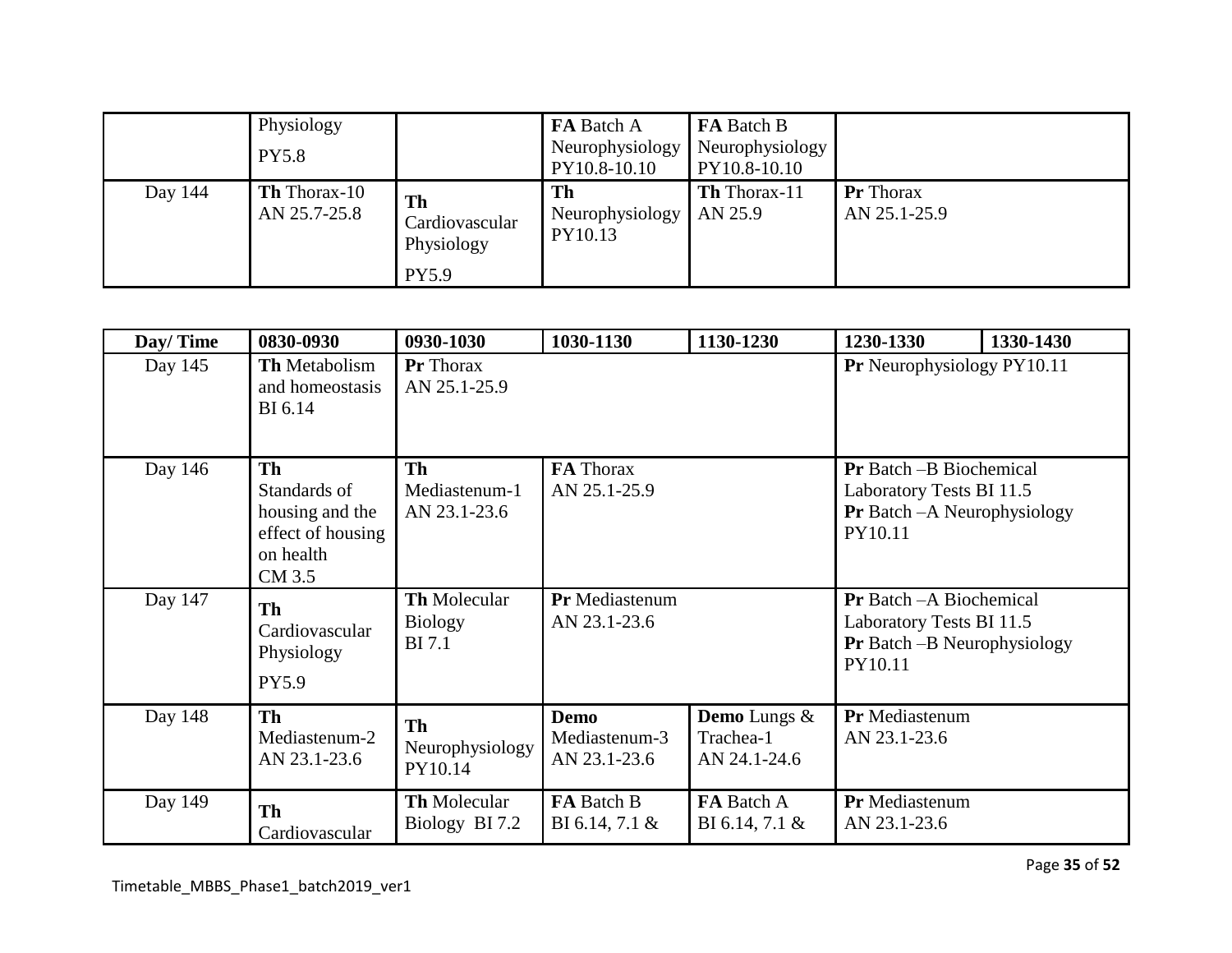|         | Physiology<br>PY5.9                               |                                           | 7.2<br>FA Batch A<br>Cardiovascular<br>Physiology<br>PY5.5-5.9                        | 7.2<br>FA Batch B<br>Cardiovascular<br>Physiology<br>PY5.5-5.9 |                                                          |
|---------|---------------------------------------------------|-------------------------------------------|---------------------------------------------------------------------------------------|----------------------------------------------------------------|----------------------------------------------------------|
| Day 150 | <b>Th</b> Lungs $\&$<br>Trachea-2<br>AN 24.1-24.6 | FA PCT<br>Neurophysiology<br>PY10.1-10.10 | FA<br>Mediastenum<br>AN 23.1-23.6<br><b>FA PCT</b><br>Neurophysiology<br>PY10.1-10.10 |                                                                | Seminar<br><b>Cardiovascular Physiology</b><br>PY5.1-5.4 |

| Day/Time | 0830-0930                                                                                                                                | 0930-1030                                              | 1030-1130                                 | 1130-1230       | 1230-1330                                                                                                     | 1330-1430 |
|----------|------------------------------------------------------------------------------------------------------------------------------------------|--------------------------------------------------------|-------------------------------------------|-----------------|---------------------------------------------------------------------------------------------------------------|-----------|
| Day 151  | <b>Th Molecular</b><br><b>Biology</b><br><b>BI</b> 7.3                                                                                   | Th Lungs &<br>Trachea-3<br>AN 24.1-24.6                | <b>Pr</b> Lungs & Trachea<br>AN 24.1-24.6 |                 | FA Viva Neurophysiology PY10.1-<br>10.10                                                                      |           |
| Day 152  | Th<br>Role of vectors<br>in the causation<br>of diseases.<br><b>National Vector</b><br>Borne disease<br><b>Control Program</b><br>CM 3.6 | <b>Th</b> Abdomen<br>Histology-1<br>AN 52.1-52.8       | Pr Lungs & Trachea<br>AN 24.1-24.6        |                 | <b>Pr</b> Batch -B Biochemical<br>Laboratory Tests BI 11.2<br><b>Pr</b> Batch - A Neurophysiology<br>PY10.11  |           |
| Day 153  | Th<br>Cardiovascular<br>Physiology<br>PY5.9                                                                                              | <b>Th Molecular</b><br><b>Biology</b><br><b>BI</b> 7.1 | FA Lungs & Trachea<br>AN 24.1-24.6        |                 | <b>Pr</b> Batch - A Biochemical<br>Laboratory Tests BI 11.2<br><b>Pr</b> Batch – B Neurophysiology<br>PY10.11 |           |
| Day 154  | Th Ant                                                                                                                                   | <b>Th</b>                                              | Th Ant                                    | <b>Demo</b> Ant | Pr Batch A Ant abdominal wall                                                                                 |           |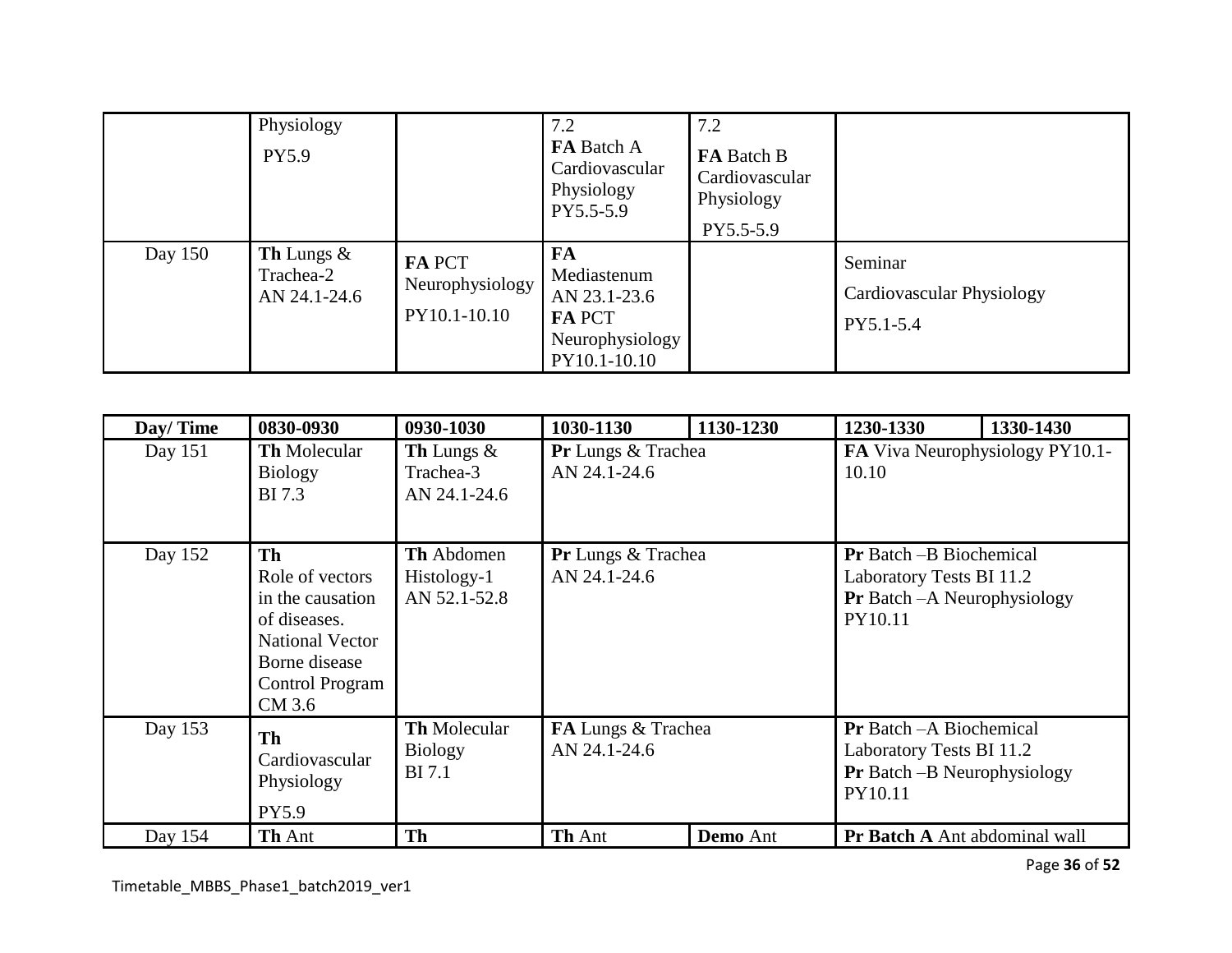|         | abdominal wall-<br>AN 44.1-44.7              | Neurophysiology<br>PY10.15                             | abdominal wall-<br>AN 44.1-44.7                                                        | abdominal wall-<br>AN 44.1-44.7                                                     | AN 44.1-44.7<br><b>Pr Batch B</b> Abdomen Histology<br>AN 52.1-52.8                                  |
|---------|----------------------------------------------|--------------------------------------------------------|----------------------------------------------------------------------------------------|-------------------------------------------------------------------------------------|------------------------------------------------------------------------------------------------------|
| Day 155 | Th<br>Cardiovascular<br>Physiology<br>PY5.10 | <b>Th Molecular</b><br><b>Biology</b><br><b>BI</b> 7.1 | FA Batch B BI<br>$7.1 \& 7.3$<br><b>FA</b> Batch A<br>Neurophysiology<br>PY10.10-10.15 | FA Batch A<br>BI 7.1 & 7.3<br><b>FA</b> Batch B<br>Neurophysiology<br>PY10.10-10.15 | Pr Batch B Ant abdominal wall<br>AN 44.1-44.7<br><b>Pr Batch A Abdomen Histology</b><br>AN 52.1-52.8 |
| Day 156 | Th Abdomen<br>Embryology-1<br>AN 52.1-52.8   | Th<br>Cardiovascular<br>Physiology<br>PY5.10           | Th<br>Neurophysiology<br>PY10.15                                                       | <b>Th Ant</b><br>abdominal wall-<br>4<br>AN 44.1-44.7                               | Seminar<br>Cardiovascular Physiology<br>PY5.5-5.9                                                    |

| Day/Time | 0830-0930                                                                   | 0930-1030                                        | 1030-1130                                    | 1130-1230 | 1230-1330                                                                                                      | 1330-1430 |
|----------|-----------------------------------------------------------------------------|--------------------------------------------------|----------------------------------------------|-----------|----------------------------------------------------------------------------------------------------------------|-----------|
| Day 157  | <b>Th</b> Molecular<br><b>Biology</b><br>BI 7.2                             | <b>Th</b> Ant<br>abdominal wall-<br>AN 44.1-44.7 | Pr Ant abdominal wall<br>AN 44.1-44.7        |           | Pr Neurophysiology PY10.11                                                                                     |           |
| Day 158  | Demo<br>Identifying<br>features and life<br>cycles of<br>Mosquito<br>CM 3.7 | <b>Th</b> Abdomen<br>Histology-2<br>AN 52.1-52.8 | Pr Ant abdominal wall<br>AN 44.1-44.7        |           | <b>Pr</b> Batch -B Biochemical<br>Laboratory Tests BI 11.15<br><b>Pr</b> Batch - A Neurophysiology<br>PY10.11  |           |
| Day 159  | Th<br>Cardiovascular<br>Physiology                                          | <b>Th Molecular</b><br><b>Biology</b><br>BI 7.2  | <b>Pr</b> Ant abdominal wall<br>AN 44.1-44.7 |           | <b>Pr</b> Batch - A Biochemical<br>Laboratory Tests BI 11.15<br><b>Pr</b> Batch – B Neurophysiology<br>PY10.11 |           |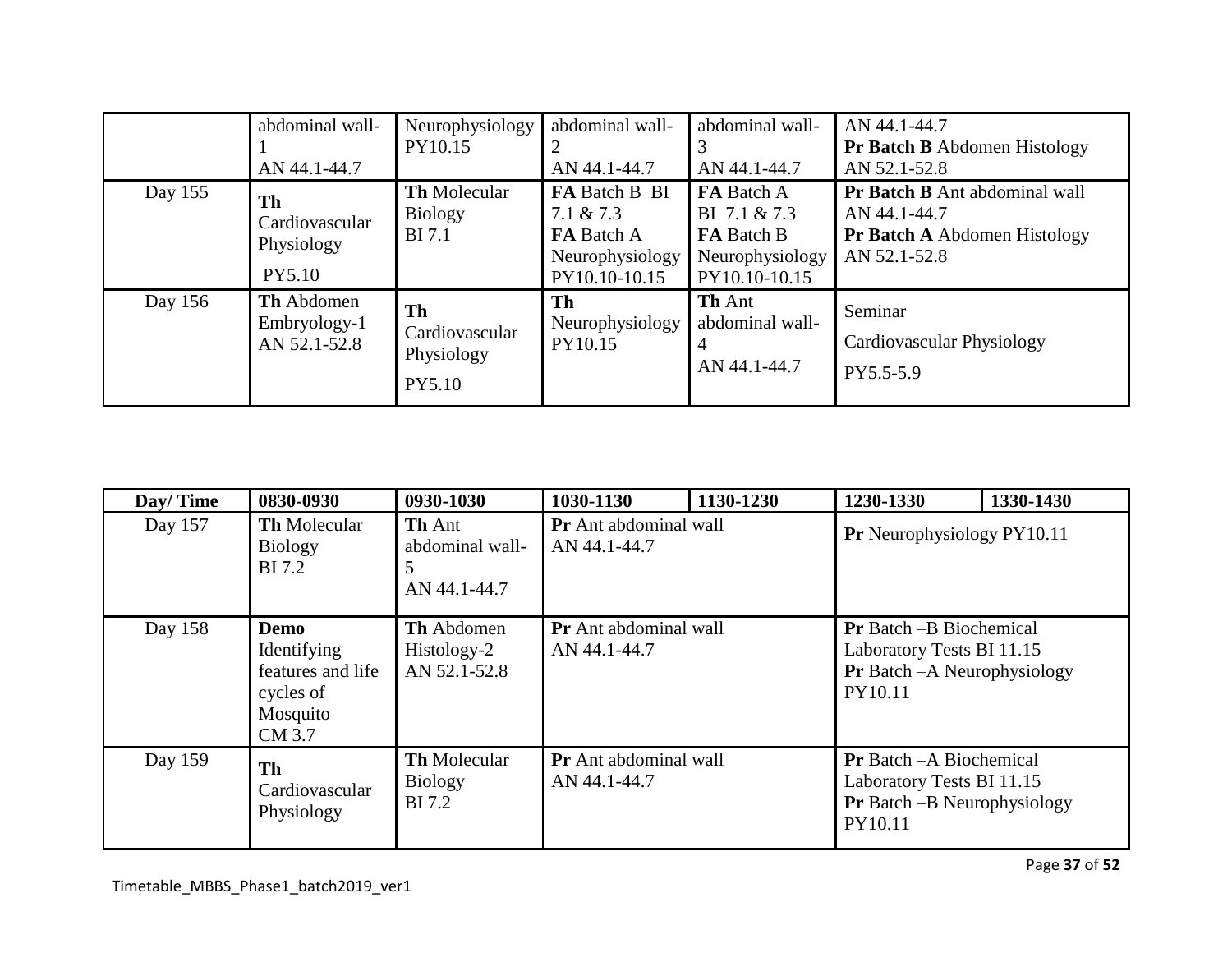|         | PY5.10                                            |                                                     |                                                                                         |                                                                                         |                                                                                                       |
|---------|---------------------------------------------------|-----------------------------------------------------|-----------------------------------------------------------------------------------------|-----------------------------------------------------------------------------------------|-------------------------------------------------------------------------------------------------------|
| Day 160 | <b>Th Post</b><br>abdominal wall-<br>AN 45.1-45.3 | <b>Th</b><br>Neurophysiology<br>PY10.16             | FA Ant abdominal wall<br>AN 44.1-44.7                                                   |                                                                                         | Pr Batch A Post abdominal wall<br>AN 45.1-45.3<br><b>Pr Batch B</b> Abdomen Histology<br>AN 52.1-52.8 |
| Day 161 | Th<br>Cardiovascular<br>Physiology<br>PY5.10      | <b>Th Molecular</b><br>Biology BI 7.2               | FA Batch B BI<br>7.2<br><b>FA</b> Batch A<br>Cardiovascular<br>Physiology<br>PY5.9-5.10 | FA Batch A BI<br>7.2<br><b>FA</b> Batch B<br>Cardiovascular<br>Physiology<br>PY5.9-5.10 | Pr Batch B Post abdominal wall<br>AN 45.1-45.3<br><b>Pr Batch A Abdomen Histology</b><br>AN 52.1-52.8 |
| Day 162 | <b>Th</b> Abdomen<br>Embryology-2<br>AN 52.1-52.8 | <b>Th</b><br>Cardiovascular<br>Physiology<br>PY5.10 | Th<br>Neurophysiology<br>PY10.17                                                        | <b>Th Post</b><br>abdominal wall-<br>2<br>AN 45.1-45.3                                  | <b>Pr</b> Post abdominal wall<br>AN 45.1-45.3                                                         |

| Day/Time | 0830-0930                                    | 0930-1030                                       | 1030-1130                                     | 1130-1230 | 1230-1330                                                                                                     | 1330-1430 |
|----------|----------------------------------------------|-------------------------------------------------|-----------------------------------------------|-----------|---------------------------------------------------------------------------------------------------------------|-----------|
| Day 163  | <b>Th</b> Molecular<br>Biology BI 7.3        | <b>Th Male Ext</b><br>Genital-1<br>AN 46.1-46.5 | <b>FA</b> Post abdominal wall<br>AN 45.1-45.3 |           | <b>Pr</b> Neurophysiology PY10.11                                                                             |           |
| Day 164  | Th<br>Mosquito control<br>measures<br>CM 3.7 | Th Abdomen<br>Histology-3<br>AN 52.1-52.8       | <b>Pr</b> Male Ext Genital<br>AN 46.1-46.5    |           | <b>Pr</b> Batch –B Biochemical<br>Laboratory Tests BI 11.16<br><b>Pr</b> Batch - A Neurophysiology<br>PY10.11 |           |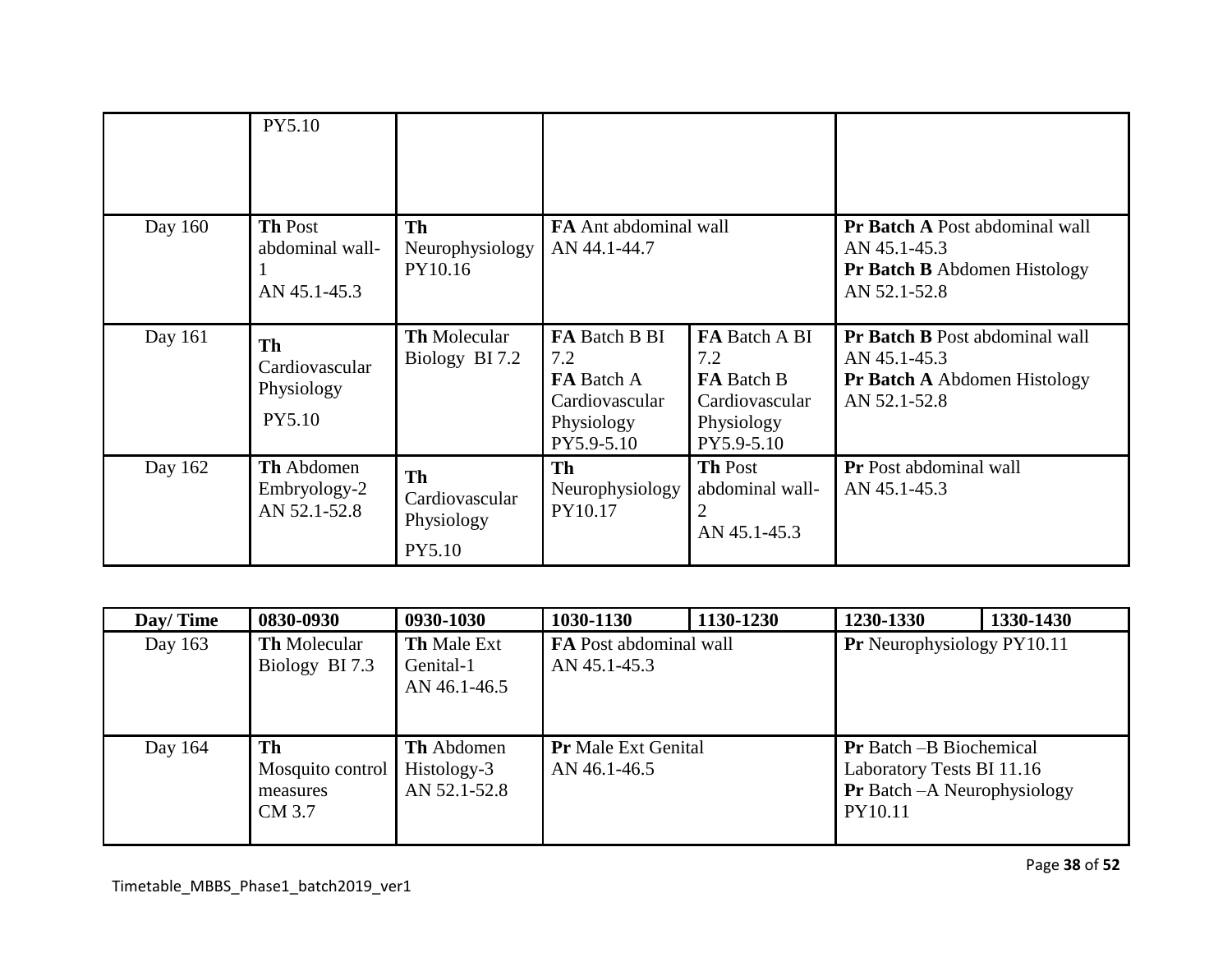| Day 165 | Th<br>Cardiovascular<br>Physiology<br>PY5.11       | <b>Th</b> Molecular<br>Biology BI 7.3           | <b>Th Male Ext</b><br>Genital-2<br>AN 46.1-46.5                                                          | <b>Demo</b> Male Ext<br>Genital-3<br>AN 46.1-46.5                                                 | <b>Pr</b> Batch – A Biochemical<br>Laboratory Tests BI 11.16<br><b>Pr</b> Batch $-B$ Neurophysiology<br>PY10.11 |
|---------|----------------------------------------------------|-------------------------------------------------|----------------------------------------------------------------------------------------------------------|---------------------------------------------------------------------------------------------------|-----------------------------------------------------------------------------------------------------------------|
| Day 166 | <b>Th</b> Abdominal<br>$cavity-1$<br>AN 47.1-47.14 | <b>Th</b><br>Neurophysiology<br>PY10.17         | <b>Th</b> Abdominal<br>cavity-2<br>AN 47.1-47.14                                                         | <b>Demo</b><br>Abdominal<br>cavity-3<br>AN 47.1-47.14                                             | Pr Batch A Male Ext Genital<br>AN 46.1-46.5<br><b>Pr Batch B</b> Abdomen Histology-3<br>AN 52.1-52.8            |
| Day 167 | Th Gastro-<br>intestinal<br>Physiology<br>PY4.1    | <b>Th Molecular</b><br>Biology BI 7.4           | <b>FA Batch B BI</b><br>$7.3 \& 7.4$<br><b>FA</b> Batch A<br>Cardiovascular<br>Physiology<br>PY5.10-5.11 | FA Batch A BI<br>$7.3 \& 7.4$<br><b>FA</b> Batch B<br>Cardiovascular<br>Physiology<br>PY5.10-5.11 | Pr Batch B Male Ext Genital<br>AN 46.1-46.5<br><b>Pr Batch A Abdomen Histology-3</b><br>AN 52.1-52.8            |
| Day 168 | Th Abdomen<br>Embryology-3<br>AN 52.1-52.8         | Th Gastro-<br>intestinal<br>Physiology<br>PY4.2 | Th<br>Neurophysiology<br>PY10.17                                                                         | <b>Th</b> Abdominal<br>cavity-4<br>AN 47.1-47.14                                                  | Seminar<br>Neurophysiology PY10.15-10.16                                                                        |

| Day/Time | 0830-0930                                                                        | 0930-1030                                        | 1030-1130                                   | 1130-1230 | 1230-1330                                                                                                     | 1330-1430 |
|----------|----------------------------------------------------------------------------------|--------------------------------------------------|---------------------------------------------|-----------|---------------------------------------------------------------------------------------------------------------|-----------|
| Day 169  | <b>Th</b> Molecular<br>Biology BI 7.4                                            | Th Abdominal<br>cavity-5<br>AN 47.1-47.14        | <b>Pr</b> Abdominal cavity<br>AN 47.1-47.14 |           | <b>Pr</b> Nerve & Muscle Physiology<br>PY3.18                                                                 |           |
| Day 170  | Demo<br>Identifying<br>features and life<br>cycles of flies<br>and their control | <b>Th</b> Abdomen<br>Histology-4<br>AN 52.1-52.8 | FA Male Ext Genital-2&3<br>AN 46.1-46.5     |           | <b>Pr</b> Batch -B Biochemical<br>Laboratory Tests BI 11.16<br><b>Pr</b> Batch - A Neurophysiology<br>PY10.11 |           |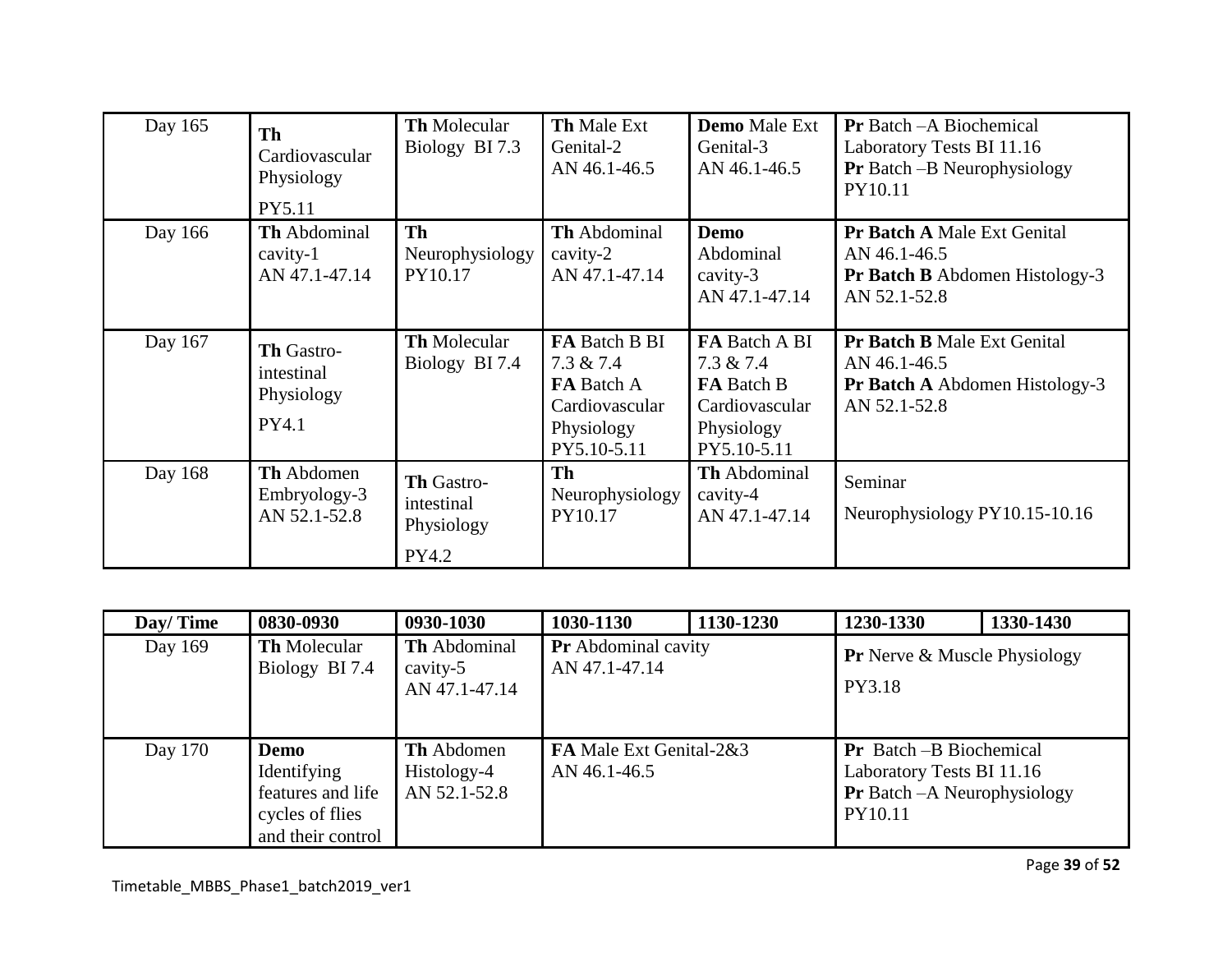|         | measures<br>CM 3.7                                     |                                                 |                                                                                     |                                                                              |                                                                                                               |
|---------|--------------------------------------------------------|-------------------------------------------------|-------------------------------------------------------------------------------------|------------------------------------------------------------------------------|---------------------------------------------------------------------------------------------------------------|
| Day 171 | Th Gastro-<br>intestinal<br>Physiology<br>PY4.2        | Th Molecular<br>Biology BI 7.4                  | <b>Pr</b> Abdominal cavity<br>AN 47.1-47.14                                         |                                                                              | <b>Pr</b> Batch – A Biochemical<br>Laboratory Tests BI 11.16<br><b>Pr</b> Batch -B Neurophysiology<br>PY10.11 |
| Day 172 | Th Abdominal<br>cavity-6<br>AN 47.1-47.14              | <b>Th</b><br>Neurophysiology<br>PY10.18         | Th Abdominal<br>cavity-7<br>AN 47.1-47.14                                           | <b>Demo</b><br>Abdominal<br>cavity-8<br>AN 47.1-47.14                        | Pr Batch A Abdominal cavity<br>AN 47.1-47.14<br><b>Pr Batch B</b> Abdomen Histology<br>AN 52.1-52.8           |
| Day 173 | Th Gastro-<br>intestinal<br>Physiology<br><b>PY4.2</b> | Th Extracellular<br>Matrix BI 10.3              | FA Batch B BI<br>7.4, 10.3<br><b>FA</b> Batch A<br>Neurophysiology<br>PY10.15-10.18 | FA Batch A BI<br>7.4, 10.3<br>FA Batch B<br>Neurophysiology<br>PY10.15-10.18 | Pr Batch B Abdominal cavity<br>AN 47.1-47.14<br><b>Pr Batch A Abdomen Histology</b><br>AN 52.1-52.8           |
| Day 174 | Th Abdomen<br>Embryology-4<br>AN 52.1-52.8             | Th Gastro-<br>intestinal<br>Physiology<br>PY4.2 | Th<br>Neurophysiology<br>PY10.19                                                    | Th Abdominal<br>cavity-8<br>AN 47.1-47.14                                    | Seminar<br>Gastro- intestinal Physiology PY4.1-<br>4.2                                                        |

| Dav/Time | 0830-0930                                 | 0930-1030                                        | 1030-1130                                   | 1130-1230 | 1230-1330                           | 1330-1430 |
|----------|-------------------------------------------|--------------------------------------------------|---------------------------------------------|-----------|-------------------------------------|-----------|
| Day 175  | <b>Th</b> Extracellular<br>Matrix BI 10.4 | <b>Th</b> Abdominal<br>cavity-9<br>AN 47.1-47.14 | <b>Pr</b> Abdominal cavity<br>AN 47.1-47.14 |           | <b>Pr</b> Nerve & Muscle Physiology |           |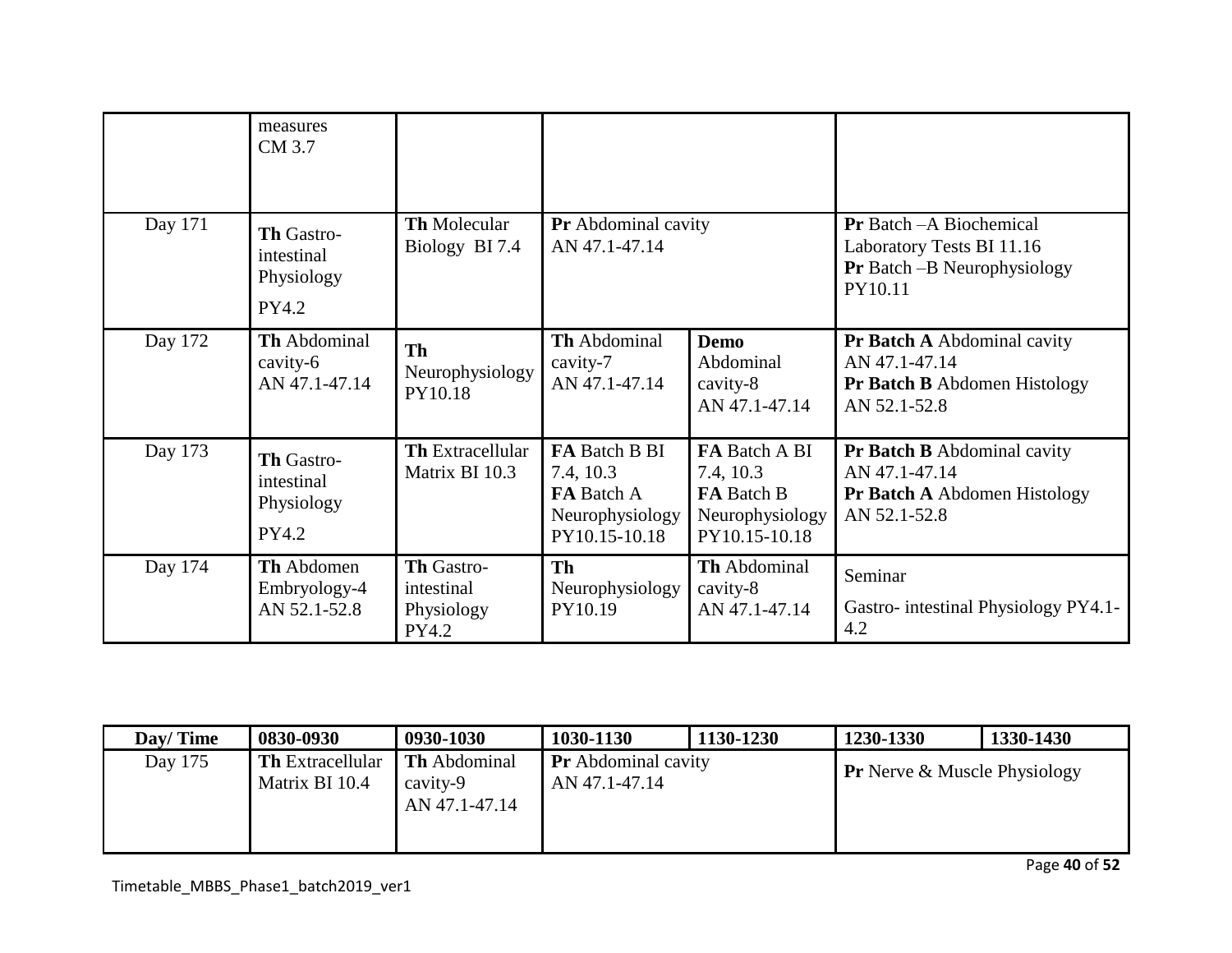| Day 176        | <b>Demo</b><br>Identifying<br>features and life<br>cycles of fleas,<br>lice and their<br>control measures<br>CM 3.7 | Th Abdomen<br>Histology-5<br>AN 52.1-52.8     | Pr Abdominal cavity<br>AN 47.1-47.14                                                                       |                                                                                                                    | <b>Pr</b> Batch -B Biochemical<br>Laboratory Tests BI 11.16<br>Pr Batch - A Neurophysiology<br>PY10.11        |
|----------------|---------------------------------------------------------------------------------------------------------------------|-----------------------------------------------|------------------------------------------------------------------------------------------------------------|--------------------------------------------------------------------------------------------------------------------|---------------------------------------------------------------------------------------------------------------|
| Day 177        | Th Gastro-<br>intestinal<br>Physiology<br>PY4.2                                                                     | <b>Th Extracellular</b><br>Matrix BI 10.5     | Pr Abdominal cavity<br>AN 47.1-47.14                                                                       |                                                                                                                    | <b>Pr</b> Batch - A Biochemical<br>Laboratory Tests BI 11.16<br><b>Pr</b> Batch -B Neurophysiology<br>PY10.11 |
| Day 178        | Th Abdominal<br>cavity-10<br>AN 47.1-47.14                                                                          | Th Renal<br>Physiology<br>PY7.1               | Th Abdominal<br>cavity-11<br>AN 47.1-47.14                                                                 | Th Abdominal<br>cavity-12<br>AN 47.1-47.14                                                                         | Pr Batch A Abdominal cavity<br>AN 47.1-47.14<br>Pr Batch B Abdomen Histology-5<br>AN 52.1-52.8                |
| Day 179        | Th Gastro-<br>intestinal<br>Physiology<br>PY4.3                                                                     | <b>Th Molecular</b><br>Biology BI 7.6,<br>7.7 | FA Batch B BI<br>10.4, 10.5, 7.6 $\&$<br>7.7<br>FA Batch A<br>Gastro-intestinal<br>Physiology<br>PY4.1-4.2 | <b>F.A</b> Batch A BI<br>10.4, 10.5, 7.6 $\&$<br>7.7<br>FA Batch B<br>Gastro-intestinal<br>Physiology<br>PY4.1-4.2 | Pr Batch B Abdominal cavity<br>AN 47.1-47.14<br>Pr Batch A Abdomen Histology-5<br>AN 52.1-52.8                |
| <b>Day 180</b> | Th Abdomen<br>Embryology-5<br>AN 52.1-52.8                                                                          | FA PCT<br>Neurophysiology<br>PY10.13-10.19    | <b>FAPCT</b><br>Neurophysiology<br>PY10.13-10.19                                                           | Th Abdominal<br>cavity-13<br>AN 47.1-47.14                                                                         | Pr Abdominal cavity<br>AN 47.1-47.14                                                                          |

| _<br>$\mathbf{m}$<br>Dav<br>Time | 0830-0930 | 0930-1030 | $-1130$<br>103 <sup>o</sup><br>VI- | 1230<br>$1130 -$ | 1330<br>$230 -$ | 430<br>$1330 -$ |
|----------------------------------|-----------|-----------|------------------------------------|------------------|-----------------|-----------------|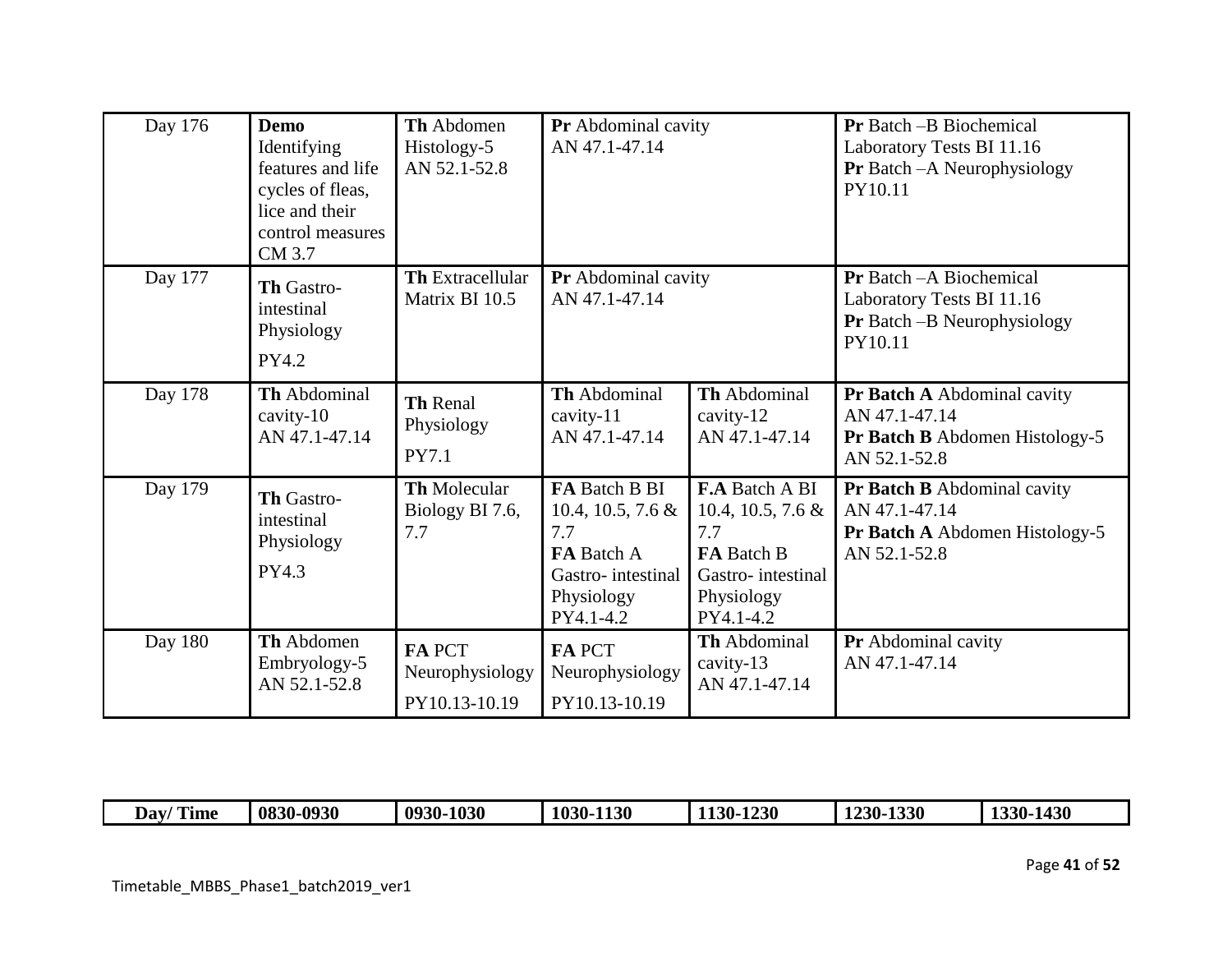| Day $18\overline{1}$ | Th Oncogenesis<br>and immunity BI<br>10.1                                                                                      | Th Abdominal<br>cavity-14<br>AN 47.1-47.14 | Pr Abdominal cavity<br>AN 47.1-47.14                                            |                                                                                        | FA Viva Neurophysiology<br>PY10.13-10.19                                                               |
|----------------------|--------------------------------------------------------------------------------------------------------------------------------|--------------------------------------------|---------------------------------------------------------------------------------|----------------------------------------------------------------------------------------|--------------------------------------------------------------------------------------------------------|
| Day 182              | <b>Demo</b><br>Identifying<br>features and life<br>cycles of Ticks,<br>Mites & Bugs<br>and their control<br>measures<br>CM 3.7 | Th Abdomen<br>Histology-6<br>AN 52.1-52.8  | Pr Abdominal cavity<br>AN 47.1-47.14                                            |                                                                                        | <b>Pr</b> Batch -B Biochemical<br>Laboratory Tests BI 11.23<br>Pr Batch - A Neurophysiology<br>PY10.20 |
| Day 183              | Th Gastro-<br>intestinal<br>Physiology<br>PY4.3                                                                                | Th Oncogenesis<br>and immunity BI<br>10.2  | Pr Abdominal cavity<br>AN 47.1-47.14                                            |                                                                                        | Pr Batch - A Biochemical<br>Laboratory Tests BI 11.23<br><b>Pr</b> Batch -B Neurophysiology<br>PY10.20 |
| Day 184              | Th Abdominal<br>cavity-15<br>AN 47.1-47.14                                                                                     | Th Renal<br>Physiology<br><b>PY7.1</b>     | Th Abdominal<br>cavity-16<br>AN 47.1-47.14                                      | <b>Demo</b><br>Abdominal<br>cavity-17<br>AN 47.1-47.14                                 | Pr Batch A Abdominal cavity<br>AN 47.1-47.14<br>Pr Batch B Abdomen Histology-6<br>AN 52.1-52.8         |
| Day 185              | Th Gastro-<br>intestinal<br>Physiology<br>PY4.3                                                                                | <b>Th Extracellular</b><br>Matrix BI 9.1   | FA Batch B BI<br>10.1, 10.2 & 9.1<br>FA Batch A<br>Renal<br>Physiology<br>PY7.1 | FA Batch A BI<br>10.1, 10.2 & 9.1<br><b>FA Batch B</b><br>Renal<br>Physiology<br>PY7.1 | Pr Batch B Abdominal cavity<br>AN 47.1-47.14<br>Pr Batch A Abdomen Histology-6<br>AN 52.1-52.8         |
| Day 186              | Th Abdomen<br>Embryology-6<br>AN 52.1-52.8                                                                                     | FA Quiz<br>Neurophysiology<br>PY10.1-10.19 | FA Quiz<br>Neurophysiology<br>PY10.1-10.19                                      | Th Pelvic wall &<br>Viscera-1<br>AN 48.1-48.8                                          | <b>Sem Biochem</b>                                                                                     |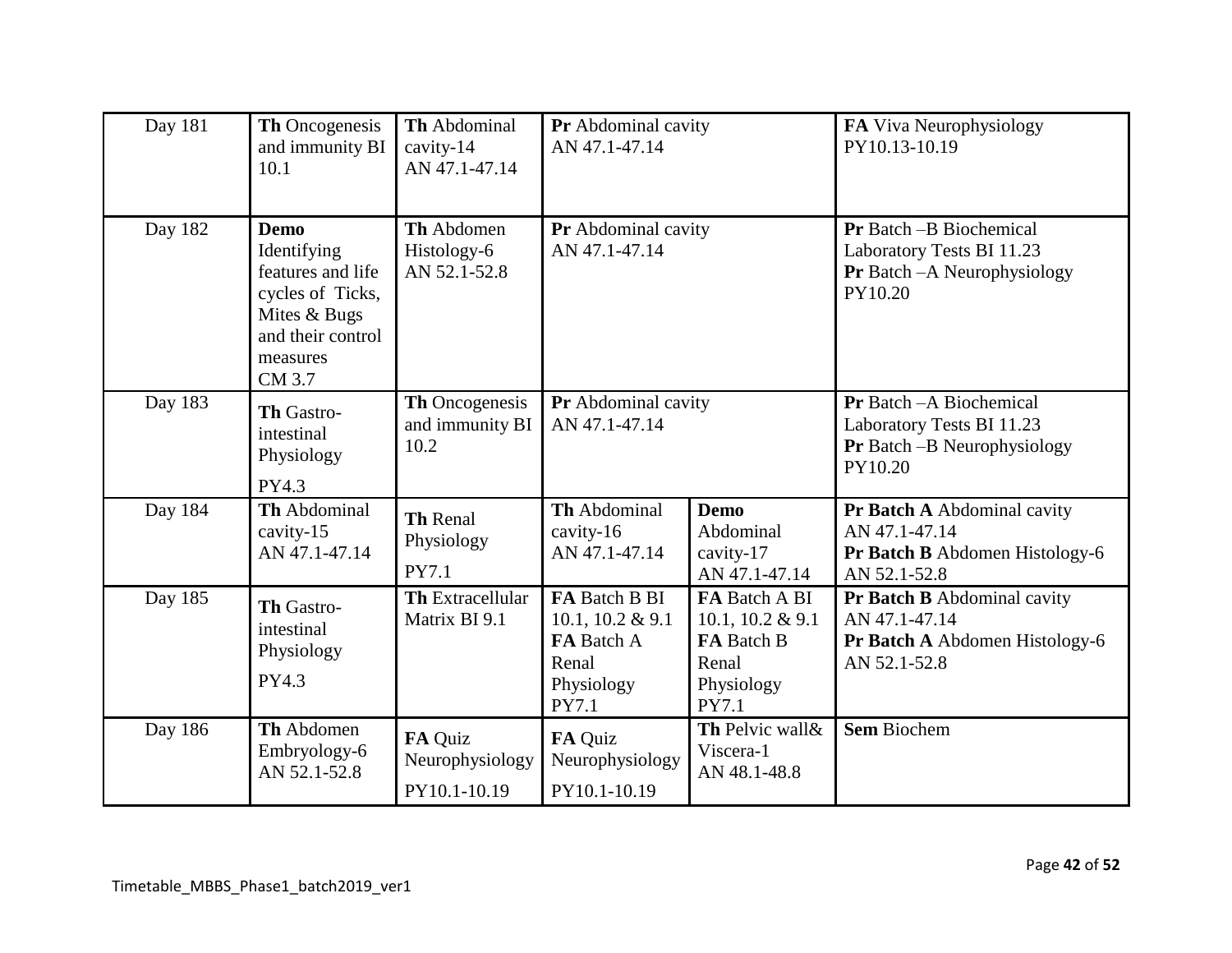| Day/Time | 0830-0930                                                                                                                   | 0930-1030                                     | 1030-1130                                                                         | 1130-1230                                                                         | 1230-1330                                                                                                     | 1330-1430 |
|----------|-----------------------------------------------------------------------------------------------------------------------------|-----------------------------------------------|-----------------------------------------------------------------------------------|-----------------------------------------------------------------------------------|---------------------------------------------------------------------------------------------------------------|-----------|
| Day 187  | <b>Th Extracellular</b><br>Matrix BI 9.2                                                                                    | Th Pelvic wall &<br>Viscera-2<br>AN 48.1-48.8 | FA Abdominal cavity<br>AN 47.1-47.14                                              |                                                                                   | <b>PCT Cardiovascular Physiology</b><br>PY 5.1-5.11                                                           |           |
| Day 188  | <b>Demo</b><br>Mode of action<br>and application<br>cycle of<br>commonly used<br>insecticides and<br>rodenticides<br>CM 3.8 | Th Abdomen<br>Histology-7<br>AN 52.1-52.8     | Pr Pelvic wall & Viscera<br>AN 48.1-48.8                                          |                                                                                   | <b>Pr</b> Batch -B Biochemical<br>Laboratory Tests BI 11.23<br><b>Pr</b> Batch - A Neurophysiology<br>PY10.20 |           |
| Day 189  | Th Gastro-<br>intestinal<br>Physiology<br><b>PY4.4</b>                                                                      | <b>Th Extracellular</b><br>Matrix BI 9.2      | Pr Pelvic wall & Viscera<br>AN 48.1-48.8                                          |                                                                                   | <b>Pr</b> Batch $-$ A Biochemical<br>Laboratory Tests BI 11.23<br>Pr Batch -B Neurophysiology<br>PY10.20      |           |
| Day 190  | Th Pelvic wall&<br>Viscera-3<br>AN 48.1-48.8                                                                                | Th Renal<br>Physiology<br>PY7.2               | Th Pelvic wall&<br>Viscera-4<br>AN 48.1-48.8                                      | <b>SDL</b> Pelvic<br>wall & Viscera-5<br>AN 48.1-48.8                             | Pr Batch A Abdominal cavity<br>AN 47.1-47.14<br>Pr Batch B Abdomen Histology-7<br>AN 52.1-52.8                |           |
| Day 191  | Th Gastro-<br>intestinal<br>Physiology<br>PY4.4                                                                             | <b>Th Extracellular</b><br>Matrix BI 9.3      | <b>FA Batch B BI</b><br>9.2, 9.3<br>FA Batch A<br>Gastro-intestinal<br>Physiology | FA Batch A BI<br>9.2, 9.3<br><b>FA</b> Batch B<br>Gastro-intestinal<br>Physiology | Pr Batch B Abdominal cavity<br>AN 47.1-47.14<br>Pr Batch A Abdomen Histology-7<br>AN 52.1-52.8                |           |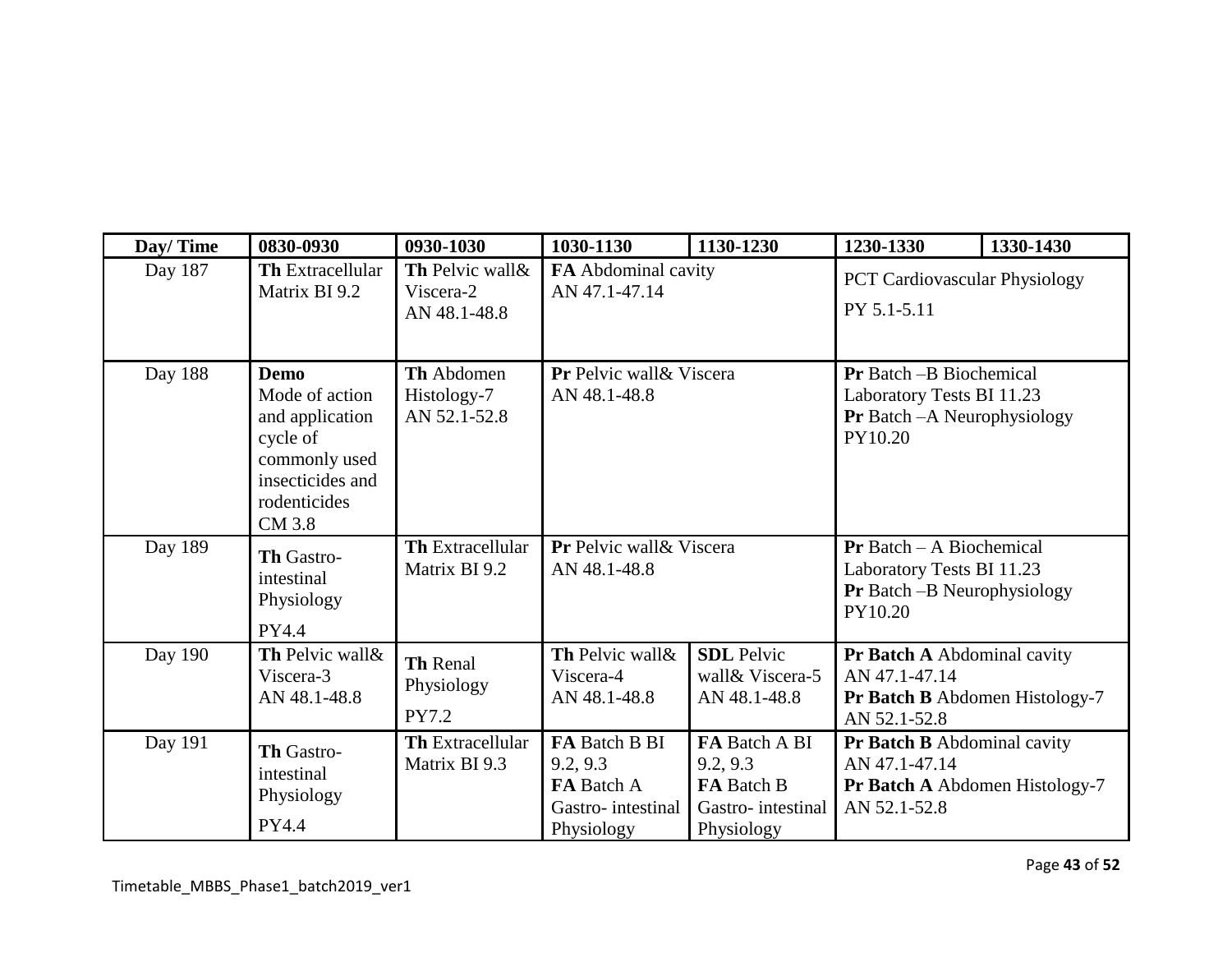|         |                                            |                                                        | PY4.3-4.4                                     | PY4.3-4.4                                            |                                                      |
|---------|--------------------------------------------|--------------------------------------------------------|-----------------------------------------------|------------------------------------------------------|------------------------------------------------------|
| Day 192 | Th Abdomen<br>Embryology-7<br>AN 52.1-52.8 | <b>Th Gastro-</b><br>intestinal<br>Physiology<br>PY4.5 | <b>Th Renal</b><br>Physiology<br><b>PY7.2</b> | <b>Th</b> Pelvic wall &<br>Viscera-6<br>AN 48.1-48.8 | Seminar<br>Gastro-intestinal Physiology<br>PY4.2-4.4 |

| Day/Time | 0830-0930                                                                                                    | 0930-1030                                 | 1030-1130                         | 1130-1230                             | 1230-1330                                                                                                          | 1330-1430                         |
|----------|--------------------------------------------------------------------------------------------------------------|-------------------------------------------|-----------------------------------|---------------------------------------|--------------------------------------------------------------------------------------------------------------------|-----------------------------------|
| Day 193  | Th Molecular<br>Biology BI 7.5                                                                               | Th Perineum-1<br>AN 49.1-49.5             | AN 48.1-48.8                      | FA Pelvic wall & Viscera              |                                                                                                                    | FA Viva Cardiovascular Physiology |
| Day 194  | <b>Th</b><br>Various methods<br>of health<br>education with<br>their advantages<br>and limitations<br>CM 4.1 | Th Abdomen<br>Histology-8<br>AN 52.1-52.8 | Pr Perineum<br>AN 49.1-49.5       |                                       | <b>Pr</b> Batch -B Chemistry and<br>Metabolism of proteins BI 5.1<br>Pr Batch - A Neurophysiology<br>PY10.20       |                                   |
| Day 195  | Th Gastro-<br>intestinal<br>Physiology<br>PY4.6                                                              | <b>Revision</b><br>Biochem                | Pr Perineum<br>AN 49.1-49.5       |                                       | <b>Pr</b> Batch -A Chemistry and<br>Metabolism of proteins BI 5.1<br><b>Pr</b> Batch -B Neurophysiology<br>PY10.20 |                                   |
| Day 196  | Th Perineum-2<br>AN 49.1-49.5                                                                                | Th Renal<br>Physiology<br>PY7.3           | Th Perineum-3<br>AN 49.1-49.5     | <b>SDL</b> Perineum-4<br>AN 49.1-49.5 | <b>Pr Batch A Perineum</b><br>AN 49.1-49.5<br>Pr Batch B Abdomen Histology-8<br>AN 52.1-52.8                       |                                   |
| Day 197  | <b>Revision</b><br><b>Biochem</b>                                                                            | <b>Revision</b><br><b>Biochem</b>         | FA Batch A<br>Renal<br>Physiology | FA Batch B<br>Renal                   | <b>Pr Batch B Perineum</b><br>AN 49.1-49.5<br><b>Pr Batch A Abdomen Histology-8</b>                                |                                   |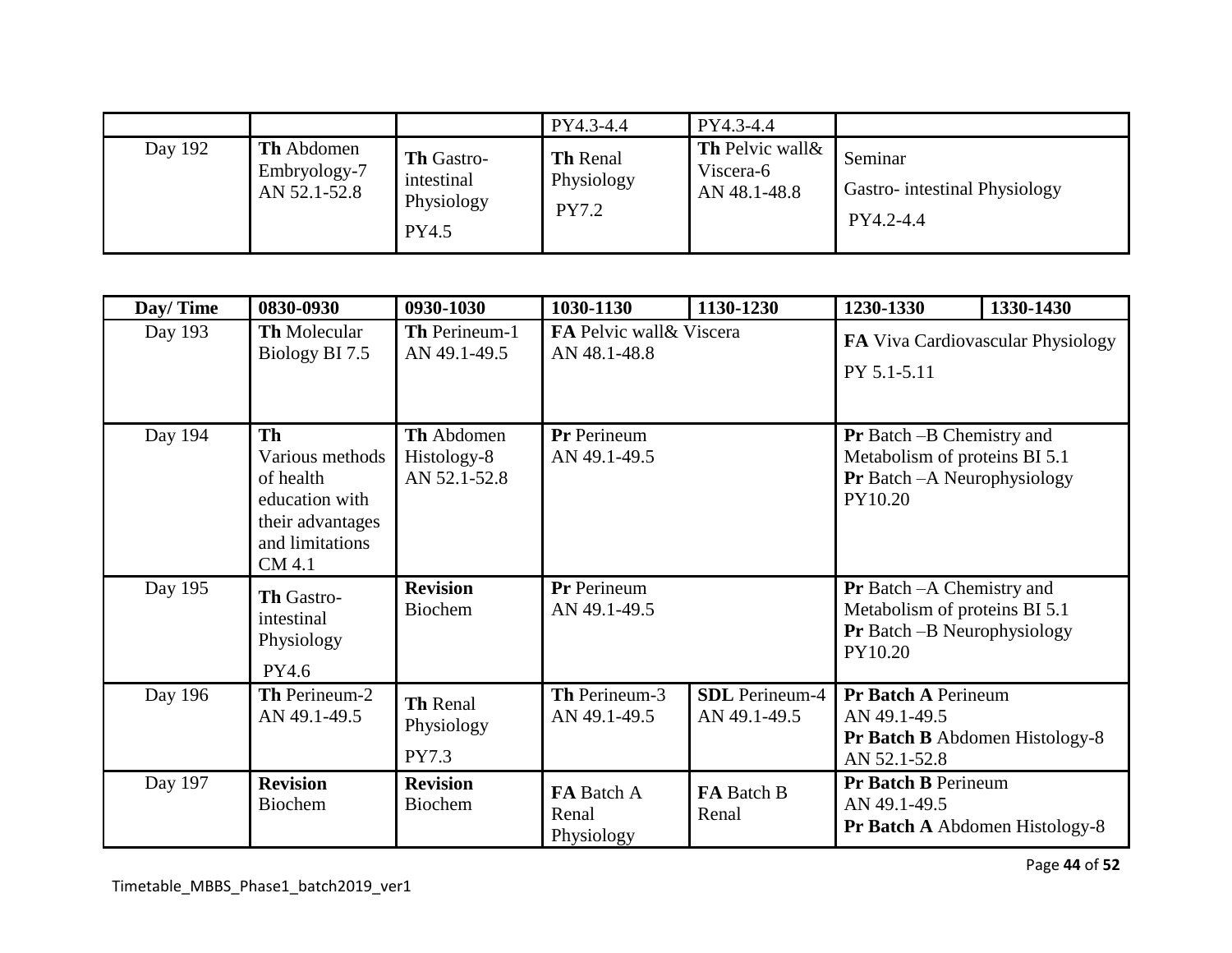|         |                                                   |                                                               | PY7.2-7.3                                     | Physiology<br>PY7.2-7.3                       | AN 52.1-52.8                       |
|---------|---------------------------------------------------|---------------------------------------------------------------|-----------------------------------------------|-----------------------------------------------|------------------------------------|
| Day 198 | <b>Th</b> Abdomen<br>Embryology-8<br>AN 52.1-52.8 | <b>Th Gastro-</b><br>intestinal<br>Physiology<br><b>PY4.8</b> | <b>Th Renal</b><br>Physiology<br><b>PY7.3</b> | <b>Th</b> Vertebral<br>column<br>AN 50.1-50.4 | <b>Pr</b> Perineum<br>AN 49.1-49.5 |

| Day/Time | 0830-0930                                                                                                                                                                    | 0930-1030                                              | 1030-1130                                  | 1130-1230 | 1230-1330                                           | 1330-1430 |
|----------|------------------------------------------------------------------------------------------------------------------------------------------------------------------------------|--------------------------------------------------------|--------------------------------------------|-----------|-----------------------------------------------------|-----------|
| Day 199  | <b>Revision</b><br>Biochem                                                                                                                                                   | Th<br>Chromosomes<br>AN 73.1-73.3                      | FA Perineum<br>AN 49.1-49.5                |           | FA Quiz Cardiovascular<br>Physiology<br>PY 5.1-5.11 |           |
| Day 200  | <b>Demo</b><br>Methods of<br>organizing<br>health<br>promotion,<br>education and<br>counselling<br>activities at<br>individual family<br>and community<br>settings<br>CM 4.2 | <b>Th</b> Patterns of<br>Inheritance-1<br>AN 74.1-74.2 | Pr Vertebral column<br>AN 50.1-50.4        |           | <b>Pr</b> Batch - A Neurophysiology<br>PY10.20      |           |
| Day 201  | <b>Th Gastro-</b><br>intestinal<br>Physiology<br>PY4.8                                                                                                                       | <b>Revision</b><br><b>Biochem</b>                      | <b>FA</b> Vertebral column<br>AN 50.1-50.4 |           | <b>Pr</b> Batch – B Neurophysiology<br>PY10.20      |           |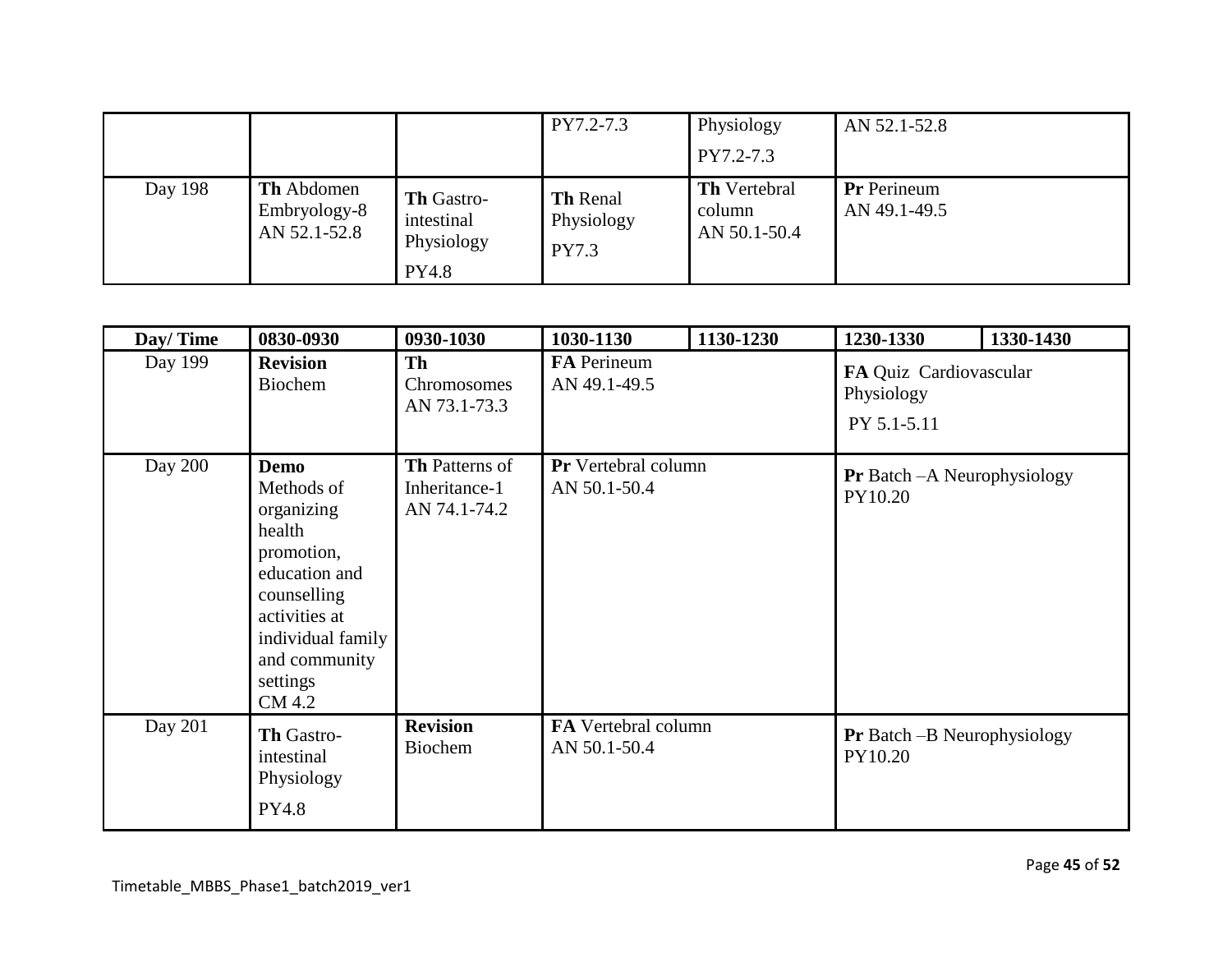| Day 202 | <b>Th Patterns of</b><br>Inheritance-2<br>AN 74.1-74.2                                          | <b>Th Renal</b><br>Physiology<br>PY7.3          | <b>SDL</b> Patterns of<br>Inheritance-3<br>AN 74.1-74.2    | <b>Th</b> Principle of<br>Genetics,<br>Chromosomal<br>aberrations & Cl<br>Genetics-1<br>AN 75.1 | <b>Demo</b> Bones of lower limb- $1&2$<br>AN 14.1-14.4 |
|---------|-------------------------------------------------------------------------------------------------|-------------------------------------------------|------------------------------------------------------------|-------------------------------------------------------------------------------------------------|--------------------------------------------------------|
| Day 203 | Th Gastro-<br>intestinal<br>Physiology<br>PY4.9                                                 | <b>Revision</b><br><b>Biochem</b>               | FA Batch A<br>Gastro-intestinal<br>Physiology<br>PY4.5-4.9 | <b>FA</b> Batch B<br>Gastro-intestinal<br>Physiology<br>PY4.5-4.9                               | Demo Bones of lower limb-3&4<br>AN 14.1-14.4           |
| Day 204 | <b>Th</b> Principle of<br>Genetics,<br>Chromosomal<br>aberrations & Cl<br>Genetics-2<br>AN 75.1 | Th Gastro-<br>intestinal<br>Physiology<br>PY4.9 | Th Renal<br>Physiology<br><b>PY7.4</b>                     | Th Front &<br>medial side of<br>thigh-1<br>AN 15.1-15.5                                         | Seminar<br><b>Renal Physiology</b><br>PY7.1-7.3        |

| Day/Time | 0830-0930                                              | 0930-1030                                                           | 1030-1130                                             | 1130-1230 | 1230-1330                                            | 1330-1430 |
|----------|--------------------------------------------------------|---------------------------------------------------------------------|-------------------------------------------------------|-----------|------------------------------------------------------|-----------|
| Day 205  | <b>Revision</b><br><b>Biochem</b>                      | Th Front &<br>medial side of<br>thigh- $2$<br>AN 15.1-15.5          | Pr Bones of lower limb-3&4<br>AN 14.1-14.4            |           | Seminar<br>Gastro-intestinal Physiology<br>PY4.5-4.9 |           |
| Day 206  | Th<br>Concept of<br>International<br>health<br>CM 18.1 | <b>Th Gluteal</b><br>region & back of<br>thigh- $1$<br>AN 16.1-16.5 | <b>Pr</b> Front& medial side of thigh<br>AN 15.1-15.5 |           | <b>Pr</b> Batch – A Neurophysiology<br>PY 11.13      |           |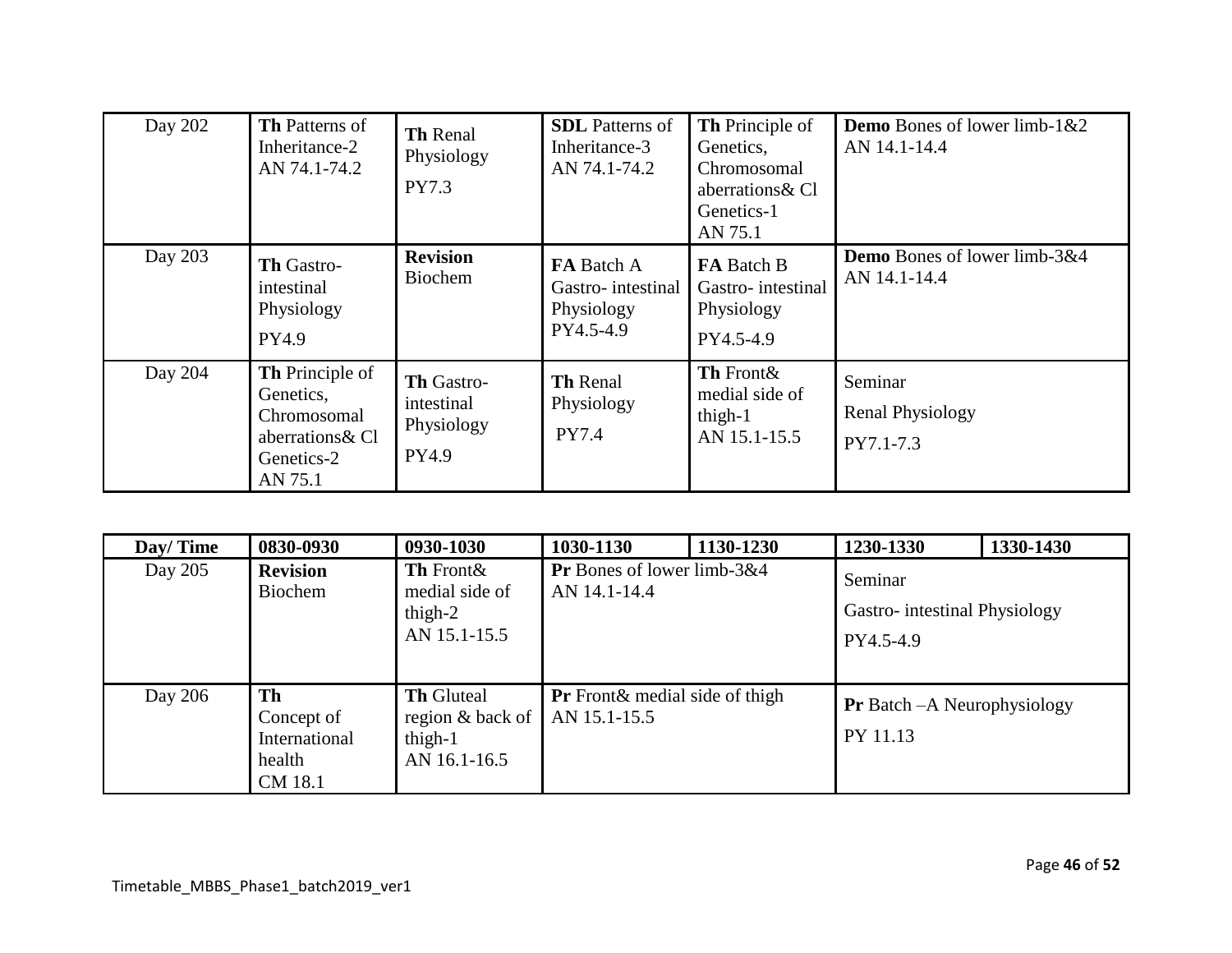| Day 207 | Th Integrated<br>Physiology<br>PY11.1                                                           | <b>Revision</b><br><b>Biochem</b>            | FA Bones of lower limb-3&4<br>AN 14.1-14.4                       |                                                       | <b>Pr</b> Batch – B Neurophysiology<br>PY 11.13             |
|---------|-------------------------------------------------------------------------------------------------|----------------------------------------------|------------------------------------------------------------------|-------------------------------------------------------|-------------------------------------------------------------|
| Day 208 | <b>Th Gluteal</b><br>region & back of<br>thigh- $2$<br>AN 16.1-16.5                             | Th Renal<br>Physiology<br>PY7.5              | <b>Th Gluteal</b><br>region & back of<br>thigh-3<br>AN 16.1-16.5 | FA Front&<br>medial side of<br>thigh<br>AN 15.1-15.5  | <b>Pr</b> Gluteal region $\&$ back of thigh<br>AN 16.1-16.5 |
| Day 209 | Th Integrated<br>Physiology<br>PY11.2                                                           | <b>Revision</b><br><b>Biochem</b>            | FA Batch A<br>Renal<br>Physiology<br>PY7.3-7.5                   | <b>FA</b> Batch B<br>Renal<br>Physiology<br>PY7.3-7.5 | <b>Pr</b> Gluteal region $\&$ back of thigh<br>AN 16.1-16.5 |
| Day 210 | <b>Th</b> Principle of<br>Genetics,<br>Chromosomal<br>aberrations & Cl<br>Genetics-3<br>AN 75.1 | <b>Th</b> Integrated<br>Physiology<br>PY11.3 | <b>Th Renal</b><br>Physiology<br><b>PY7.5</b>                    | Th Hip joint<br>AN 17.1-17.3                          | <b>Revision</b> Biochem                                     |

| Day/Time  | 0830-0930                     | 0930-1030                                                                      | 1030-1130                                                              | 1130-1230 | 1230-1330                                       | 1330-1430 |
|-----------|-------------------------------|--------------------------------------------------------------------------------|------------------------------------------------------------------------|-----------|-------------------------------------------------|-----------|
| Day $211$ | <b>Revision</b><br>Biochem    | Th Knee joint<br>Antero-lat $leg\&$<br>dorsum of foot-1<br>AN 18.1-18.7        | <b>FA</b> Gluteal region & back of thigh<br>AN 16.1-16.5               |           | Seminar<br><b>Renal Physiology</b><br>PY7.3-7.5 |           |
| Day 212   | Th<br>Roles of WHO<br>CM 18.1 | Th Knee joint<br>Antero-lat $\text{leg}\&$<br>dorsum of foot-2<br>AN 18.1-18.7 | <b>Pr</b> Knee joint<br>Antero-lat leg& dorsum of foot<br>AN 18.1-18.7 |           | <b>Pr</b> Batch – A Neurophysiology<br>PY 11.14 |           |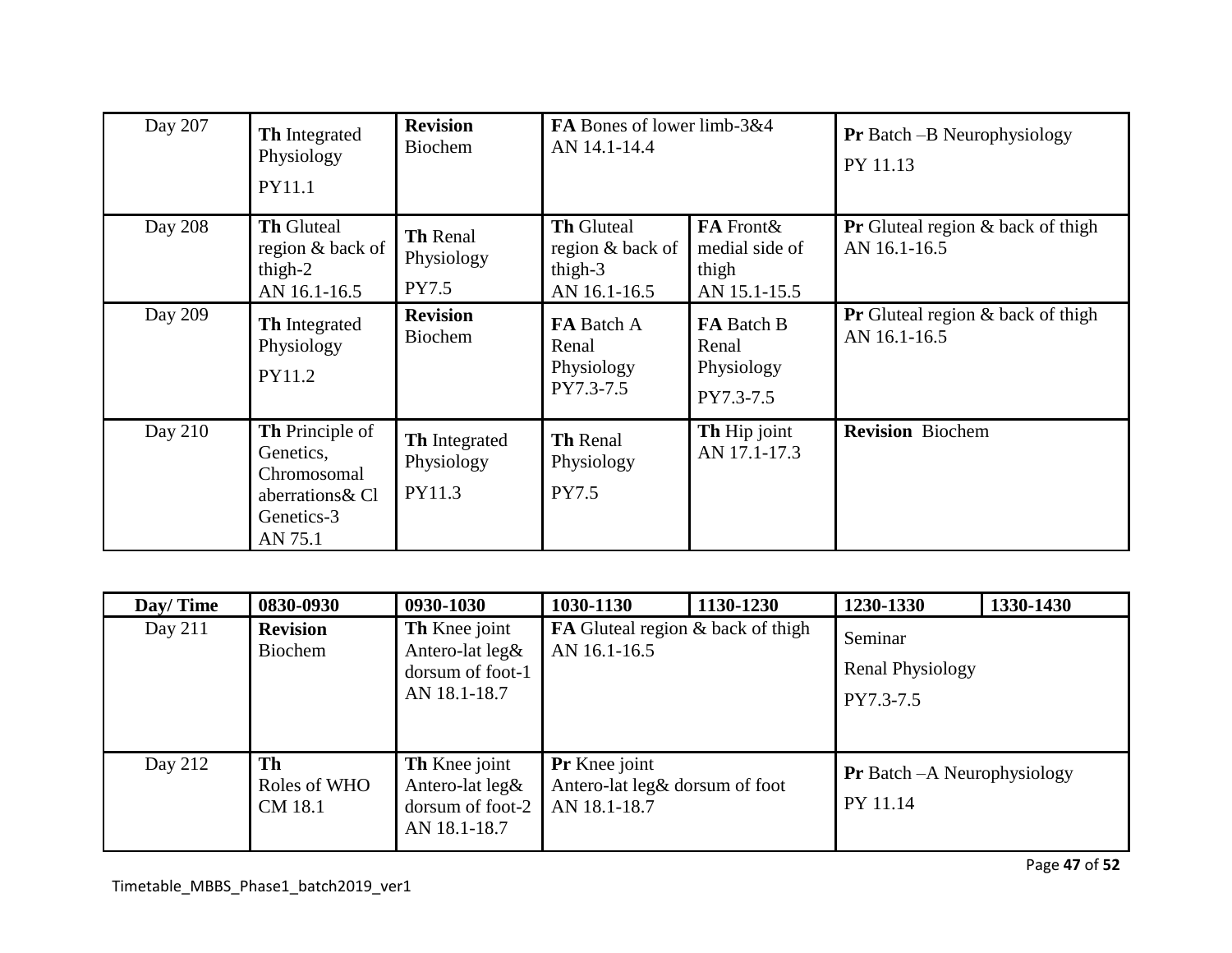| Day 213 | Th Renal<br>Physiology<br>PY7.6                                                          | <b>Revision</b><br><b>Biochem</b>                       | Pr Knee joint<br>Antero-lat leg& dorsum of foot<br>AN 18.1-18.7 |                                                              | <b>Pr</b> Batch -B Neurophysiology<br>PY 11.14                  |                                           |
|---------|------------------------------------------------------------------------------------------|---------------------------------------------------------|-----------------------------------------------------------------|--------------------------------------------------------------|-----------------------------------------------------------------|-------------------------------------------|
| Day 214 | <b>SDL</b> Knee joint<br>Antero-lat leg&<br>dorsum of foot-3<br>AN 18.1-18.7             | Th Renal<br>Physiology<br>PY7.6                         | FA Hip joint<br>AN 17.1-17.3                                    | Th Back of leg&<br>sole-1<br>AN 19.1-19.7                    | FA Knee joint<br>Antero-lat leg& dorsum of foot<br>AN 18.1-18.7 |                                           |
| Day 215 | Th Renal<br>Physiology<br><b>PY7.7</b>                                                   | <b>Revision</b><br><b>Biochem</b>                       | <b>FA</b> Batch A<br>Integrated<br>Physiology<br>PY11.1-11.3    | <b>FA</b> Batch B<br>Integrated<br>Physiology<br>PY11.1-11.3 | Th Back of leg&<br>sole-2<br>AN 19.1-19.7                       | Th Back of leg&<br>sole-3<br>AN 19.1-19.7 |
| Day 216 | Th Principle of<br>Genetics,<br>Chromosomal<br>aberrations & Cl<br>Genetics-4<br>AN 75.1 | FA PCT Gastro-<br>Intestinal<br>Physiology<br>PY4.1-4.8 | FA PCT Gastro-<br>Intestinal<br>Physiology<br>PY4.1-4.8         | Pr Back of leg&<br>sole<br>AN 19.1-19.7                      | Seminar<br><b>Renal Physiology</b><br>PY7.6-7.7                 |                                           |

| Day/Time | 0830-0930                                                                              | 0930-1030                                                             | 1030-1130                                   | 1130-1230 | 1230-1330                            | 1330-1430                                                   |
|----------|----------------------------------------------------------------------------------------|-----------------------------------------------------------------------|---------------------------------------------|-----------|--------------------------------------|-------------------------------------------------------------|
| Day 217  | <b>Revision</b><br>Biochem                                                             | <b>Th</b> General<br>features, jts, X-<br>ray & SM-1<br>AN 20.1-20.10 | Pr Back of leg& sole<br>AN 19.1-19.7        |           |                                      | <b>FA</b> Viva Gastro-Intestinal<br>Physiology<br>PY4.1-4.8 |
| Day 218  | Th<br>Roles of<br><b>UNICEF &amp;</b><br>other<br>International and<br>National Health | <b>Th</b> General<br>features, jts, X-<br>ray & SM-2<br>AN 20.1-20.10 | <b>FA</b> Back of leg& sole<br>AN 19.1-19.7 |           | <b>Pr FA</b> Batch -A<br>PY2.11-2.12 |                                                             |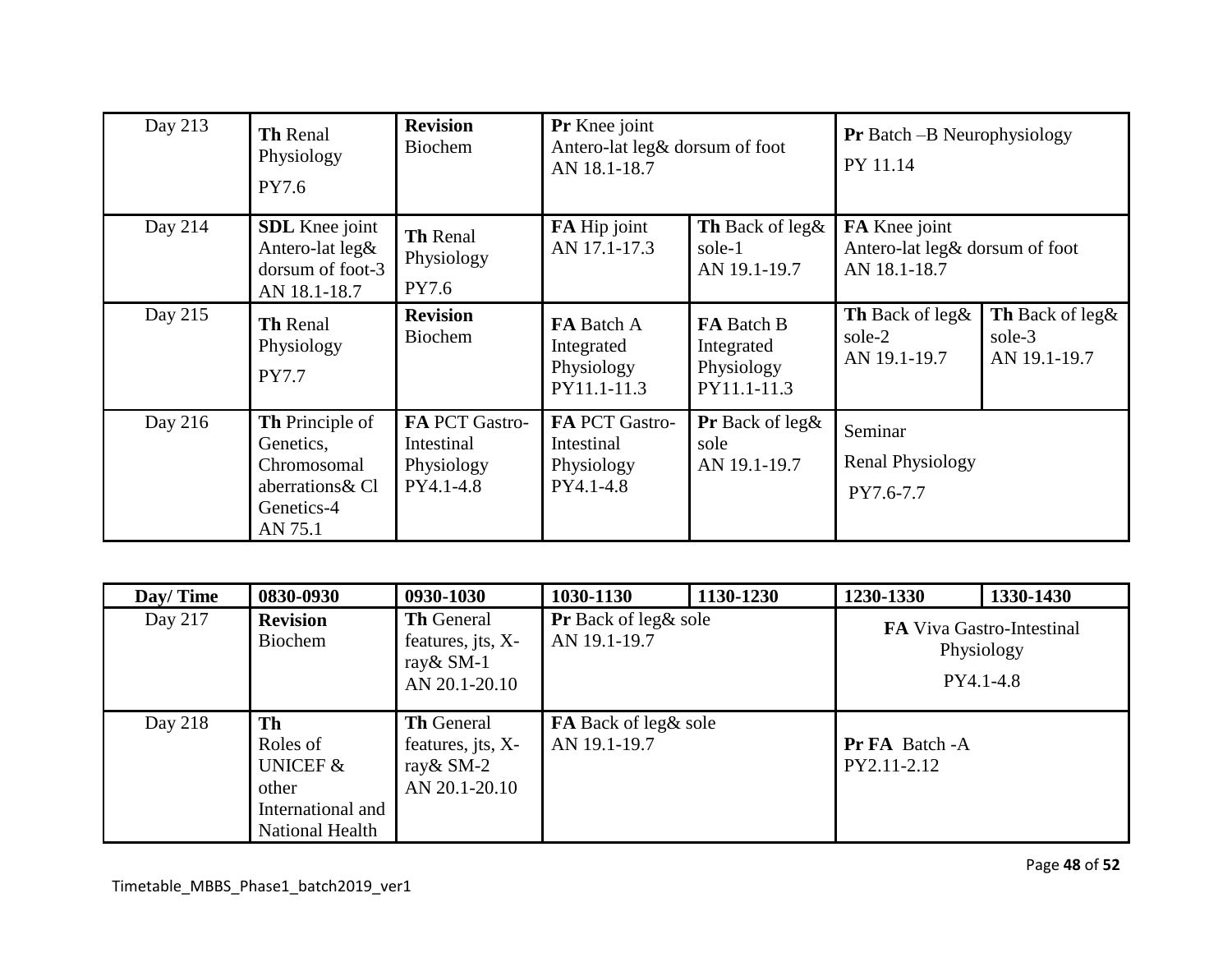|         | Agencies<br>CM 18.1                                                   |                                                          |                                                                       |                                                       |                                                                |
|---------|-----------------------------------------------------------------------|----------------------------------------------------------|-----------------------------------------------------------------------|-------------------------------------------------------|----------------------------------------------------------------|
| Day 219 | Th Integrated<br>Physiology<br>PY11.4                                 | <b>Revision</b><br><b>Biochem</b>                        | AN 20.1-20.10                                                         | <b>Pr</b> General features, jts, $X$ -ray $\&$ SM     | Pr FA Batch -B<br>PY 2.11-2.12                                 |
| Day 220 | <b>Th General</b><br>features, jts, X-<br>ray & SM-3<br>AN 20.1-20.10 | Th Renal<br>Physiology<br><b>PY7.7</b>                   | <b>Th General</b><br>features, jts, X-<br>ray & SM-4<br>AN 20.1-20.10 | Pr General features, jts, X-ray & SM<br>AN 20.1-20.10 |                                                                |
| Day 221 | Th Renal<br>Physiology<br><b>PY7.8</b>                                | <b>Revision</b><br><b>Biochem</b>                        | FA Batch A<br>Renal<br>Physiology<br>PY7.6-7.8                        | FA Batch B<br>Renal<br>Physiology<br>PY7.6-7.8        | FA General features, jts, X-ray&<br><b>SM</b><br>AN 20.1-20.10 |
| Day 222 | <b>Revision</b><br>Anatomy                                            | FA Quiz Gastro-<br>Intestinal<br>Physiology<br>PY4.1-4.8 | FA Quiz Gastro-<br>Intestinal<br>Physiology<br>PY4.1-4.8              | <b>Revision</b><br>Anatomy                            | Seminar<br>Integrated Physiology PY11.1-11.4                   |

| Day/Time | 0830-0930                  | 0930-1030                  | 1030-1130               | 1130-1230 | 1230-1330        | 1330-1430 |
|----------|----------------------------|----------------------------|-------------------------|-----------|------------------|-----------|
| Day 223  | <b>Revision</b><br>Biochem | <b>Revision</b><br>Anatomv | <b>Revision</b> Anatomy |           | Pr FA<br>PY 5.12 |           |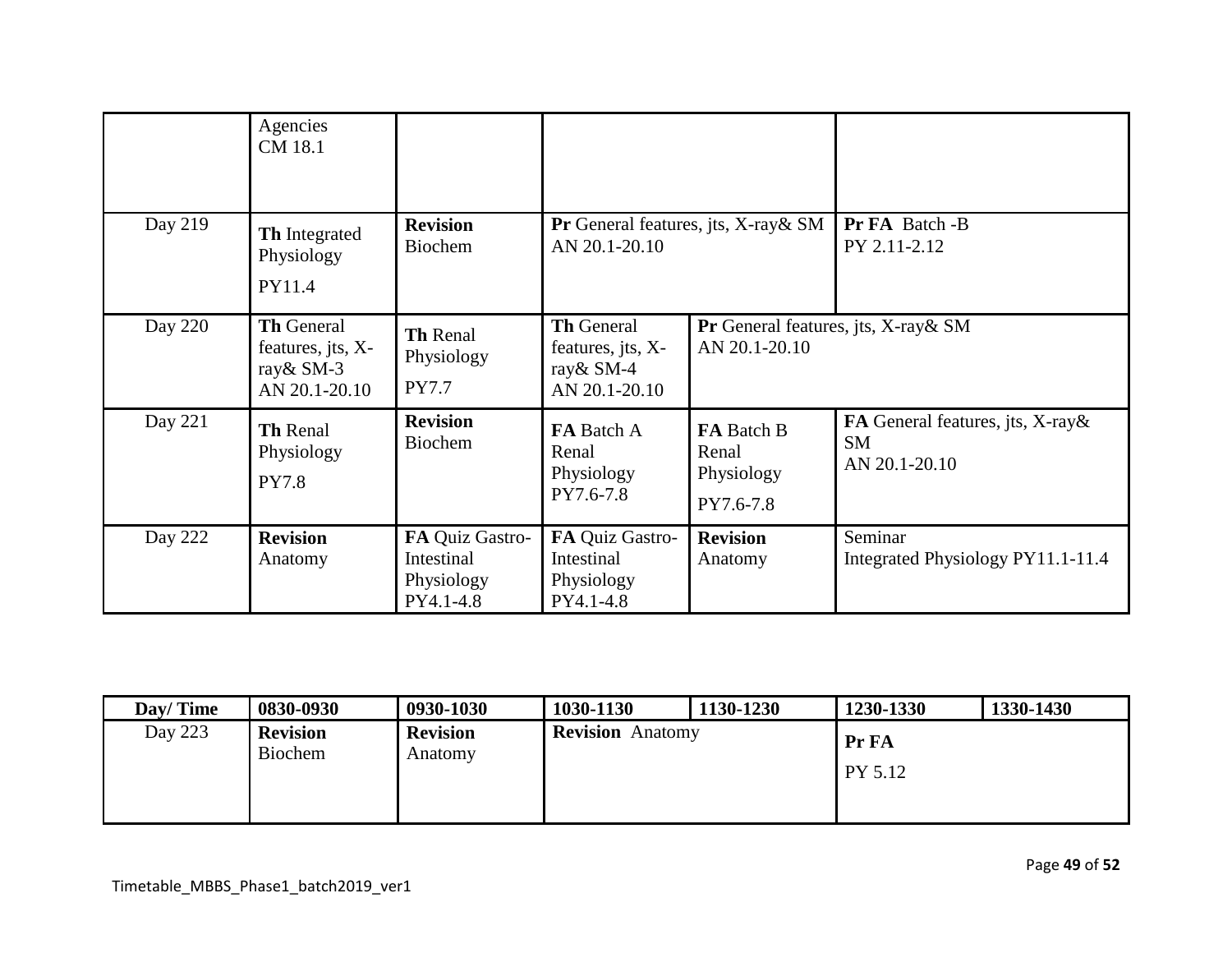| Day 224        | Th<br>Eepidemiological<br>and control<br>measures at the<br>primary care<br>level for<br>Chikenpox<br>CM 8.1 | <b>Revision</b><br>Anatomy                   | <b>Revision</b> Anatomy                               |                                                       | Pr FA Batch - A PY10.11   |
|----------------|--------------------------------------------------------------------------------------------------------------|----------------------------------------------|-------------------------------------------------------|-------------------------------------------------------|---------------------------|
| Day 225        | Th Integrated<br>Physiology<br>PY11.5                                                                        | <b>Revision</b><br>Biochem                   | <b>Revision</b> Anatomy                               |                                                       | Pr FA Batch -B<br>PY10.11 |
| Day 226        | <b>Revision</b><br>Anatomy                                                                                   | Th Renal<br>Physiology<br><b>PY7.8</b>       | <b>Revision</b><br>Anatomy                            | <b>Revision</b><br>Anatomy                            | <b>Revision</b> Anatomy   |
| Day 227        | Th Renal<br>Physiology<br>PY7.9                                                                              | <b>Revision</b><br>Biochem                   | FA Batch A<br>Integrated<br>Physiology<br>PY11.4-11.5 | FA Batch B<br>Integrated<br>Physiology<br>PY11.4-11.5 | <b>Revision</b> Anatomy   |
| <b>Day 228</b> | <b>Revision</b><br>Anatomy                                                                                   | <b>FA PCT Renal Physiology</b><br>PY 7.1-7.9 |                                                       | <b>Revision</b> Anatomy                               |                           |

| Day/Time | 0830-0930                         | 0930-1030                  | 1030-1130               | 1130-1230 | 1230-1330                                     | 1330-1430 |
|----------|-----------------------------------|----------------------------|-------------------------|-----------|-----------------------------------------------|-----------|
| Day 229  | <b>Revision</b><br><b>Biochem</b> | <b>Revision</b><br>Anatomy | <b>Revision</b> Anatomy |           | <b>FA</b> Viva Renal Physiology<br>PY 7.1-7.9 |           |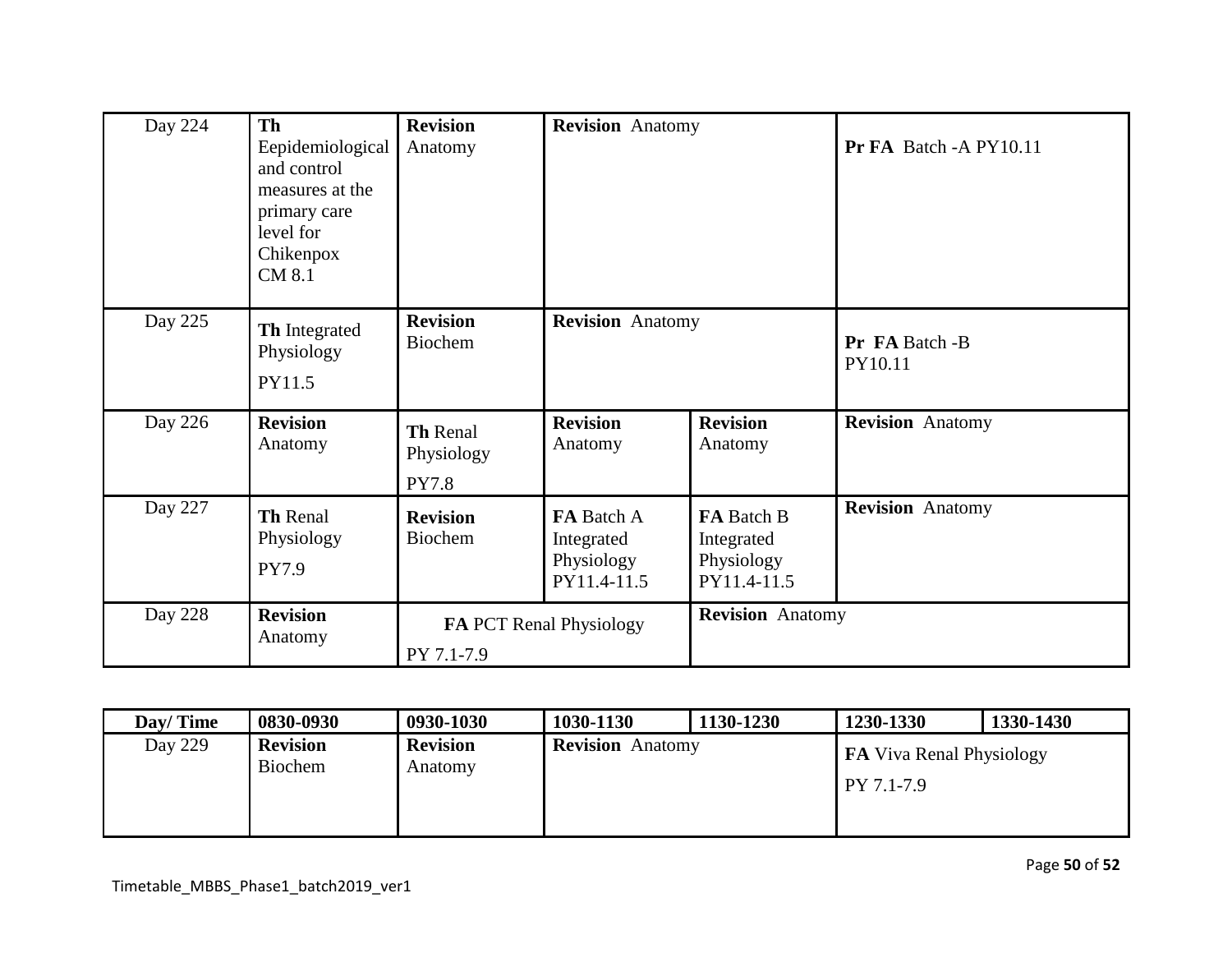| Day 230 | <b>Th</b><br>Eepidemiological<br>and control<br>measures at the<br>primary care<br>level for<br>Measles<br>CM 8.1 | <b>Revision</b><br>Anatomy                      | <b>Revision</b> Anatomy                                           |                                                                   | Pr FA Batch - A<br>PY 3.18 |
|---------|-------------------------------------------------------------------------------------------------------------------|-------------------------------------------------|-------------------------------------------------------------------|-------------------------------------------------------------------|----------------------------|
| Day 231 | Th Integrated<br>Physiology<br>PY11.8                                                                             | <b>Revision</b><br>Biochem                      | <b>Revision</b> Anatomy                                           |                                                                   | Pr FA Batch -B<br>PY3.18   |
| Day 232 | <b>Revision</b><br>Anatomy                                                                                        | Th Integrated<br>Physiology<br>PY11.11          | <b>Revision</b><br>Anatomy                                        | <b>Revision</b><br>Anatomy                                        | <b>Revision</b> Anatomy    |
| Day 233 | Th Integrated<br>Physiology<br>PY11.12                                                                            | <b>Revision</b><br>Biochem                      | FA Batch A<br>Integrated<br>Physiology<br>PY11.8, 11.11,<br>11.12 | FA Batch B<br>Integrated<br>Physiology<br>PY11.8, 11.11,<br>11.12 | <b>Revision</b> Anatomy    |
| Day 234 | <b>Revision</b><br>Anatomy                                                                                        | <b>FA PCT</b> Integrated Physiology<br>PY 11.14 |                                                                   | <b>Revision</b> Anatomy                                           |                            |

| Day/Time | 0830-0930                  | 0930-1030                  | 1030-1130                  | 1130-1230 | 1230-1330 | 1330-1430 |
|----------|----------------------------|----------------------------|----------------------------|-----------|-----------|-----------|
| Day 235  | <b>Revision</b><br>Biochem | <b>Revision</b><br>Anatomy | <b>Revision</b><br>Anatomy |           |           |           |